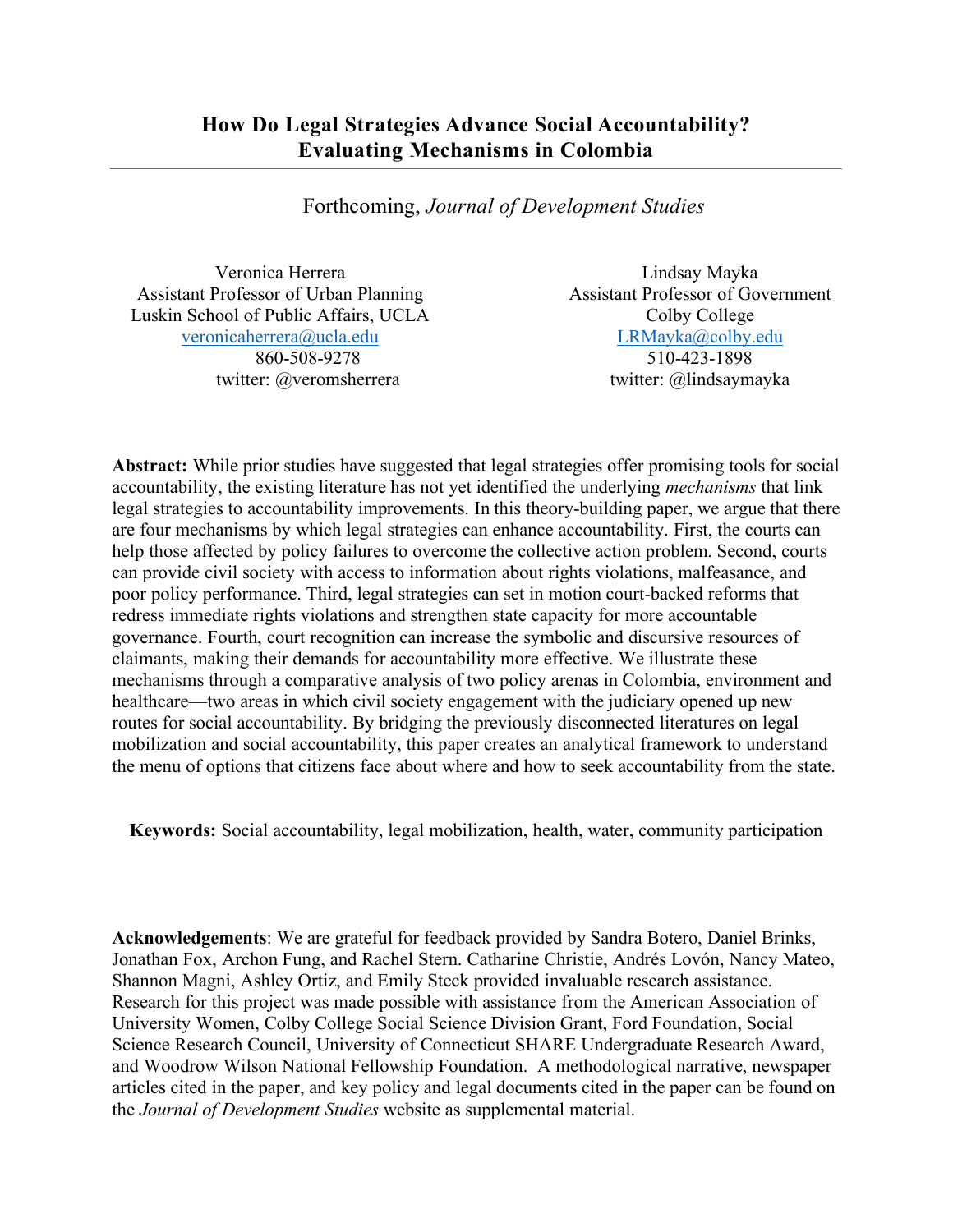Political accountability involves holding public officials accountable for their obligations to meet policy targets, guarantee rights, and comply with legal and ethical standards as delineated in law. In many developing countries, traditional venues for accountability—such as voting or institutional checks and balances—are often insufficient or inaccessible (Mainwaring, 2003, pp. 4–5; O'Donnell, 1998, pp. 112–113; Przeworski, Stokes, & Manin, 1999, pp. 35–39). In settings where representative government is unresponsive or weak, civil society can play an important role in enhancing accountability via social accountability. Social accountability is an umbrella term that refers to the role for civil society in improving accountability through strategies such as participatory institutions, oversight committees, protest, and media campaigns.<sup>1</sup>

In this paper we focus on social accountability strategies that work through the judiciary. While prior studies have suggested that the judiciary can offer promising tools for social accountability (Peruzzotti & Smulovitz, 2006, pp. 19–20; Smulovitz, 2006), the existing literature has not yet identified the mechanisms through which legal strategies can enhance social accountability. In this theory-building paper, we argue that there are four principle mechanisms by which legal strategies can enhance accountability. First, the courts can help those affected by policy failures to overcome the collective action problem. Second, courts can provide civil society with more access to information about rights violations, malfeasance, and poor policy performance. Third, legal strategies can set in motion court-backed reforms that redress immediate rights violations and strengthen state capacity for more accountable governance in the future. Fourth, recognition by the courts can increase the symbolic and discursive resources and visibility of claimants, making their demands for accountability more effective. We trace these mechanisms through a comparative analysis of two policy arenas in Colombia, environment and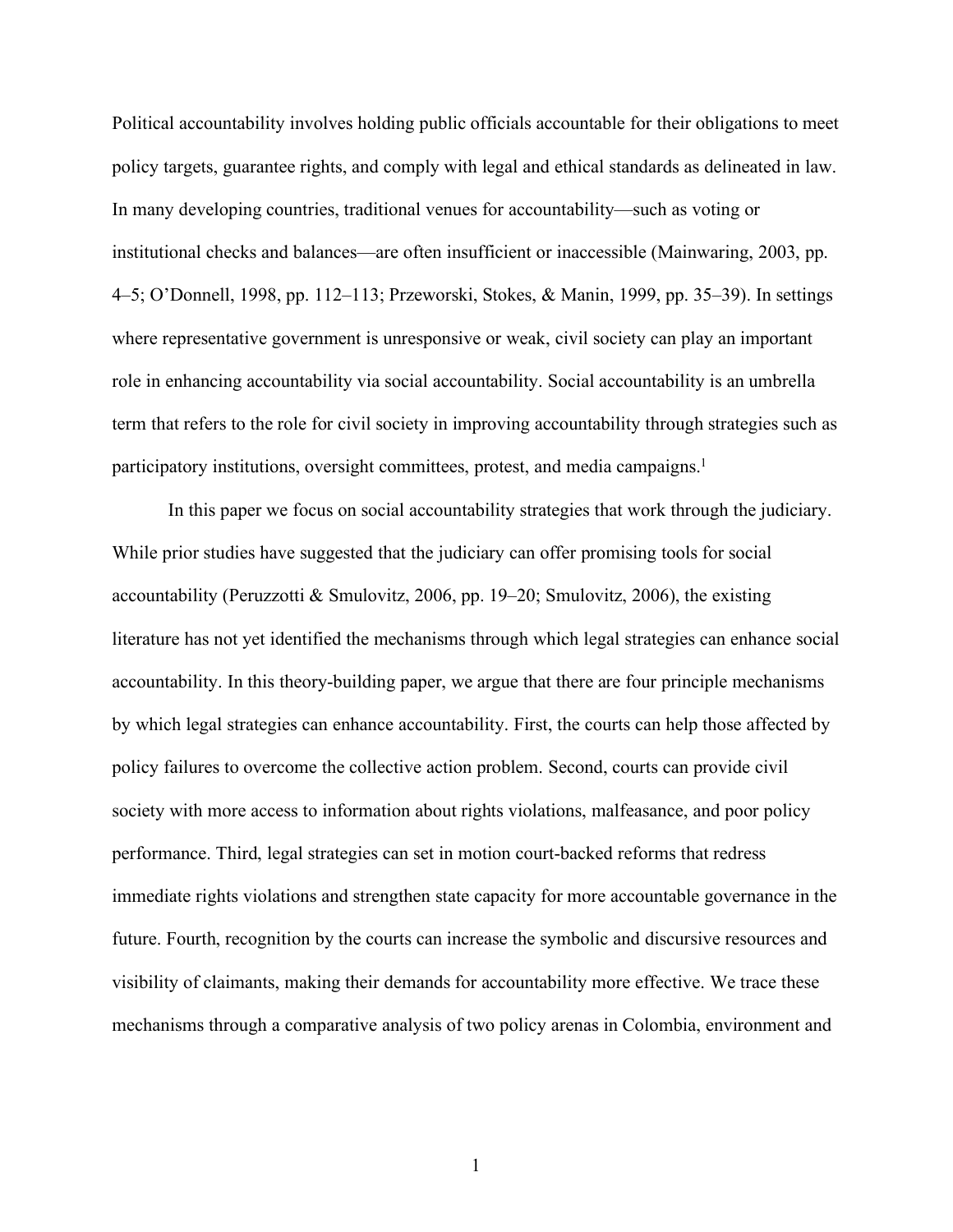healthcare—two areas in which civil society engagement with the judiciary opened up new routes for social accountability.

To identify these mechanisms, we build on a rich literature on legal mobilization that has analyzed citizen engagement with the judiciary to change public policy (Gauri & Brinks, 2008; McCann, 1994; Rosser, 2017; Zemans, 1983). By bridging the previously disconnected literatures on legal mobilization and social accountability, this paper creates an analytical framework to understand the menu of options that citizens face about where and how to seek accountability from the state. Thus, we follow the recent call to explore strategies to leverage social accountability across multiple arenas, rather than analyzing the impacts of isolated tactics (Fox, 2015, pp. 346–350; Joshi & Houtzager, 2012, pp. 155–156).

The article begins by laying out a theoretical framework that conceptualizes accountability, identifies the four mechanisms by which legal strategies by civil society can advance social accountability, and outlines the conditions that enable accountability improvements. Next, we review the study's case selection and methodology. The paper then presents a comparative case analysis of environmental policy and health policy in Colombia, tracing the four mechanisms and their salutary effect on social accountability. We conclude by discussing implications for the literatures on state-society relations and accountability.

#### **Advancing Social Accountability through Legal Strategies**

## *Conceptualizing "Accountability"*

Following Schedler (1999), we conceive of accountability as consisting of answerability and enforcement. Answerability is "the obligation of public officials to inform about and to explain what they are doing" (Schedler, 1999, p. 14). Answerability means that you must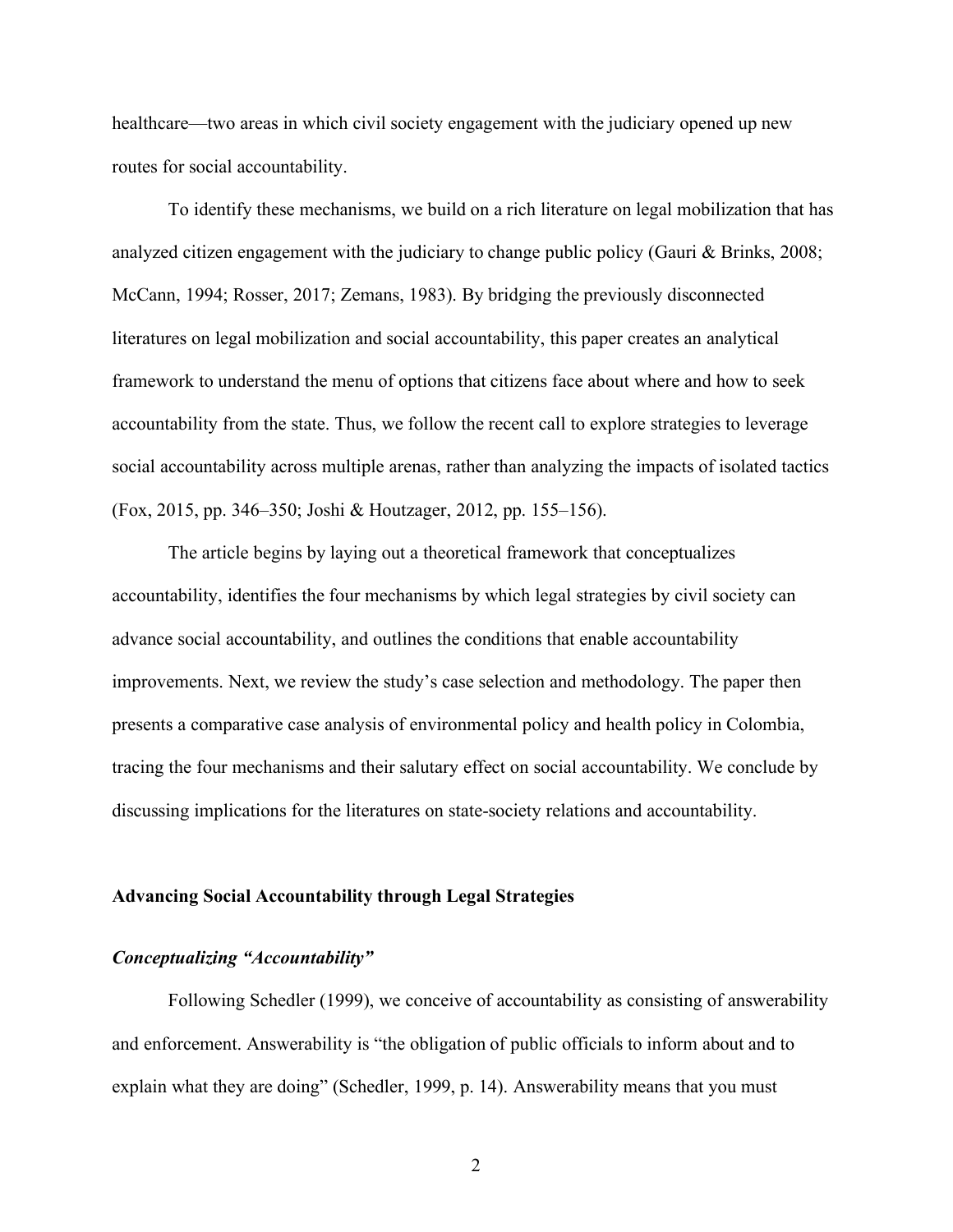respond to tough questions to account for your decisions and requires transparency of information about performance. Enforcement involves the imposition of sanctions for bad behavior, and remediation for wrongdoing. Sanctions can be either formal and legal (such as fines and jail time), or informal (such as bad publicity and public shaming).

Political accountability entails holding public officials to an ethical or legal standard of behavior, and to their legally ascribed obligations to meet policy targets or guarantee rights.<sup>2</sup> This focus on *obligation* is at the core of accountability. Accountability and responsive governance are distinct from one another; the latter involves a political choice that is at the discretion of a public official, not a formal obligation (Fox, 2007a, p. 28). Furthermore, claims that seek to advance a group interest are within the purview of responsive governance and also are distinct from demands for accountability, which are about seeking compliance with public officials' obligations (Olvera Rivera, 2006, p. 180). Weak accountability also is distinct from poor institutional or policy performance. While disappointing, poor performance is not necessarily an accountability failure, as long as public officials can be made to answer for it and can face potential sanctions.

Scholars of democracy differentiate between vertical and horizontal accountability. Free and fair elections, freedom of speech, press, and association provides a means of vertical accountability, while a network of state agencies working to uphold the rule of law and check executive power provides a means of horizontal accountability. Because elections occur infrequently, horizontal accountability is critical to accountability. Yet, horizontal accountability is difficult to achieve in young democracies, which are often characterized by "delegative" horizontal institutions that fail to provide real checks on executive power (O'Donnell, 1998, pp.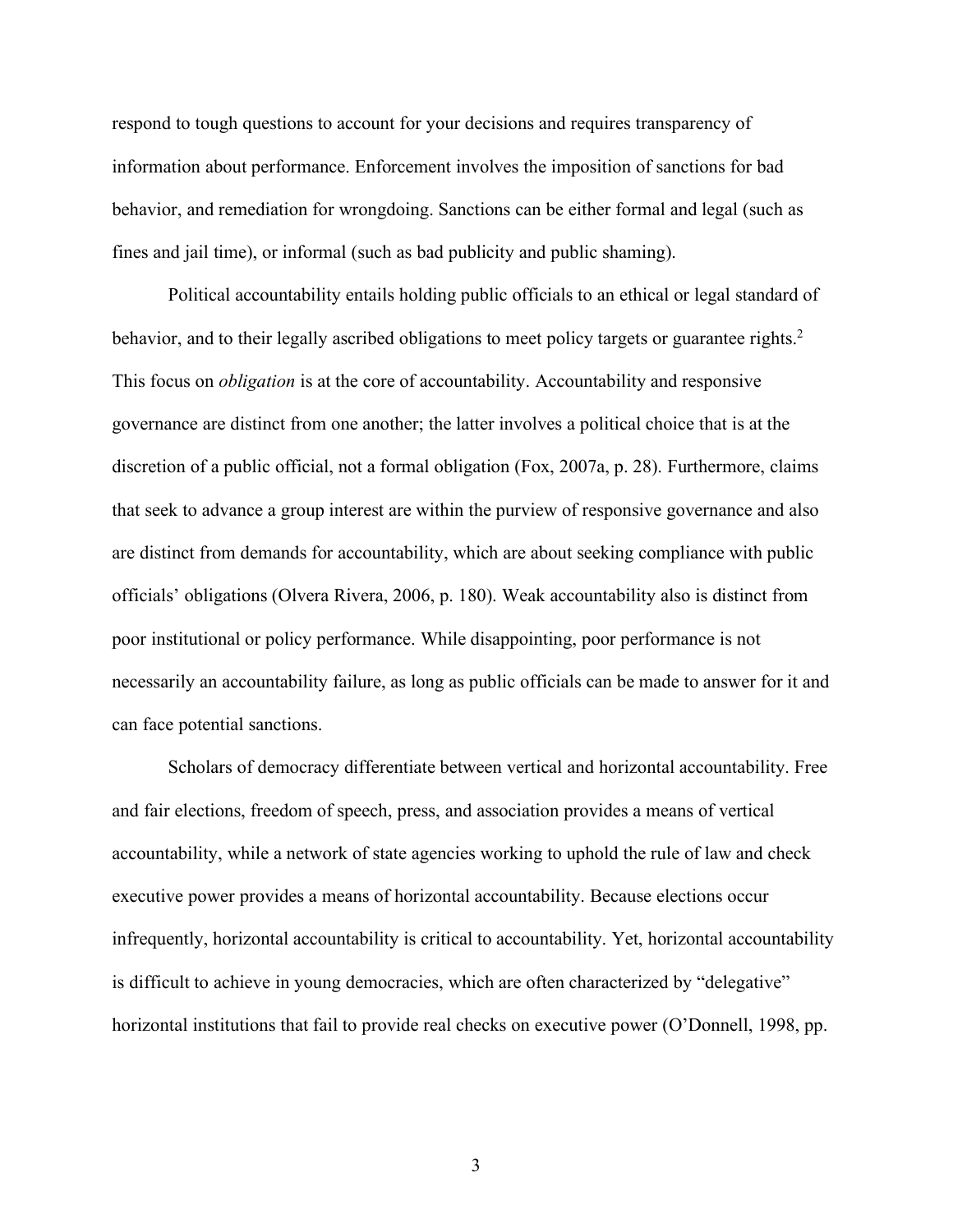117–119). When both vertical and horizontal accountability mechanisms fall short, civil society can play a major role in promoting accountability.

### *The Role of Civil Society in Advancing Accountability*

As Peruzzotti and Smulovitz (2006, p. 10) explain, social accountability is a "mechanism of control of political authorities that rests on the actions of an array of citizens' associations and movements, and the media. The actions of these groups monitor public officials, expose governmental wrongdoing, and can activate the operation of horizontal agencies." Social accountability can take diverse forms. Through participatory institutions, citizens and associations monitor policy implementation and activate horizontal accountability institutions in case of malfeasance (Herrera, 2017, pp. 481–482; Mayka, 2019b, p. 97). Civil society can work with the media to bring to light poor performance or abuses of power (e.g. Peruzzotti, 2006; Waisbord, 2006). Civil society also can engage in social mobilization to pressure governments to fulfill their commitments (Gallagher, 2017, pp. 1668–1669; Rich, 2019, pp. 39, 177–184). Finally, civil society can adopt legal strategies to demand sanctions and remediation in case of rights violations (e.g. Arrington, 2016, pp. 84–88, 120–127; Gallagher, 2017, pp. 1678–1687; Smulovitz, 2006, pp. 59–69). Scholars have developed ample literature on other strategies to further social accountability, but legal strategies for social accountability have received comparatively less attention.

Legal strategies for social accountability can take two forms.<sup>3</sup> First, individuals and civil society organizations can engage in public interest litigation. Public interest litigation relies on citizen participation to identify a policy failure or rights violation, thereby triggering courts' horizontal-accountability functions. Second, citizens can participate in what Botero (2018, pp. 169–170) calls "collaborative oversight committees," which are state-sanctioned spaces for civil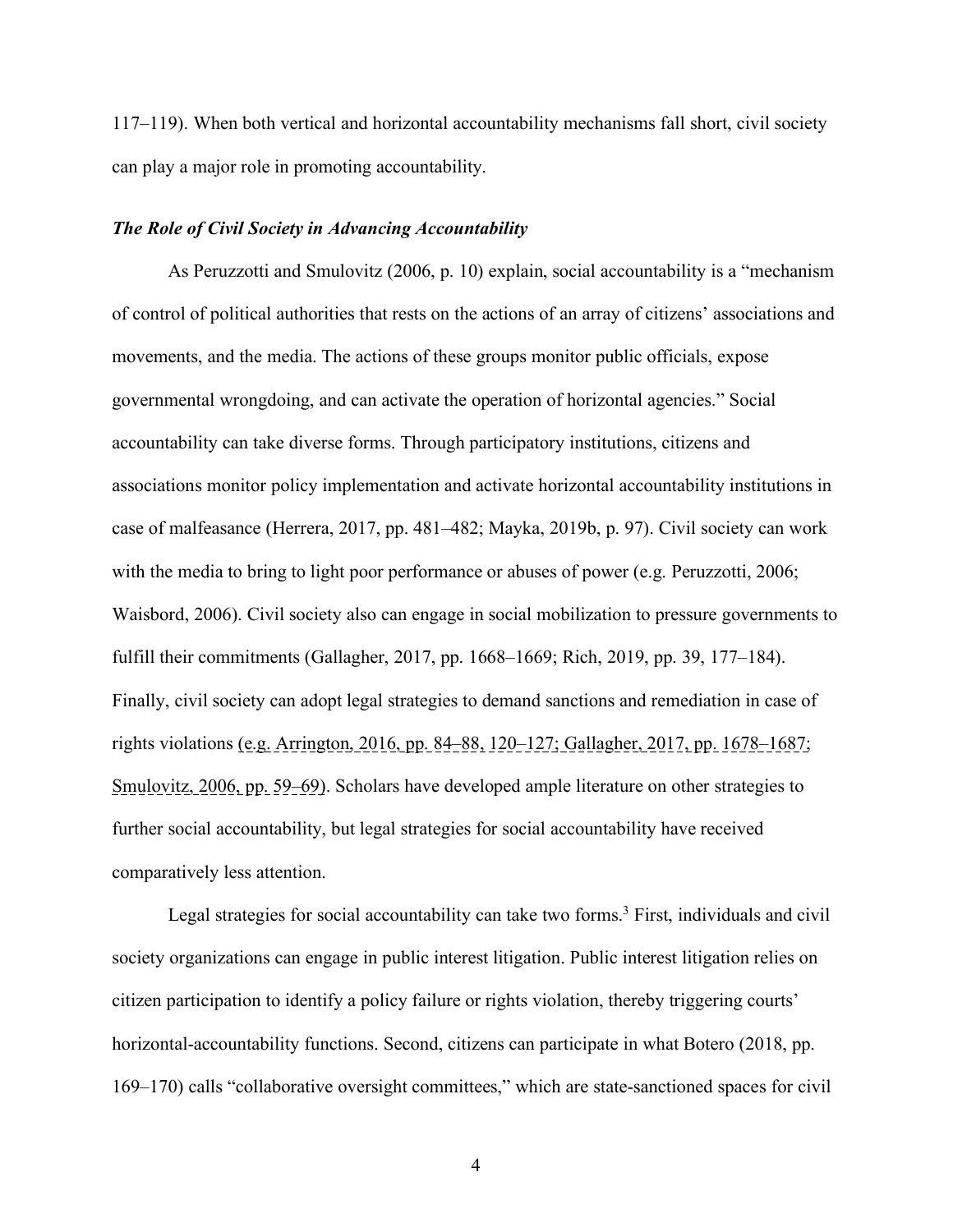society and courts to work together after a ruling has been issued. Through collaborative oversight committees, civil society can monitor public officials' progress in complying with court orders, request additional information from public officials to assess their compliance, and demand answerability through court-backed public hearings. Collaborative oversight committees bring together civil society's ability to generate information from the grassroots, engage in monitoring, and maintain social pressure for compliance, as well as the courts' ability to impose formal legal sanctions.

## *Advancing Social Accountability through Legal Strategies: Four Mechanisms*

At the heart of accountability is the power to "sanction, compensate or remediate" (Fox, 2007b, p. 669). Most strategies for social accountability lack the legal authority to impose formal sanctions, and instead rely on the mobilization of shame through bad publicity (Smulovitz & Peruzzotti, 2006, p. 16). Through media campaigns, protests, or other activities, civil society groups can bring wrongdoing to light, and place calls for change on the public agenda. Yet many social accountability initiatives hit a roadblock when the government lacks the will to improve, or when it cannot be shamed (Fox, 2007b, pp. 664–665). In contrast, legal strategies for social accountability access the formal authority of the courts to compel public officials to share information, explain why actions were taken (or not taken), and remedy past shortcomings.

Below, we identify four mechanisms by which citizen participation in the judiciary can yield greater accountability, stemming from the courts' power to impose sanctions. Following Falleti and Lynch (2009, p. 1143), we define mechanisms as "portable concepts that explain how and why a hypothesized cause, in a given context, contributes to a particular outcome." Mechanisms will not *always* produce an outcome of interest—in our case, greater accountability—because mechanisms always interact with context to result in outcomes. Yet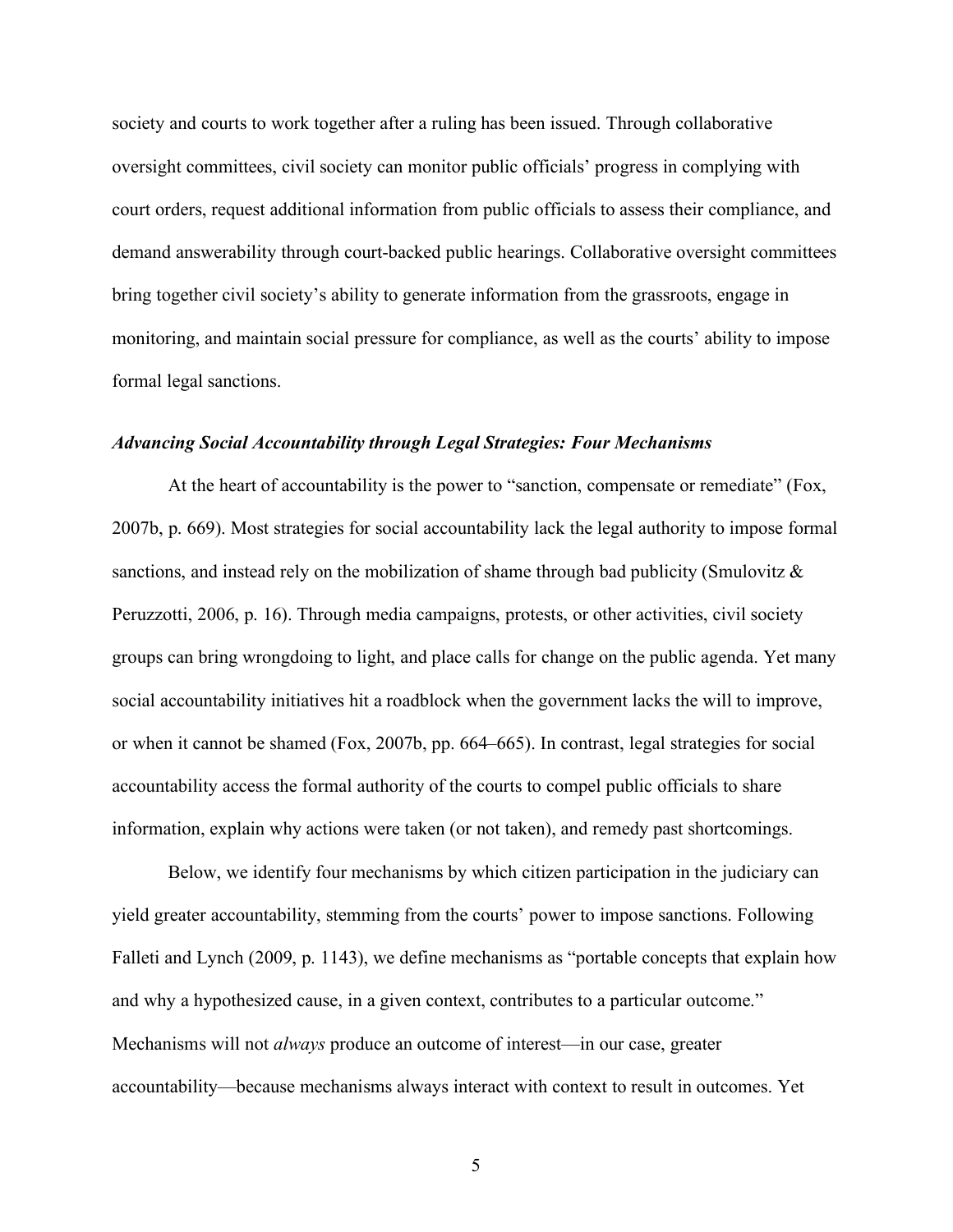identifying mechanisms is crucial to understand the routes through which legal strategies can enhance social accountability.

## *Mechanism #1: Overcoming the Collective Action Problem*

One barrier to social accountability stems from the collective action problem. Often, the groups that are most affected by accountability shortfalls—including the poor and other marginalized groups—face obstacles to coordination. These individuals may be geographically dispersed, may lack a shared identity, often have few resources, and may not know that remedies are even possible. Other times, citizen voices are lost in a cacophony of claims, making it difficult to coordinate collective action (Fox, 2015, pp. 352–353).

Courts can provide institutional mechanisms to reduce collective action problems by aggregating citizen demands through litigation, even in the absence of prior citizen coordination. Litigation is an individual act of citizen participation that does not necessitate the intervention of a group or representative (Zemans, 1983, p. 701). Courts can detect accountability shortfalls based on multiple, individual litigation, leading to "explicit coordination efforts" among otherwise-disconnected citizens (Rodríguez-Garavito & Rodríguez-Franco, 2015, pp. 37–40, 187; Rosser, 2017, pp. 17–22). Framing grievances as rights violations can sometimes even foster the development of a collective identity among claimants (Arrington, 2019, pp. 18–19; Smulovitz, 2006, p. 70), enabling future mobilization—both within and outside of the courts.

## *Mechanism #2: Increased Access to Information*

Access to reliable information is essential for civil society to detect malfeasance or policy failures, and to target advocacy campaigns (Fox, 2007a, p. 51). Yet in many contexts, governments can withhold information about the extent of public problems, expenditures, and policy outputs (Fox, 2007b, pp. 666–667). Alternatively, governments may fail to collect the data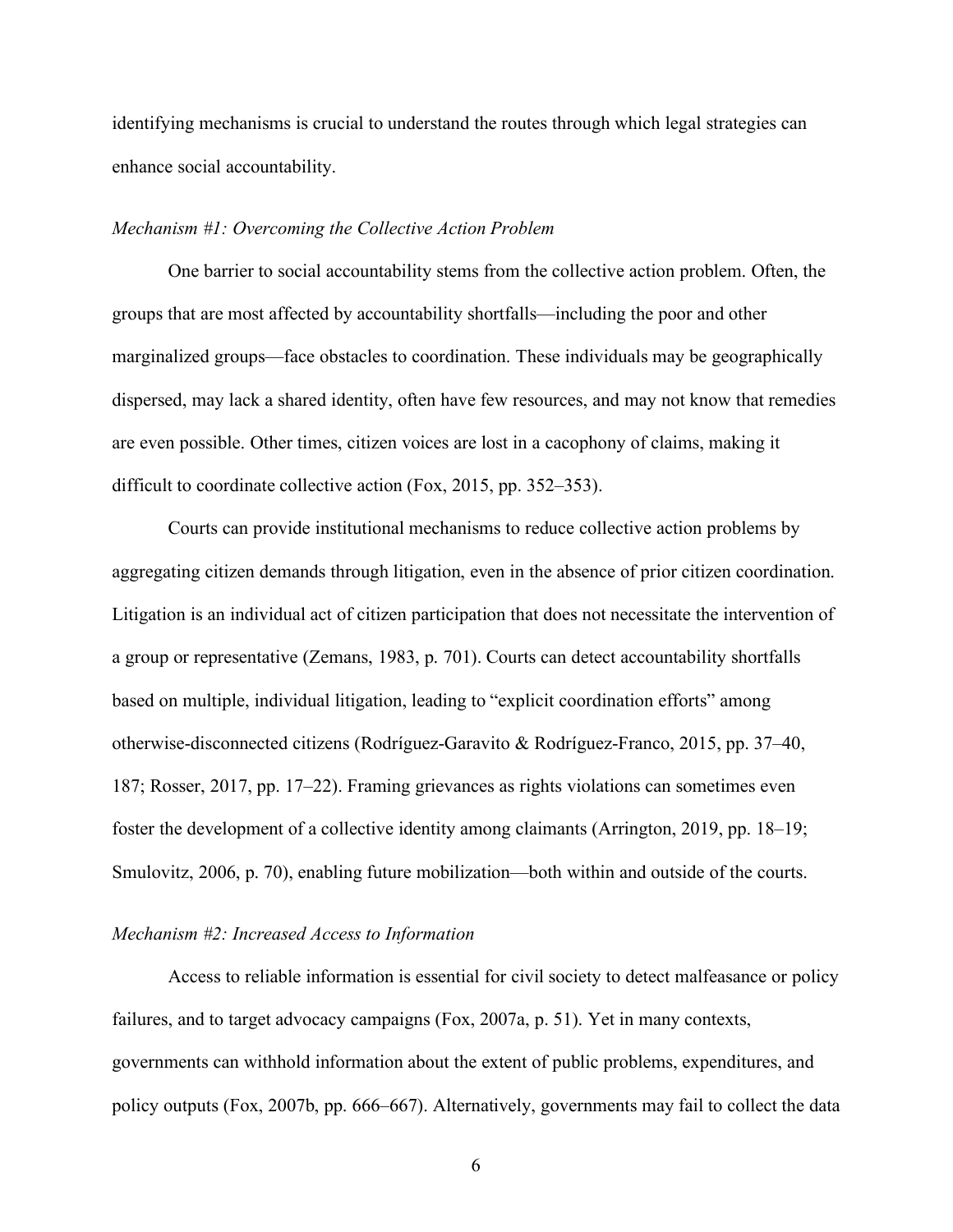needed to assess policy performance (Abers & Keck, 2009, p. 310). Information asymmetries often persist in policy areas that involve high levels of technical complexity, which makes it difficult for non-experts to identify state failures and develop demands for change.

Citizen participation can activate the judicially enforced right to information, which is a crucial tool in enhancing accountability (Gauri & Brinks, 2008, p. 7). The process of discovery, subpoenas, and enforcement of freedom-of-information requests can reveal information that executive agencies or private-sector actors have kept hidden (Stern, 2014, pp. 56–60). Courts can generate new information by funding scientific investigations and by hiring expert witnesses. The accumulation of individual lawsuits can itself expose government malfeasance and regulatory failures (Hoffmann & Bentes, 2008, pp. 137–140). Furthermore, information revealed through legal proceedings serves as a resource *outside* of the courts—for example, sparking media coverage of poor policy performance, or triggering social mobilization following bombshell discoveries about corruption (Arrington, 2019, pp. 22–24).

## *Mechanism #3: Propel New Policy Interventions that Strengthen State Capacity*

Social accountability through the judiciary can propel new policy interventions that make accountable governance more likely. In the long term, breaking free of weak accountability requires proactive processes of institutional change to bolster state capacity (Fox, 2015, p. 353; Joshi & Houtzager, 2012, p. 153). Courts can mandate strategic planning across territories, sectors, or fiscal expenditures, thereby improving the capacity of the state to achieve policy targets and to guarantee rights. Alternatively, courts may create new regulatory institutions, models of service delivery, or regulations for private-sector actors. Finally, courts can generate orders that improve coordination across diverse levels of government, jurisdictions, and policy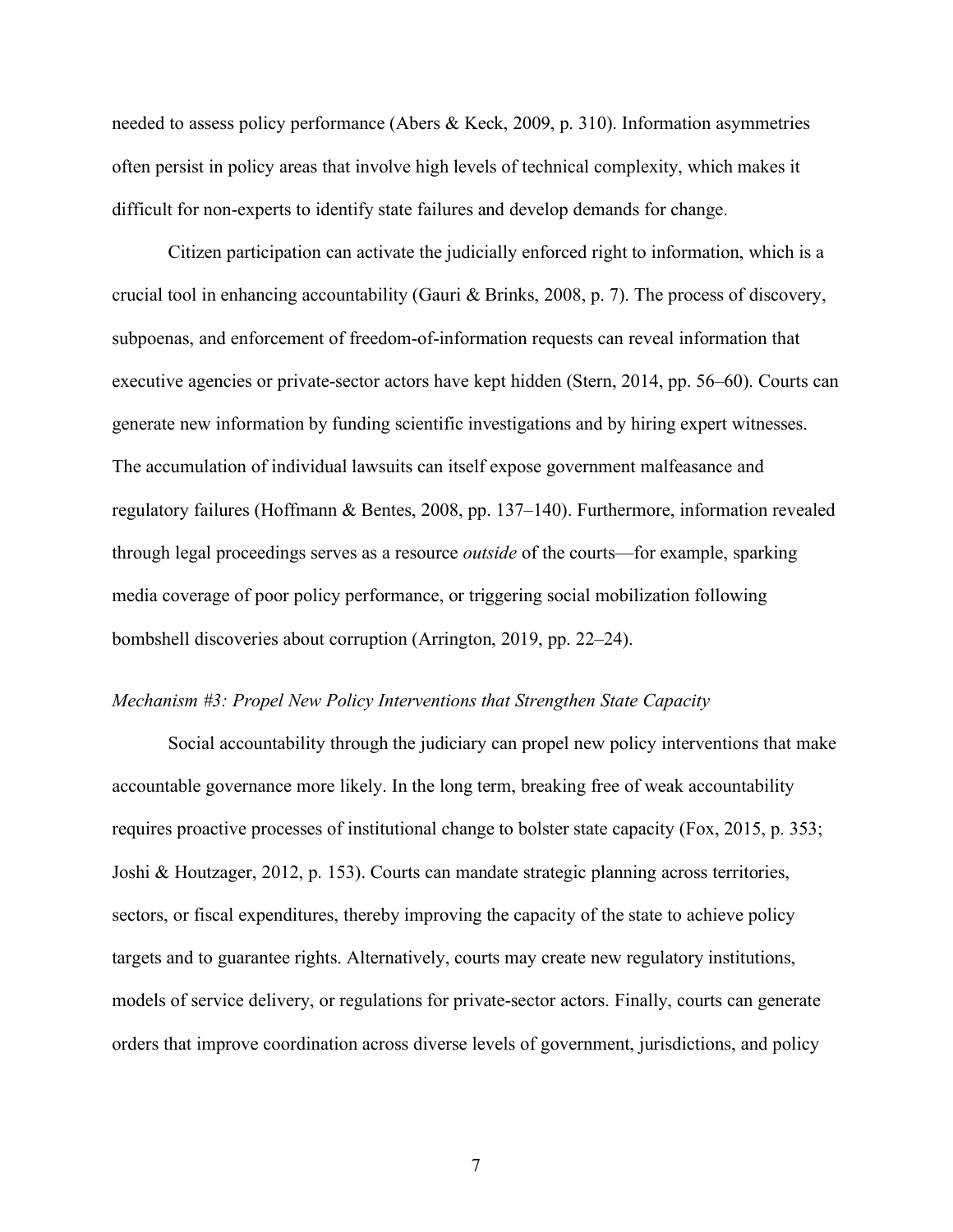arenas, leading to better functioning horizontal-accountability institutions and improved policy performance.

## *Mechanism #4: New Symbolic and Discursive Resources*

Pursuing legal strategies can amplify the symbolic and discursive resources available to civil society in advancing demands for accountability. Accountability can be difficult to achieve when those most harmed by rights violations or policy failures lack power or legitimacy. Even when citizens overcome the collective action problem, there is no guarantee that anyone will listen to their demands for accountability. Yet legal strategies can bolster the position of otherwise resource-poor groups. Engaging in public interest litigation pushes claimants to frame grievances as violations of fundamental rights, rather than as individual harms. Using a rights frame amplifies the gravity of their demands and can attract greater public attention (Arrington, 2019, pp. 21–22; McCann, 1994, pp. 279–280). The legal reasoning and arguments deployed by lawyers and judges in their rulings can shape public opinion (Mather, 1998, pp. 919–920). Moreover, courts can boost the credibility of claimants by granting them standing, and/or by ruling in their favor (Holzmeyer, 2009, p. 293). Thus, legal strategies can boost the capacity of pro-accountability groups *outside* of the courts (Arrington, 2019, p. 22).

# **Case Selection and Methodology**

Colombia is a fitting case to examine how legal strategies contribute to social accountability. Like many middle-income countries, Colombia has the level of resources seen as a prerequisite to deliver on promises for social rights (Rodríguez-Garavito, 2014, pp. 246–247), while also facing common challenges that impede accountability, including persistent dynamics of clientelism and corruption. Yet Colombia's legal institutions make it unusual. Colombian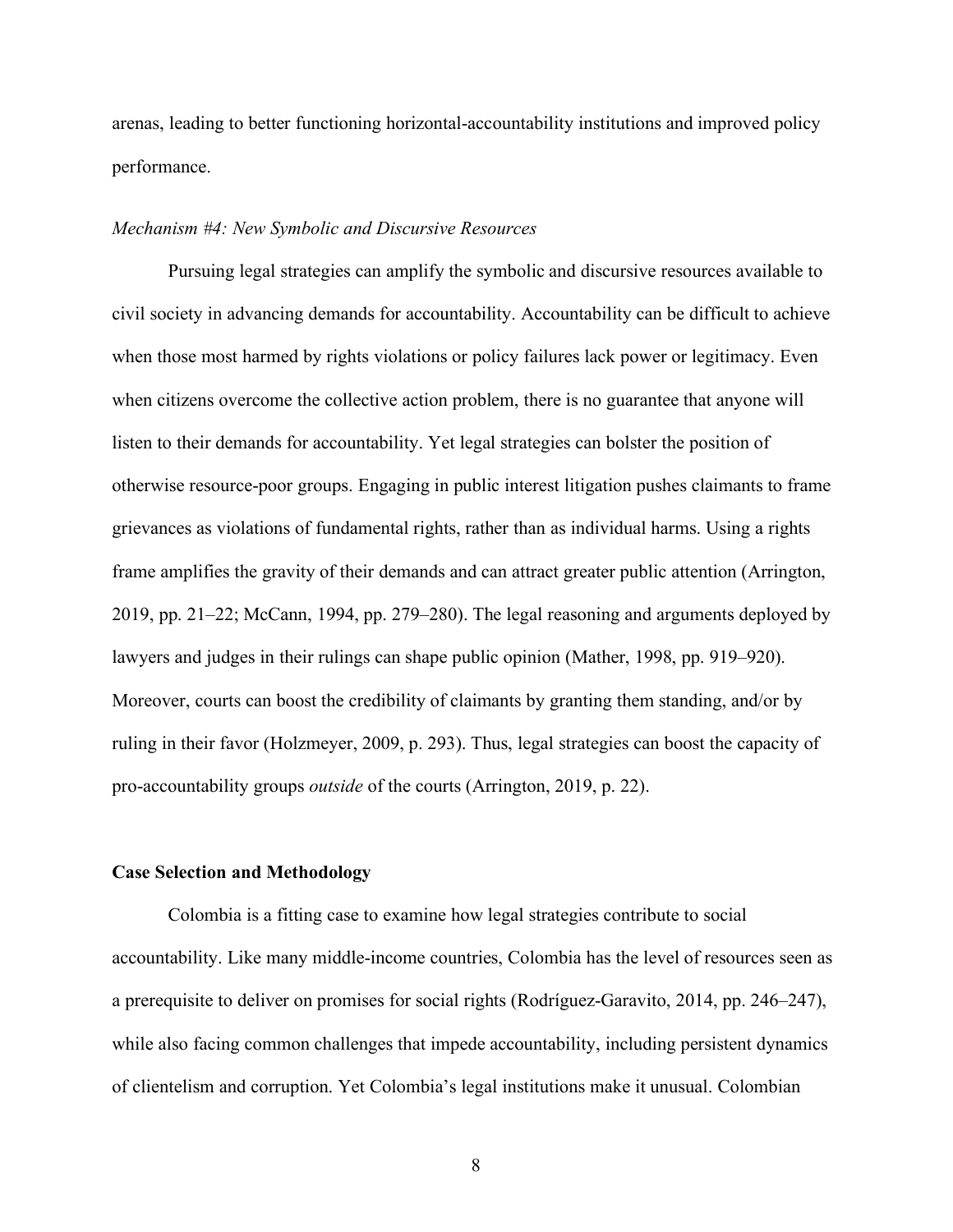courts have high levels of capacity and judicial autonomy. Moreover, Colombia's legal institutions are characterized by an "open legal opportunity structure" with low barriers to citizen engagement (Rodríguez-Garavito & Rodríguez-Franco, 2015, pp. 12–13; Taylor, 2018, pp. 338– 339; Wilson, 2009, p. 61). Colombians can use two innovative mechanisms for litigation to advance accountability. The first is the *tutela*, which is a writ of protection to guarantee citizens' "fundamental constitutional rights" (Article 86 of the 1991 Constitution). The second is the *acción popular* (popular action), a legal petition claiming the violation of a collective right. Moreover, the Colombian legal framework permits judges to assemble collaborative oversight committees to oversee compliance with rulings. By selecting a country with an unusually open legal opportunity structure, we utilize the extreme-case selection method. The extreme case method selects a case because of its extreme value on the independent or dependent variable of interest; it is not meant to be representative of a population. Instead, extreme cases are useful in theory building because they enable careful analysis of the key phenomenon under study and allow one to "define concepts by their extremes, or their ideal types" (Gerring, 2007, p. 101).

Comparing across two policy arenas—the environment and healthcare—provides more observations to identify causal mechanisms than if only one policy arena were examined, and also reveals how mechanisms operate in distinct settings. Scholars argue that strong civil society is crucial to the success of social-accountability strategies (Baiocchi, Heller, & Silva, 2008, p. 913; Wampler, 2007, p. 5). Yet in Colombia, the environment and healthcare are characterized by distinct civil society dynamics, with robust grassroots mobilization around environmental policy, compared to anemic collective action in health. Moreover, a clean environment is a common pool resource that is rival and non-excludable, and the harms of environmental contamination affect entire communities. In contrast, healthcare is a private good, both rival and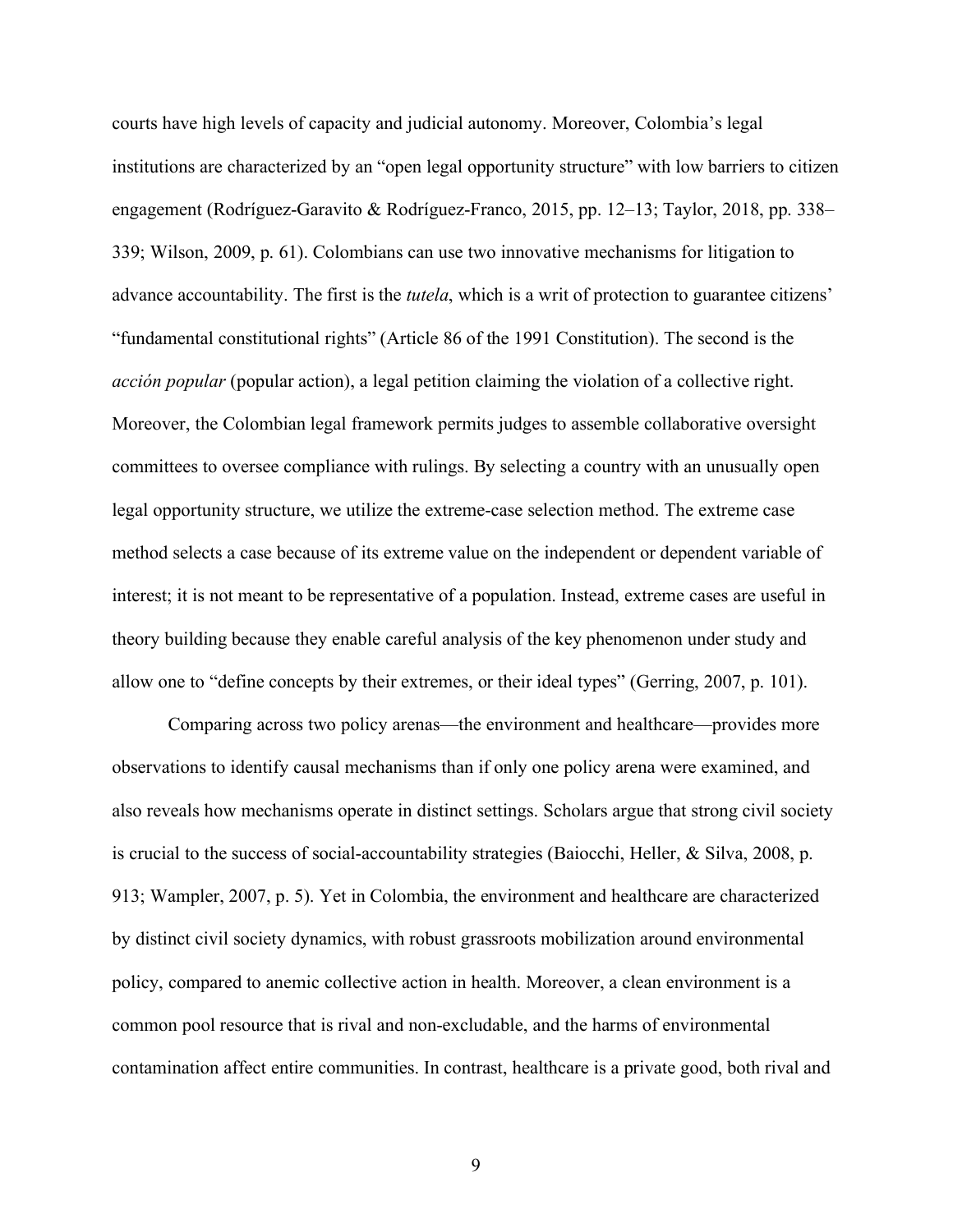excludable, with individuals harmed through the denial of life-saving healthcare treatments and medications. The individual nature of harms makes collective action—and thus effective social accountability—particularly unlikely in health. Yet as this paper shows, citizen participation in the judiciary served as an accountability equalizer across the two sectors.

We combine comparative case analysis with process tracing to identify the mechanisms that enable legal strategies to yield improvements in accountability. Process tracing aids in identifying mechanisms via causal-process observations (Collier, 2011, p. 824). This method promotes careful conceptualization of the mediating process of interest and its component events, so they can be identified across analytically comparable contexts (Falleti, 2016, p. 6). Tracing the sequence of events across two cases illuminates how legal strategies triggered each of the four mechanisms, yielding greater answerability or sanctions.

How might the mechanisms we identify in this paper travel to other empirical settings? As Falleti and Lynch (2009, pp. 1144–1145) explain, causal processes result from the interaction between mechanisms and context. Likewise, legal strategies only yield greater accountability under certain contextual conditions. First, the impact of legal strategies depends at least partially on an autonomous judiciary with the capacity to exercise control over other public officials (Ríos-Figueroa, 2016, pp. 24–28; Skaar, 2011, pp. 11–15). Moreover, judges must have the political will or develop legal preferences to push a pro-accountability agenda (Fox, 2007a, p. 38; González-Ocantos, 2016, pp. 27–38; Hilbink, 2012, pp. 589–590). Second, legal strategies are more fruitful in countries with open legal opportunity structures, which are defined by low barriers for individuals and/or civil society groups to pursue litigation (Wilson, 2009, p. 61; Wilson & Rodríguez Cordero, 2006, p. 326). Third, the adoption of legal strategies relies on whether citizens and civil society groups have the legal consciousness (Ewick & Silbey, 1998, p.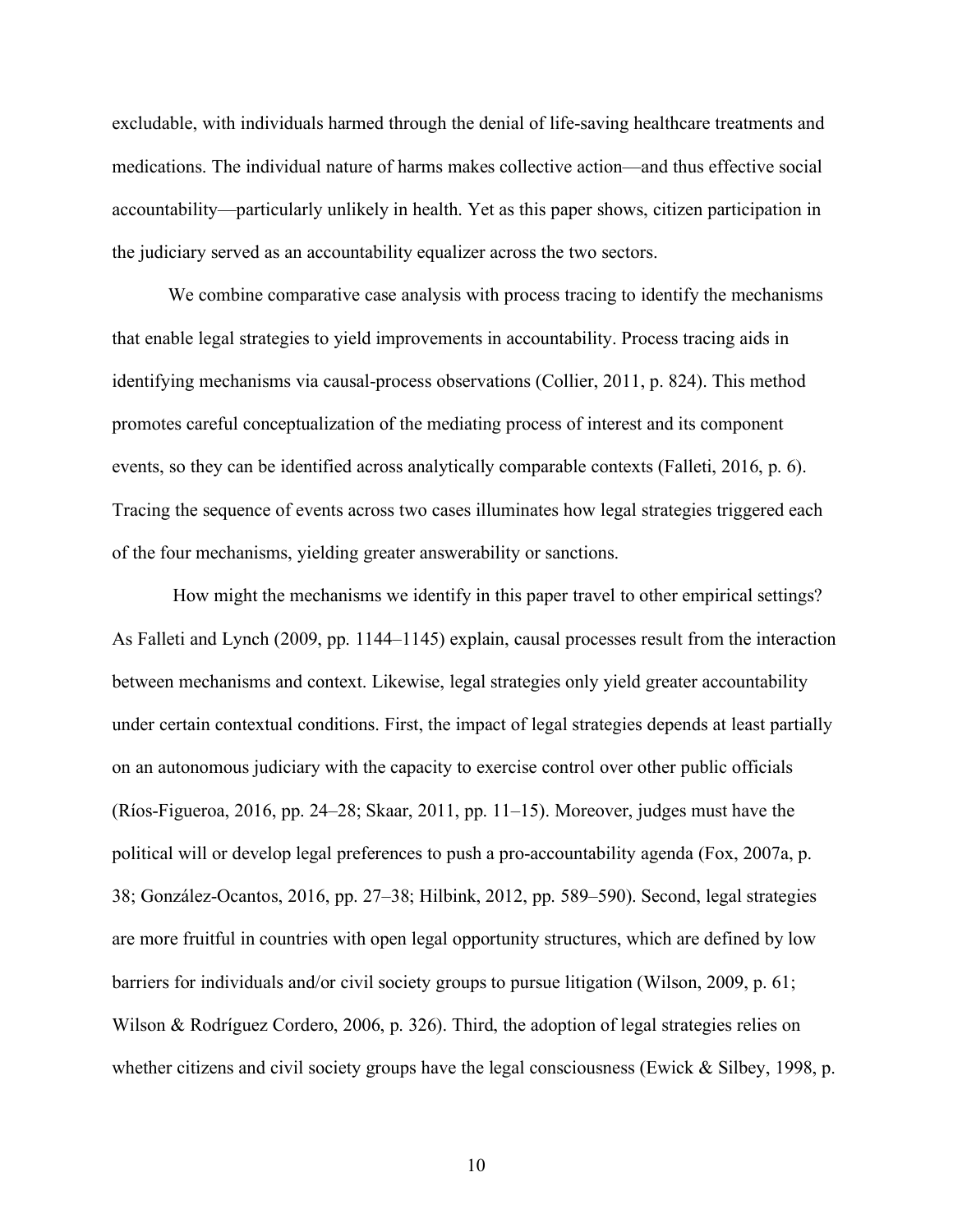39; Merry, 1990, p. 5) and the resources to access legal institutions (Epp, 1998, pp. 17–20). Even under an open legal opportunity structure, citizens may have no idea how to initiate litigation or oversee court rulings. Fourth, legal strategies are likely to be appealing in policy systems characterized by information asymmetries. Citizens have a greater incentive to use the judiciary to compel information sharing when they lack reliable information about policy performance. Finally, the executive must have a core level of technical and organizational capacity to respond to directives by the judiciary (Gauri & Brinks, 2008, p. 19).

Although some of these conditions can be elusive in the Global South, studies have documented their existence in recent years. Courts in Argentina and Costa Rica, for example, have acted autonomously to draft jurisprudence that checks executive and legislative power (Sigal, Rossi, & Morales, 2017, pp. 145–152; Wilson & Rodríguez Cordero, 2006, p. 328). Costa Rica and India lowered barriers for filing individual claims which has increased legal mobilization around gay rights and food rights, respectively (Shankar & Mehta, 2008, pp. 149– 150; Wilson & Rodríguez Cordero, 2006, pp. 332–340). Legal awareness raising is on the agenda of legal aid clinics and community-based paralegals in countries such as Macedonia, Guatemala, Uganda, and India (Joshi, 2017, pp. 164–166). Finally, although achieving policy change through the courts can be challenging, many middle-income countries have the requisite level of state capacity for implementation of court rulings (Rodríguez-Garavito, 2014, pp. 246– 247). While Colombia offers an auspicious context for this analysis, the scope conditions we identify are found in diverse countries in the Global South.

Given their dependence on context, we do not argue that legal strategies are superior to other strategies that rely on social mobilization, the media, or participatory institutions to advance accountability. Instead, this paper analyzes citizen participation through the judiciary in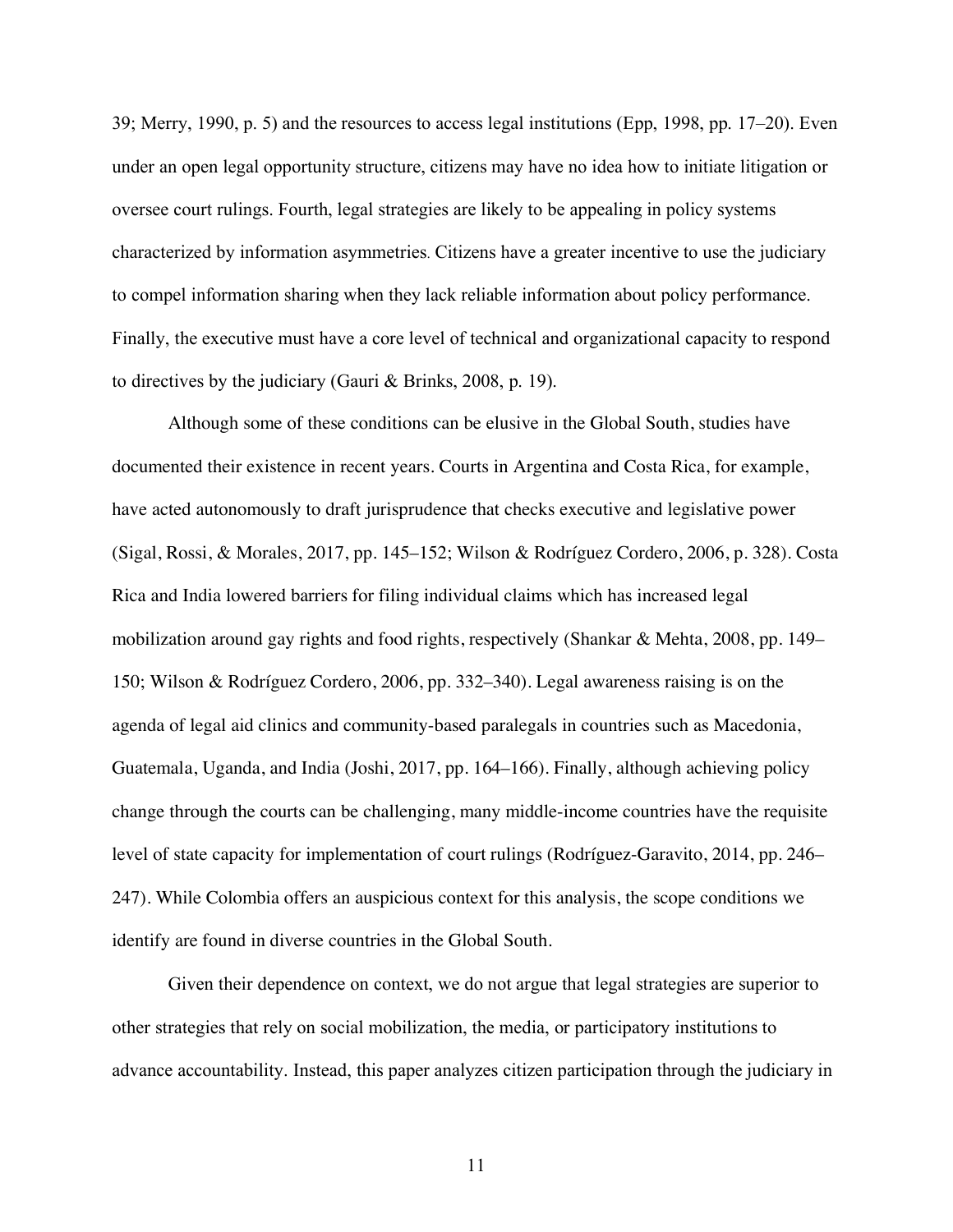Colombia's environment and health policy sectors with the aim of illustrating the mechanisms by which legal strategies can spark improvements in social accountability. As we will see, legal strategies can serve as a powerful institutional route to accountability that can complement other social-accountability strategies.

This analysis is based on field research conducted in June 2017, July-August 2016, and September 2009-June 2010. We leverage evidence from 102 interviews: 61 for environmental policy and 47 for healthcare policy, as well as participant observation, newspaper archives, legal documents, policy documents, and secondary sources. See Appendix A for a methodological narrative and an interview summary. Our text-based sources are shared in Appendix B for newspaper articles and Appendices C.1-C.9 for court cases, policy reports, and documents from international financial institutions.

## **Legal Strategies for Social Accountability in Environmental Policy**

The Bogotá river pollution case shows how four key mechanisms promoted legal social accountability for a common-pool resource with incipient collective action. After decades of failing to effectively regulate river basin pollution, public officials were mired in institutional paralysis, complicity, and denial, despite activists' periodic efforts to hold the state accountable. Legal strategies allowed the courts to create more effective venues for citizens to seek accountability. Legal strategies helped overcome the collective action problem by aggregating dispersed grievances and creating participatory structures that boosted access to information. Aided by citizen participation, court rulings prompted policy interventions backed by the courts' sanctioning authority by bolstering institutional coordination among government agencies and activating horizontal-accountability institutions. Finally, the historic ruling provided new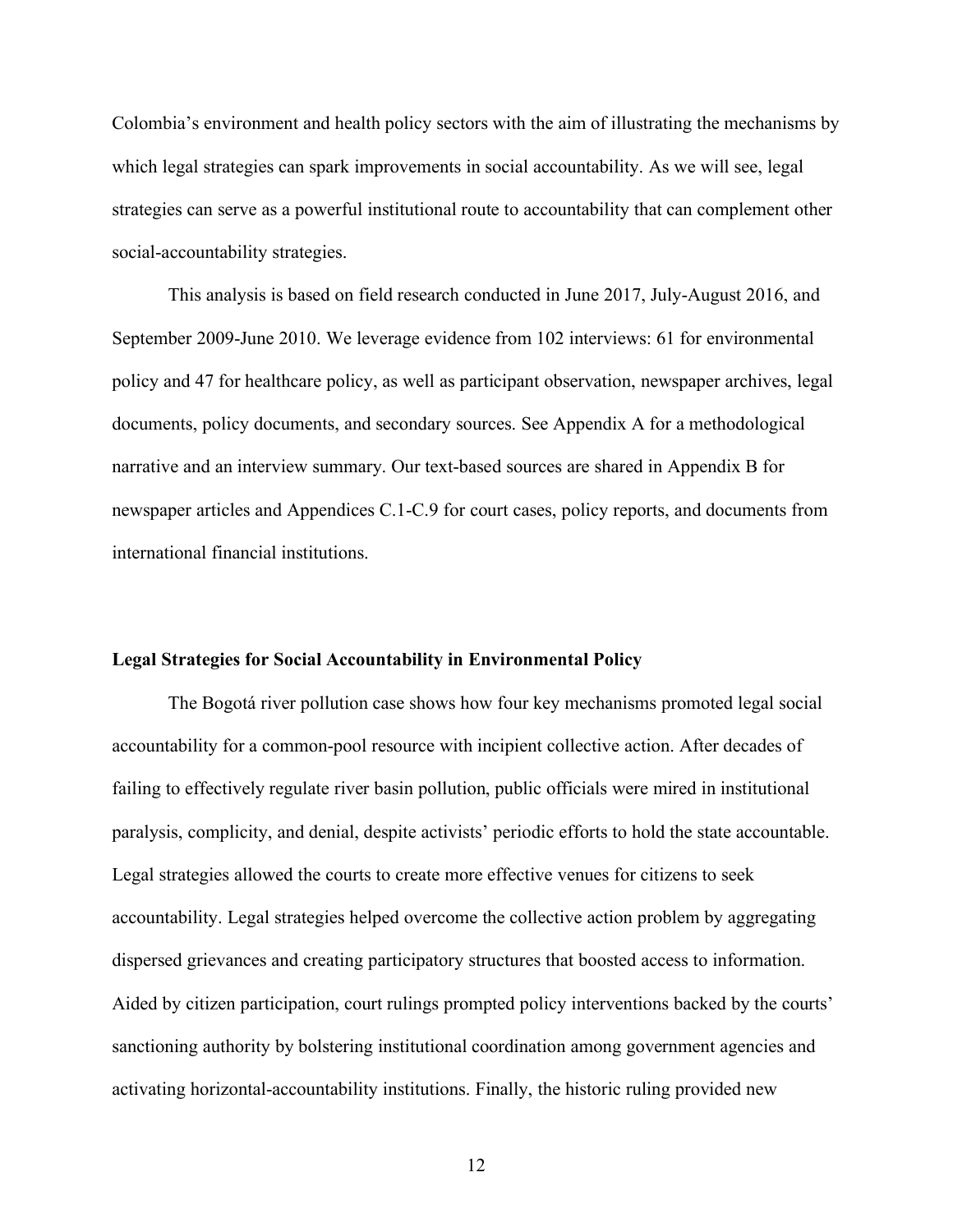symbolic and discursive resources that amplified the right to a clean environment beyond the judiciary.

### *The Policy Problem*

The Bogotá River is 233 miles long, traversing forty-six municipalities in the department of Cundinamarca and the capital city. The river is deeply polluted by residential, industrial, and mining wastewater; only 20 percent of wastewater discharge receives treatment (Contraloría de Bogotá, 2014, pp. 4, 14–15). Low-income neighborhoods in adjacent municipalities are most vulnerable to pollution (World Bank, 2010, p. 4). Toxic exposure is widespread, but particularly severe in Sibaté. There, the Muña Hydroelectric Dam uses contaminated water to generate electricity, emitting sulfuric gas and toxins that sicken livestock and communities. Patients in Cundinamarca hospitals have historically been treated for skin and respiratory infections, as one nurse noted, "the lives of our patients are jeopardized…the rat and mosquito plagues are uncontrollable" (El Tiempo, 1996).

Despite constitutional protections that protect citizens' right to a clean environment,<sup>4</sup> increasing accountability for the pollution crisis would require increasing state ownership of the problem and a level of institutional coordination that historically proved elusive. Efforts to construct sanitation treatment plants and infrastructure to connect them across multiple jurisdictions had been stalled by corruption, a lack of political will, and failed technical solutions that cost millions (Lamprea, 2016, p. 295; World Bank, 2010, p. 2). <sup>5</sup> The hydroelectric power company, owned by ever-changing concessionaires, denied involvement in the environmental crisis. The Bogotá water utility dumped untreated residential wastewater directly into the river. The Cundinamarca Environmental Regulatory Agency (CAR), charged with regulating unlawful discharge, historically was ineffective at fining illegal industrial effluents or controlling more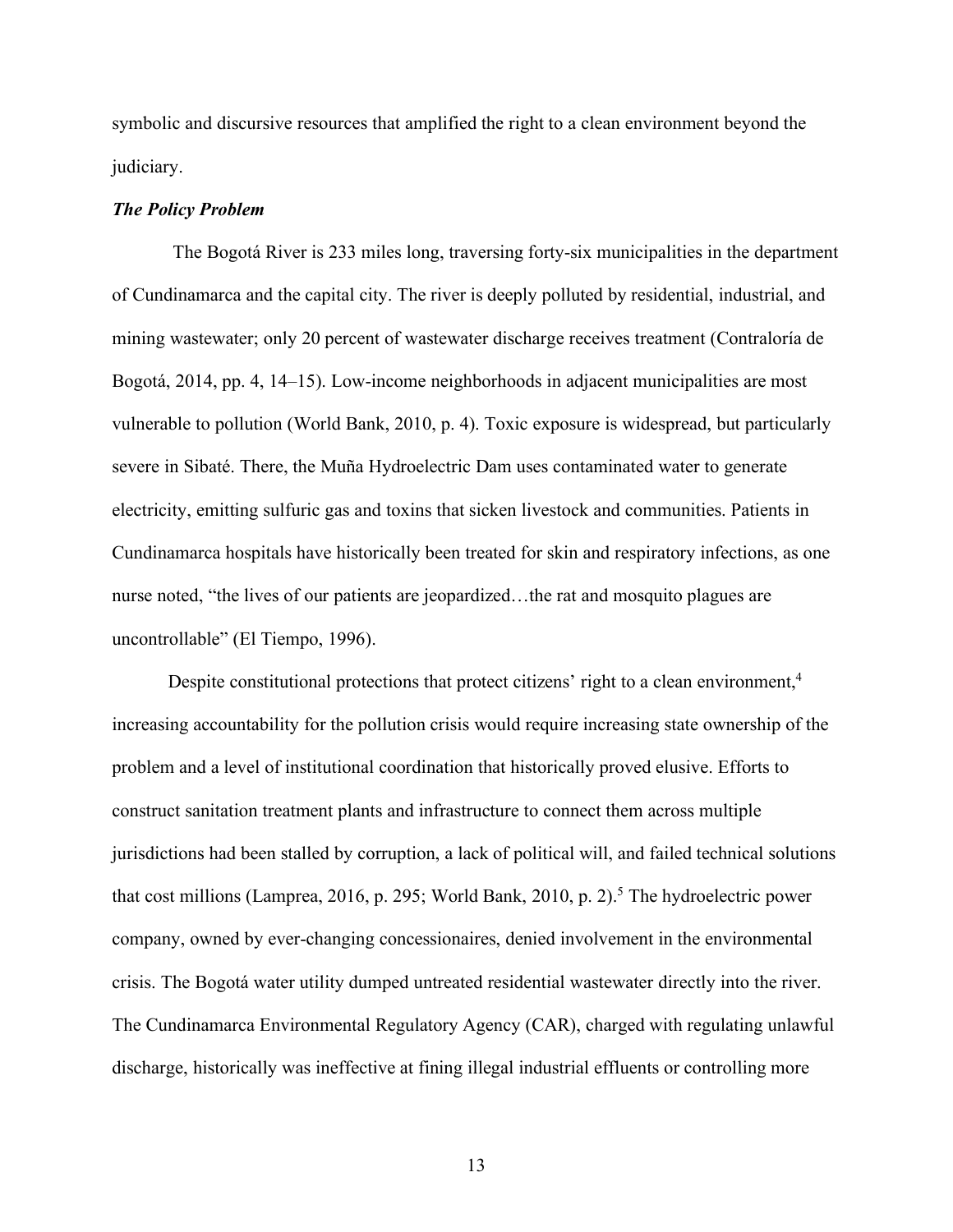than 1,000 tons of garbage dumped daily from dozens of municipalities; little progress had been made by local authorities to do the same (El Espectador, 2012). The Comptroller's office summed up prior experiences by noting that, "investments and efforts have been so disperse and disconnected that prior projects have been partial and ineffective and have not solved the problem at its root" (Contraloría de Bogotá, 2014, p. 4).

Outside of the judiciary, citizens sought diverse channels to press officials to be answerable to their demands, but efforts had limited impact. For example, online observatories were created to bolster transparency, such as the Bogotá Environmental Observatory, an information-sharing portal that includes pollution metrics on the Bogotá River.<sup>6</sup> This observatory is intended to "democratize information" and serve as a portal for environmental NGOs and grassroots organizations to identify environmental problems and share information. Yet officials evaded disseminating information that was damaging to them.7 Citizens, without sanctioning authority, could not force the government to share information needed for oversight.

Citizens have also been involved in participatory institutions, such as fiscal watchdog groups (*veedurías*), which are charged with monitoring the use of public funds and public services. *Veedurías* monitor the progress of construction for publicly financed infrastructure projects related to the river's contamination and investigate delays in construction and illegal dumping of solid waste and effluents. They suffer from numerous problems, such as information asymmetries due to limited access to accurate government data, elite capture, $8$  as well as threats to their lives given the context of high social violence against activists in Colombia (El Heraldo, 2013). As local activists in the *veedurías* of Mesita de Colegio noted, "we participate, and document, but…the authorities…they don't listen to us."9

# *How Legal Strategies Improved Accountability in Environmental Policy*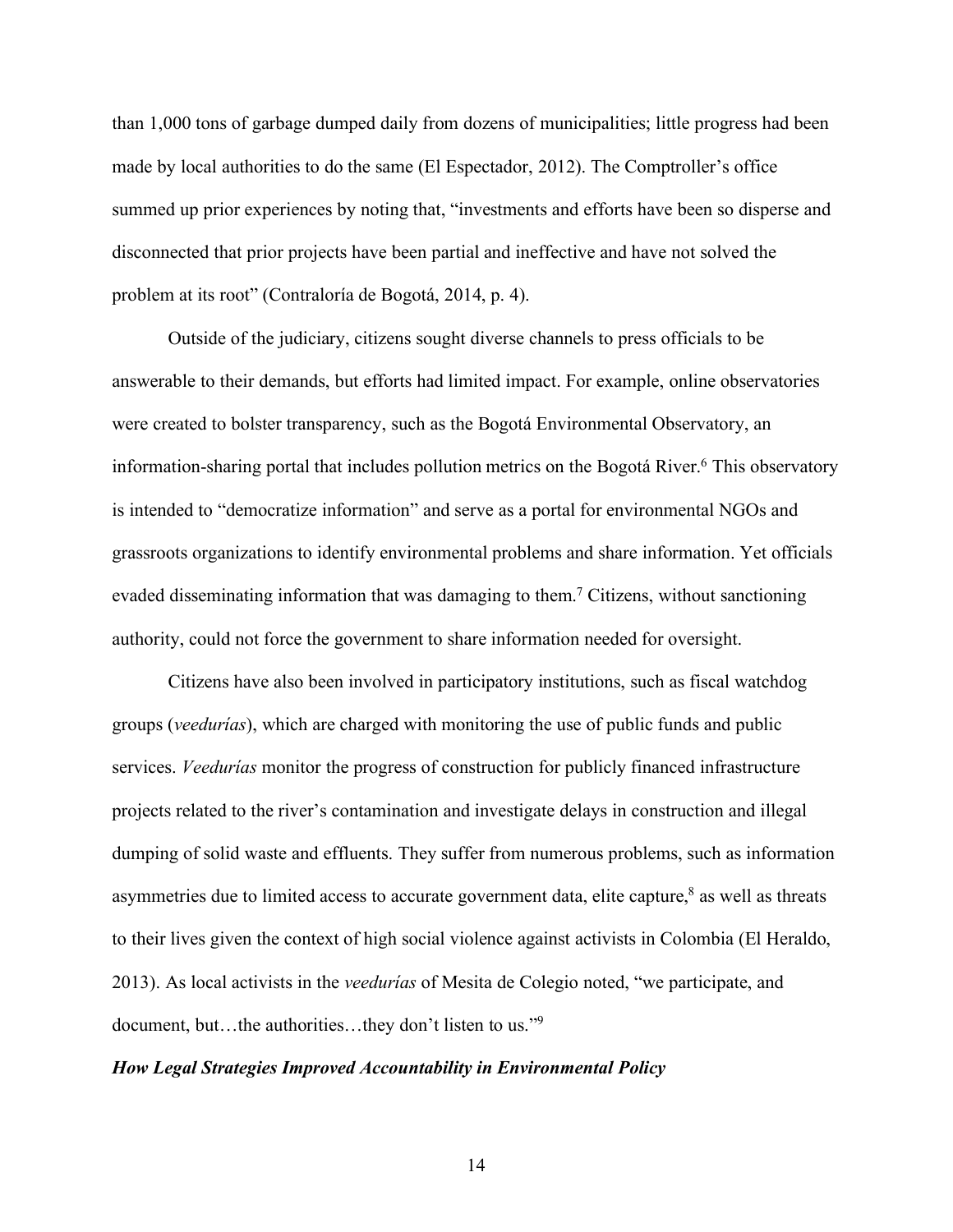In the early 2000s, the courts emerged as a critical site for social accountability for environmental rights violations. Legal strategies helped to overcome the collective action problem by uniting diverse impacted actors. Citizens began using legal strategies such as *acciones populares* to sue for the protection of collective rights in diverse jurisdictions across the riverbasin. These processes began in 1992, when Gustavo Moya Ángel filed an *acción popular* (01-479) in the second civil circuit court against the energy company EMGESA for the contamination of the Muña dam. This petition stalled in the courts for over a decade, despite the issuance of implementation pacts, which were legally binding orders generated by lower courts obligating public officials to respond to the *acción popular*. In 2001, presiding Judge Nelly Villamizar summoned public officials to measure progress towards completing the implementation pacts and found that public officials had taken no action. Villamizar recalled that she had to "read all the agencies what the law said was their responsibility…[because everyone argued] 'it's not me.'"10

After 2002, the Court began to gather information about the pollution crisis and exercise its unique resources to overcome the collective action problem and effectively aggregate grievances. Court determined that building a sewage treatment plant to decontaminate the lower basin, as the first *acción popular* from Sibaté requested, would do little to address the underlying problem. Instead, the Court grouped four separate *acciones populares* along the river into one ruling, thereby increasing the impacted territory from Sibaté to all 46 municipalities. The ruling aggregated numerous and previously separate policy issues into one single platform for adjudication, including deforestation, industrial regulation, hydroelectric dam management, wastewater and flooding management, and agricultural production (Tribunal Administrativo de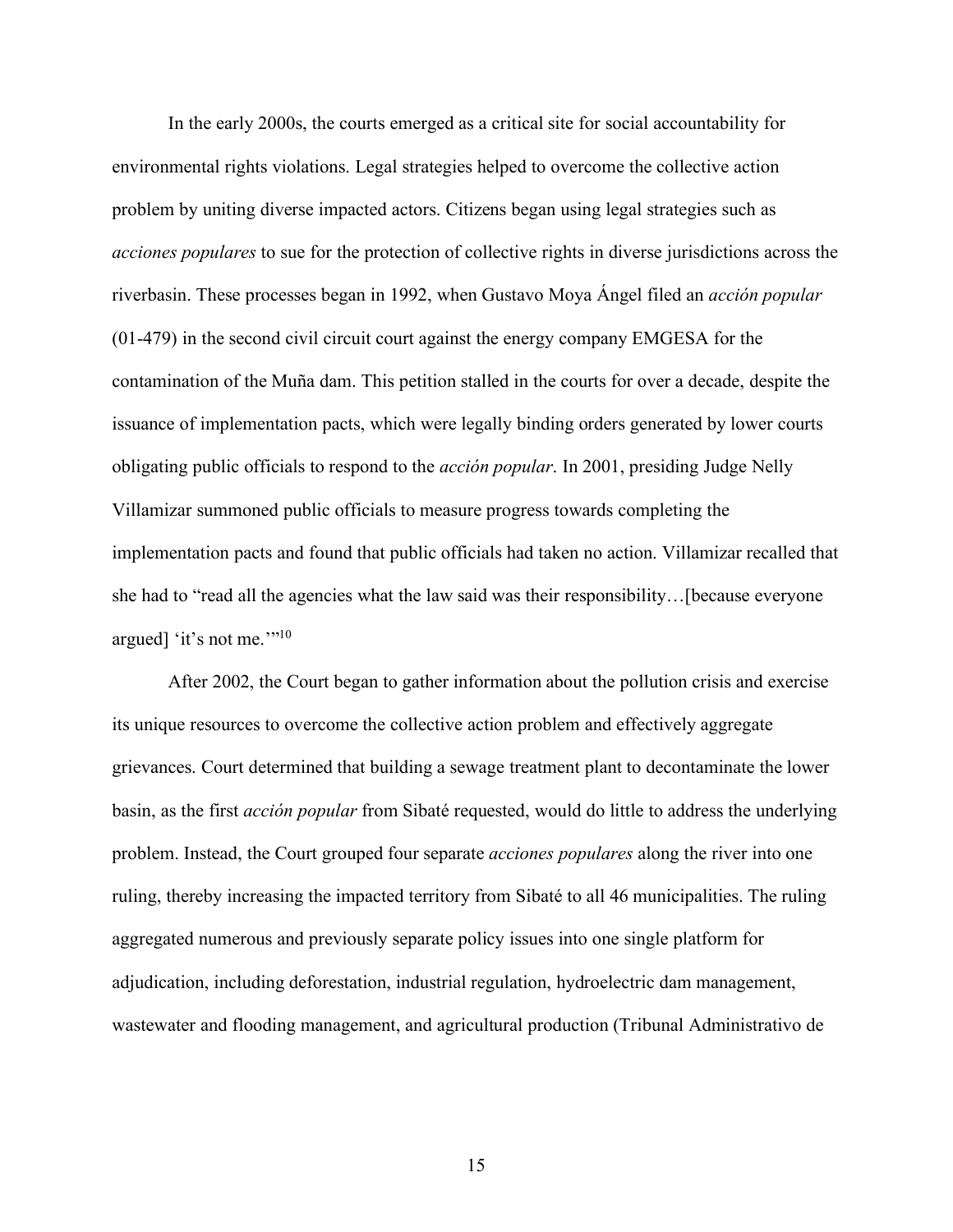Cundinamarca, 2004). By combining diverse policy issues into one jurisprudence-building process, the Court united disparate communities in their accountability-seeking mission.

Between 2002-2004, the Court increased access to information by creating citizen working groups (*mesas de trabajo*) to help the presiding judge understand the scope of the policy problem. Citizens were convened in the territories to provide their perspective on pollution issues associated with industries such as dairy, floriculture, slaughterhouses, and agriculture. <sup>11</sup> The Court held public hearings (*audiencias públicas*) in which diverse citizens and NGOs shared information about pollution problems in their communities, and developed potential policy interventions to address the root problem. For example, one NGO leader noted "we were the first to introduce the concept of "green manufacturing" to the Court, which ended up in the ruling. We also connected the judge to Dutch engineers who came to the Court to discuss their river remediation experiences." Another grassroots group representing people whose homes and wetlands were polluted by the dumping of construction debris became the wetlands expert for the Court. This group provided documented evidence they gathered on the connection between pollution and wetlands deterioration along the river basin.<sup>12</sup>

Legal strategies broke through policy impasses and initiated new policy interventions that enhanced capacity for accountable governance. In 2004, the Cundinamarca Administrative Court issued an historic ruling that provided a comprehensive policy response to the four *acciones populares*. In 2014, the Colombian Administrative High Court (Consejo del Estado) upheld the lower-court ruling with a final, unappealable verdict (Consejo del Estado, 2014).<sup>13</sup> The Court's sentence held over 70 state agencies and 20 industries accountable for pollution as actors with fault of omission (Lamprea, 2016, p. 297). The Sentence mandated multiple policy actions for each of the over 70 state agencies found responsible, including the Ministries of the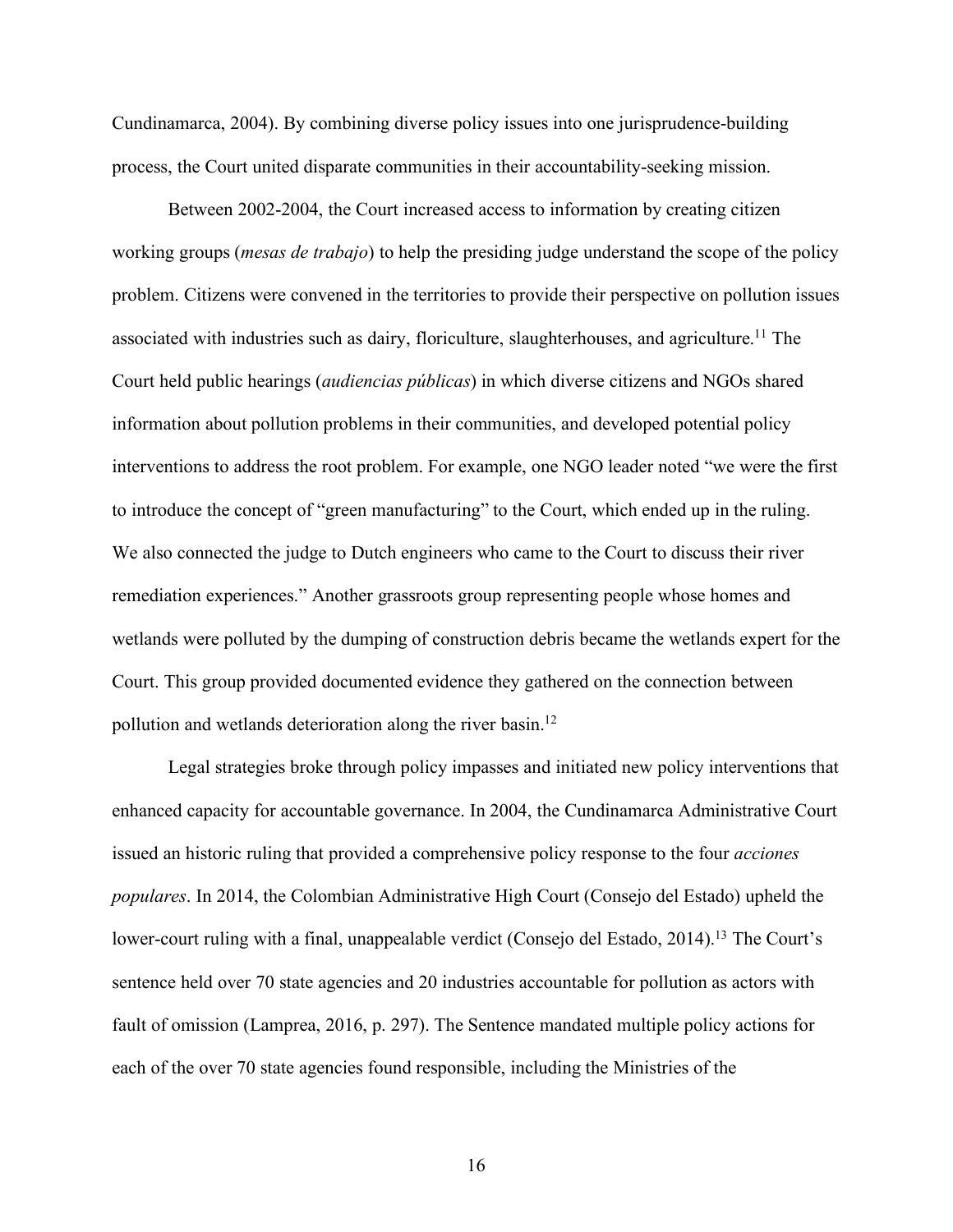Environment, Mines, Housing, Energy, Hydrology, Social Protection, and Agriculture, CAR, EMGESA, the Bogotá water utility, and 46 municipalities. Orders included reforestation, greener production, industrial and mining pollution sanctioning, increased sanitation provision, and recuperation of the oxygen content of the river (Tribunal Administrativo de Cundinamarca, 2004, pp. 158–159, 470–496). The Court set tight timetables for further information sharing, public hearings, and completion of implementation pacts. The ambitious ruling would not be easy to implement. Nevertheless, the sanctioning authority of the Court increased the possibility of attending to this complex policy problem.

After 2004, the Court further increased access to information by creating a citizen oversight committee (*comité de verificación*), enabling citizens to monitor compliance with the ruling. This participatory institution was composed of NGOs active in the region, representatives from horizontal-accountability agencies such as the Public Prosecutor, Ombudsman, and Comptroller, and the *veedurías* (Consejo del Estado, 2014, p. 1246). Judge Villamizar noted that granting this important role to civil society and key state allies "enlarged" the issue and gave it more importance.<sup>14</sup>

Since the citizen oversight committee was backed by the judiciary, it was able to access information more effectively than prior efforts of citizen watchdog groups or online observatories. The oversight committee was organized into subcommittees to "plan, coordinate, and verify" diverse orders mandating policy changes for different government agencies in the sentence, and report back to the judge (Tribunal Administrativo de Cundinamarca, 2004). Each subcommittee played an active role in leading auditing sessions with government agencies, with varied levels of compliance and participation from those being held to account.<sup>15</sup> Although not without its challenges, interviews with six members of the oversight committee revealed a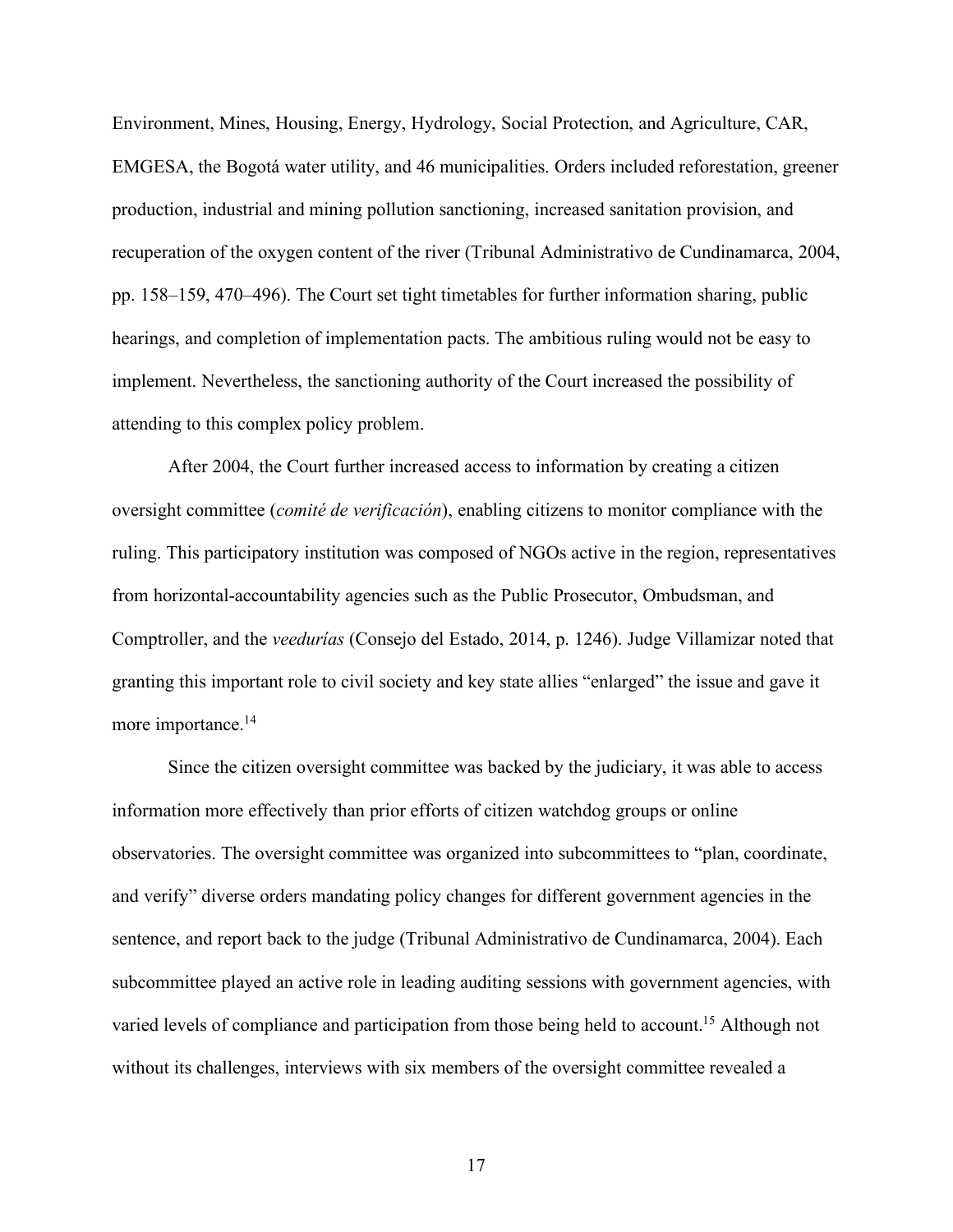committed group that regularly attended sessions and gathered, organized, and shared information about the progress made towards river cleanup. During interviews, *veeduría* members noted that they enjoyed better access to information—such as data about progress made towards reforestation in the upper basin, or wastewater infrastructure development—through the judicial oversight committee than they had experienced when asking for this information on their own, without court backing.16

Following decades of policy paralysis, legal strategies generated new policy interventions that increased state capacity to address the policy problem. The rulings yielded progress on issues that previously were mired in institutional conflict, such as decisions about where to site infrastructure, and the establishment of a program for fining and shutting down polluting industries.17 Gains include securing World Bank funds for new sanitation treatment plants and residential sewage connections, closing of 23 leather tanneries in the upper basin 2018, and using new technologies, such as drones to regulate discharges (El Tiempo, 2018, 2019b, 2019c). In 2017, 8 million tons of solid waste was removed from the middle basin, and CAR reports that 60-65% of the proposed infrastructure upgrades have been completed (Conexión Capital, 2019). These advancements would have been impossible without the ruling's timetables and the sanctioning authority of the Court. In explaining the shutting down of polluting industries in Bogotá in 2016, a mayor's aide notes, "these types of actions… are focused on complying with the Sentence from the Consejo del Estado that ordered the recuperation of the river" (El Espectador, 2016).

Legal strategies also increased state capacity for accountable governance by activating horizontal-accountability institutions and forcing inter-agency cooperation. For example, the ruling and the work of the oversight committee has prompted coordination between CAR and the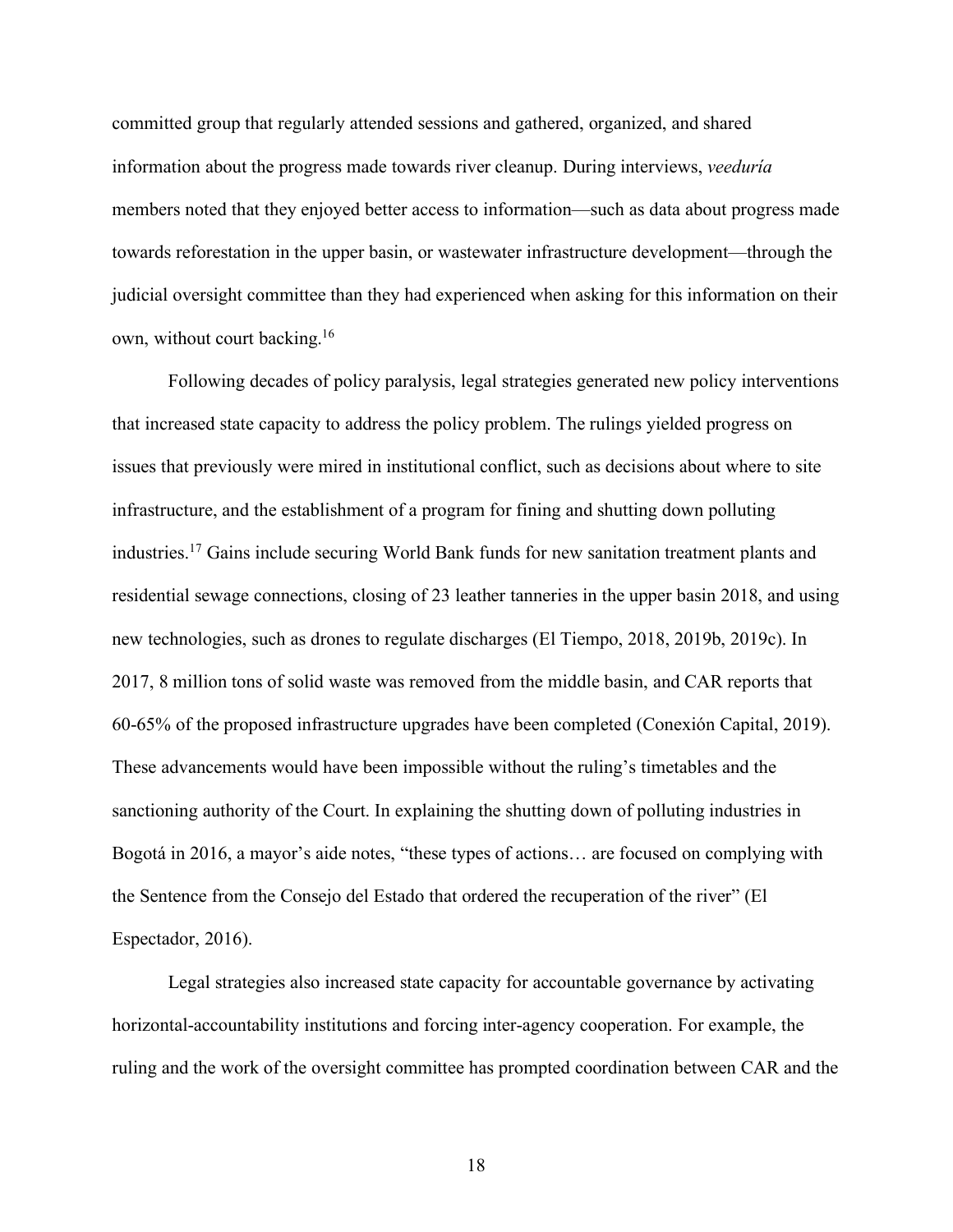Bogota water utility to upgrade public works infrastructure. In addition, the Environmental Ministry worked with the Mining and Energy Ministry to limit the impact of mining pollution on aquifers, and municipalities and CAR began to coordinate land-use plans as they impact the riverbasin.18 Finally, the Comptroller's office created a Bogotá River working group that works closely with the *veedurías* and the Public Prosecutor's office to monitor the use of municipal funds for infrastructure development and guard against corruption or reallocation of funds towards other projects.19

Finally, the Courts recognized the environment as a fundamental right, strengthening symbolic and discursive resources for activists working on Bogotá River pollution. Framing pollution as a rights violation (Tribunal Administrativo de Cundinamarca, 2004, pp. 157–158) amplified the valence of environmental rights on a national level, since the river basin houses 20% of the Colombian population and generates 28% of the country's economic activity. The Sentence further reinforce the idea of environmental rights by blaming not only industry but the state as a duty-bearer: "notwithstanding environmental laws that protect this ecosystem, it has been degraded through an inefficient management by those obligated to ensure its protection..." (Tribunal Administrativo de Cundinamarca, 2004, p. 154). The Sentence expanded the role of the state in environmental protection, citing Article 80 of the Constitution which held that "it is the state that is responsible for managing and use of natural resources, to guarantee sustainable development, its conservation, restoration…" (Tribunal Administrativo de Cundinamarca, 2004, p. 149).

The courts' recognition of environmental rights brought in more NGOs and activists to the policy problem. Media coverage following the 2014 Consejo del Estado Ruling shone a spotlight on the right to a clean environment. For example, *El Tiempo* and *El Espectador* created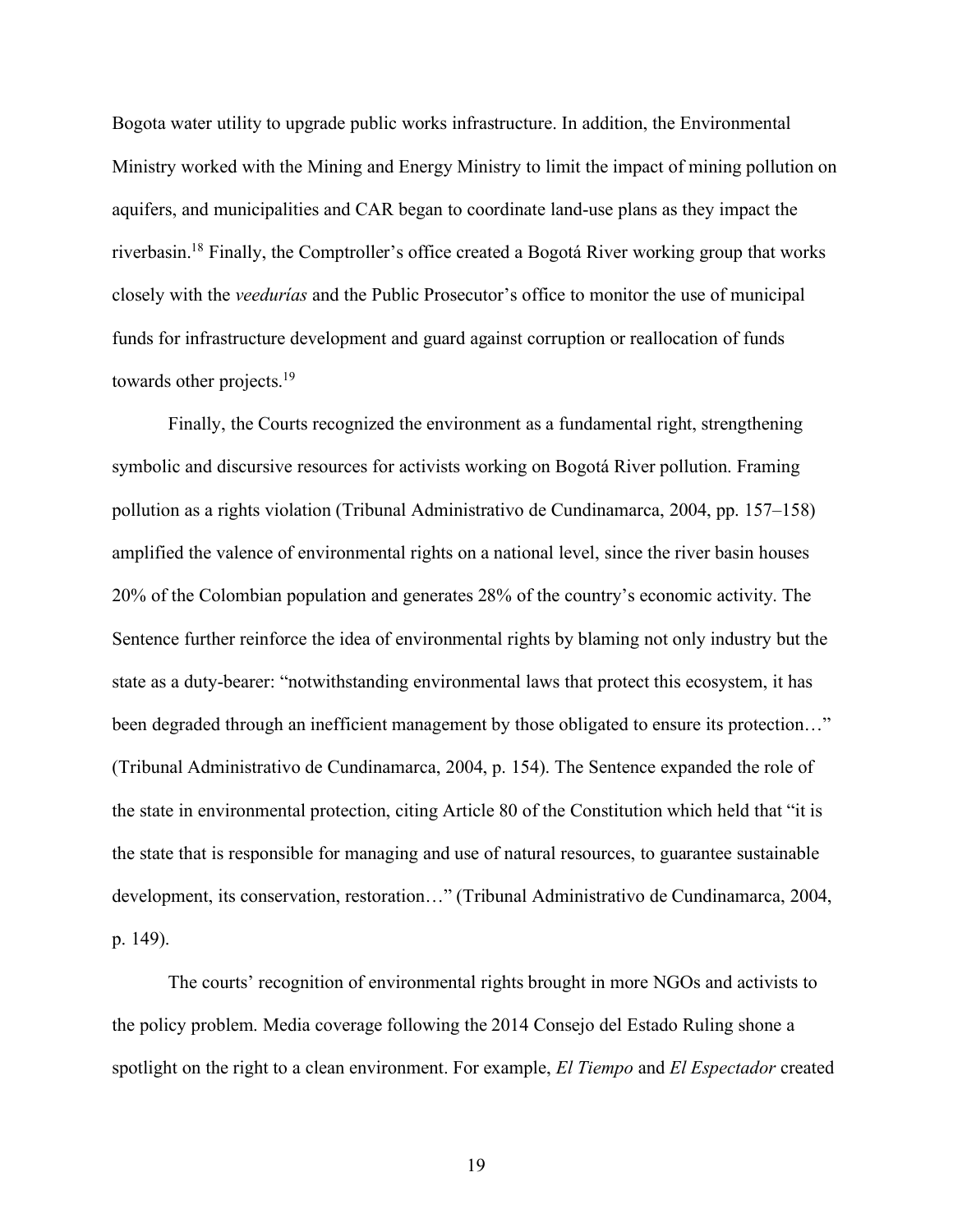dedicated blogs for the river, which focuses on reporting updates to compliance with the ruling from different government agencies (El Espectador, n.d.; El Tiempo, n.d.). Subsequent events have followed, such as artists and musicians creating benefit concerts, annual river navigations, and the city declaring May 12 the annual day of the river, signaling that the problem was no longer in the shadows.<sup>20</sup>

## **Legal Strategies for Social Accountability in Healthcare**

The Colombian healthcare case illustrates how four key mechanisms advanced legal social accountability in a policy sector that delivers private goods and thus where collective action is otherwise virtually non-existent. Historically, Colombia's healthcare sector was plagued by ineffective regulation of private-sector actors, information asymmetries, and anemic civil society. Legal strategies helped overcome the collective action problem by uniting the grievances of previously disconnected claimants to detect structural problems in the health system. Legal institutions improved citizen access to information, enhancing the transparency needed for accountability. Pro-accountability forces in the courts and civil society joined forces to propel policy interventions that redressed rights violations and strengthened state capacity. Lastly, court recognition of the right to health strengthened the symbolic and discursive resources of civil society, making it easier to demand greater accountability in the future.

## *The Policy Problem*

Law 100 of 1993 established a universal health system that gave private-sector insurance companies (EPSs*—Entidades Promotoras de Salud*) and healthcare providers responsibility for delivering coverage.21 This health system was divided into two parts: a generous contributory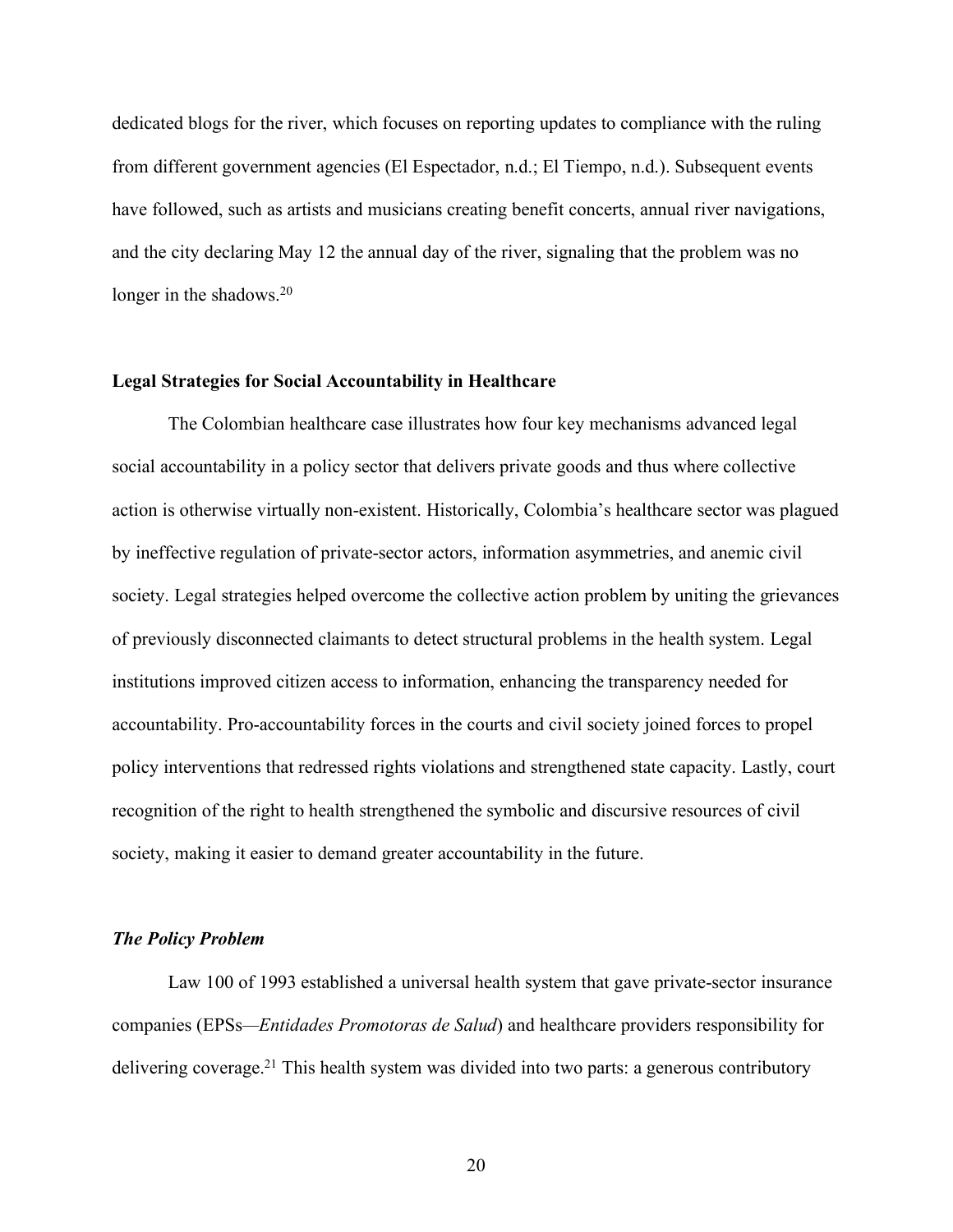system for those who could pay, and a subsidized system for those who could not. Under Law 100, the state's obligations included 1) financing the health system; 2) establishing which treatments and medicines must be covered by EPSs, including those covered by the minimum health benefit plan (POS—*Plan Obligatorio de Salud*); and 3) regulating EPSs and healthcare providers to guarantee universal access to high-quality healthcare.

By the mid-2000s, Colombia's health sector reached a state of paralysis. Despite generous coverage on paper, EPSs systematically denied their members treatments and medications guaranteed under the POS, such as MRIs and anti-hemophilia medications (Lamprea, 2015, pp. 140–141). The health system faced a fiscal crisis due in part to overbilling and outright theft by EPSs, service providers, and public officials (Procuraduría General de la Nación, 2008, pp. 121–122). The National Superintendent of Health, the primary state entity responsible for regulation, was chronically underfunded (Lamprea, 2015, pp. 95–96). Cozy relationships among regulators and the private sector further reduced the state's capacity and willingness to impose sanctions on EPSs and service providers that failed to meet their obligations. <sup>22</sup> Moreover, persistent inequalities remained: coverage for the subsidized health system was far weaker than for the contributory system, despite Law 100's mandate to equalize the two systems by 2001. Politicians were unwilling to accept the political ramifications associated with merging the subsidized and contributory systems, which would impose costs on middle-class Colombians.

There were few effective channels for civil society to press for accountability. Compared to the environment, few people mobilized collectively around healthcare—a limitation acknowledged by experts and activists alike.<sup>23</sup> The market-based design of the Colombian health sector treats individuals as consumers, rather than as citizens, which hinders grassroots collective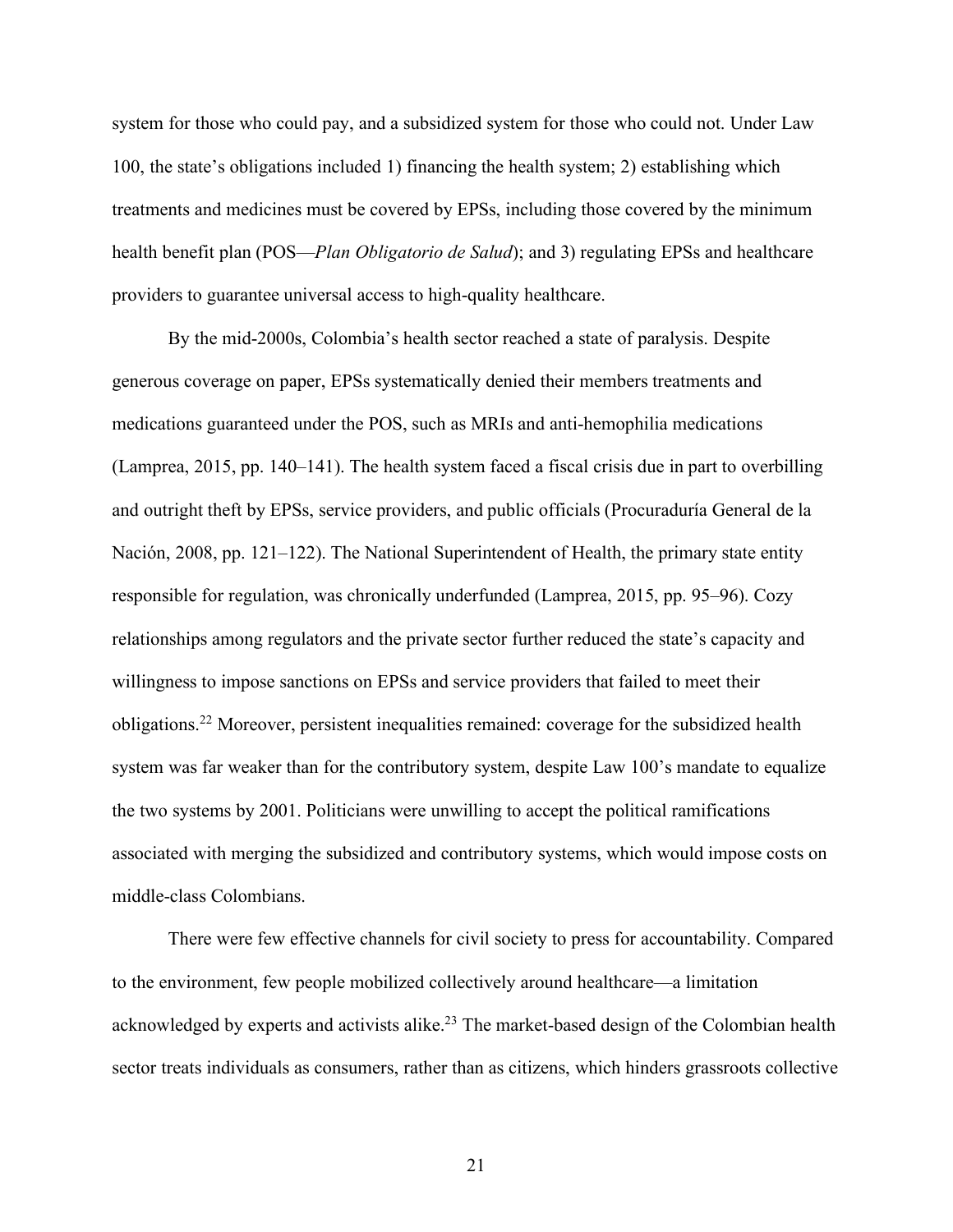action (Mayka, 2019a, pp. 234–236). Elite-led monitoring efforts encountered the same information asymmetries seen with the Bogotá River observatories. In one initiative, Así Vamos en Salud, Bogotá's Chamber of Commerce, the newspaper *El Tiempo*, and NGOs joined forces to aggregate, analyze, and disseminate information on health policy outputs and outcomes. While Así Vamos en Salud has increased public awareness of health policy through greater media coverage, it relies on incomplete information provided by the state, hampering its ability to diagnose policy problems related to corruption and advocate effective policy change.<sup>24</sup>

Participatory institutions also failed to enhance accountability in healthcare. The National Health Council became captured by the very insurance companies and service providers that it was charged with regulating (Gómez Vélez & Sánchez Gómez, 2005). <sup>25</sup> This participatory institution was shuttered in 2007 in an attempt to root out corruption. <sup>26</sup> Nationally mandated health councils at the local level are either not implemented at all (Mayka, 2019a, p. 226), or are coopted as service providers and insurance companies buy off participants. <sup>27</sup> The former Chief of Participation in Bogotá's Secretariat of Health summed it up: "In health policy, I believe that there truly is no real participation of the community in the formulation of public policy."28

## *How Legal Strategies Improved Accountability in Healthcare*

In the face of collective action problems, the *tutela* became a valuable tool for individuals to demand redress for rights violations, a tool that the courts would use to aggregate dispersed grievances from claimants. Between 1999 and 2014, 1,323,292 *tutelas* were filed in the area of health (Defensoría del Pueblo, 2015, p. 86). Health *tutelas* typically are filed by individuals against their EPSs after being inappropriately denied medications or treatments covered in minimum health benefit plan (POS).29 Health *tutelas* have a remarkably high level of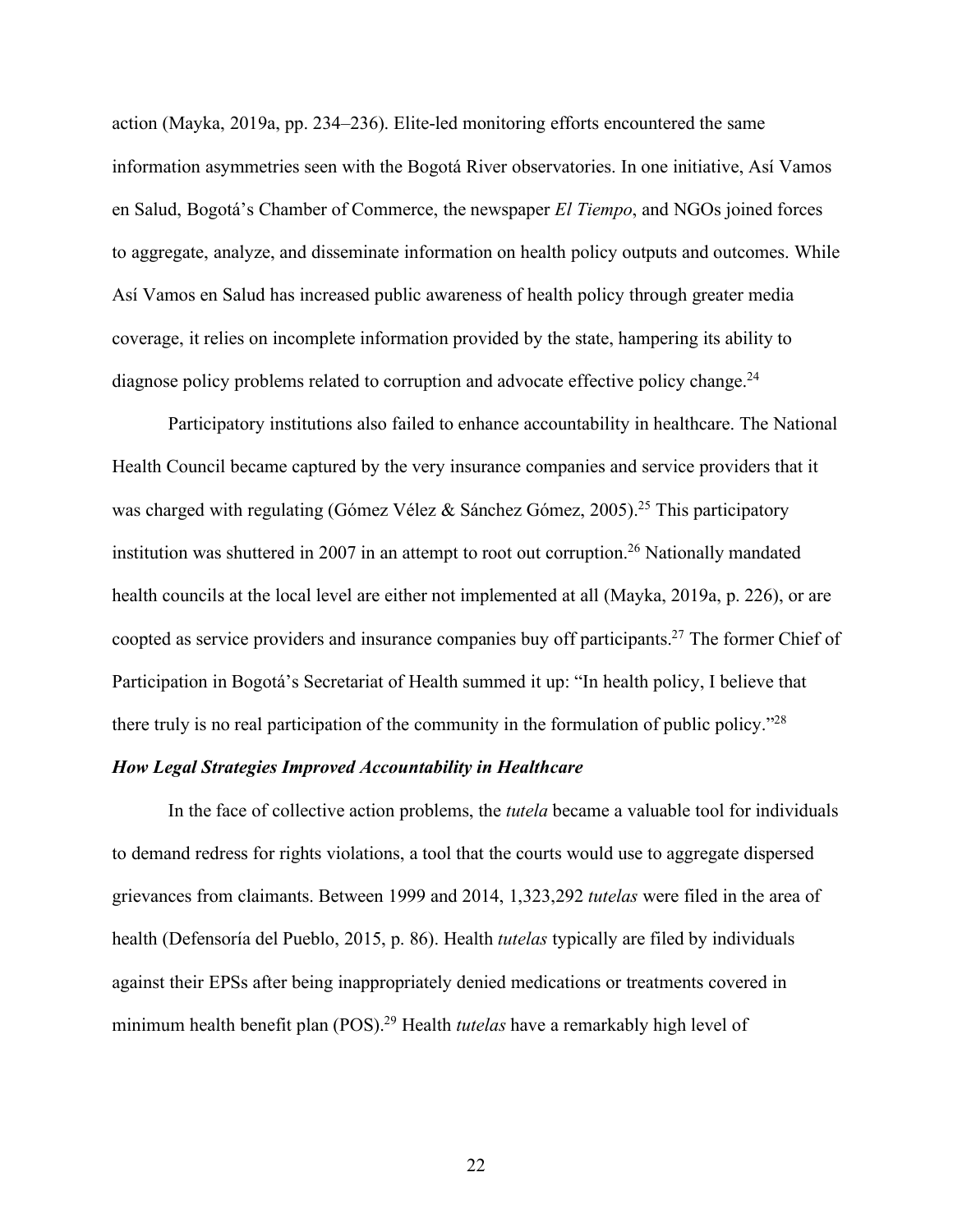effectiveness: between 2006-2008, 86% of health *tutelas* succeeded in the first round (Defensoría del Pueblo, 2009, p. 35).

The *tutela* produced new information to both the Court and citizens about poor performance in the health sector, reducing information asymmetries and aiding the Court in crafting jurisprudence. Each *tutela* serves as a data point documenting abusive practices by EPSs—information that otherwise would be hidden, given regulatory failures. Indeed, rates of *tutela* usage became the main symptom of systemic failures in the health sector, a theme echoed during interviews with politicians, bureaucrats, and activists.<sup>30</sup> One Ombudsman official explained: "If the number of *tutelas* increases, this is the clearest indicator that the system is not working properly."31

Colombians' use of the *tutela* aggregated interests in a way that mitigated the collective action problem. The Constitutional Court interpreted the millions of health *tutelas* as signal from Colombian society of a crisis in the health system—in effect, analyzing this avalanche of individual participation *as if* it were collective mobilization. In 2004, the Constitutional Court created a special commission that focused solely on health *tutelas* to develop an integrated response to the problem. In 2008, the Court brought together 21 *tutelas* to issue a structural case: Sentence T-760.<sup>32</sup> The Court selected the 21 *tutelas* to reflect common systemic complaints, including the grievances of poorer citizens that were less represented in the flood of *tutelas*. This step partially ameliorated the overrepresentation of wealthier voices in the legal system.<sup>33</sup> Thus, the Court aggregated and scaled up grievances from disconnected individuals, thereby reducing the collective action problem.

Sentence T-760 mandated policy interventions to redress rights violations in healthcare and build institutional capacity for more accountable governance. The sentence issued 16 judicial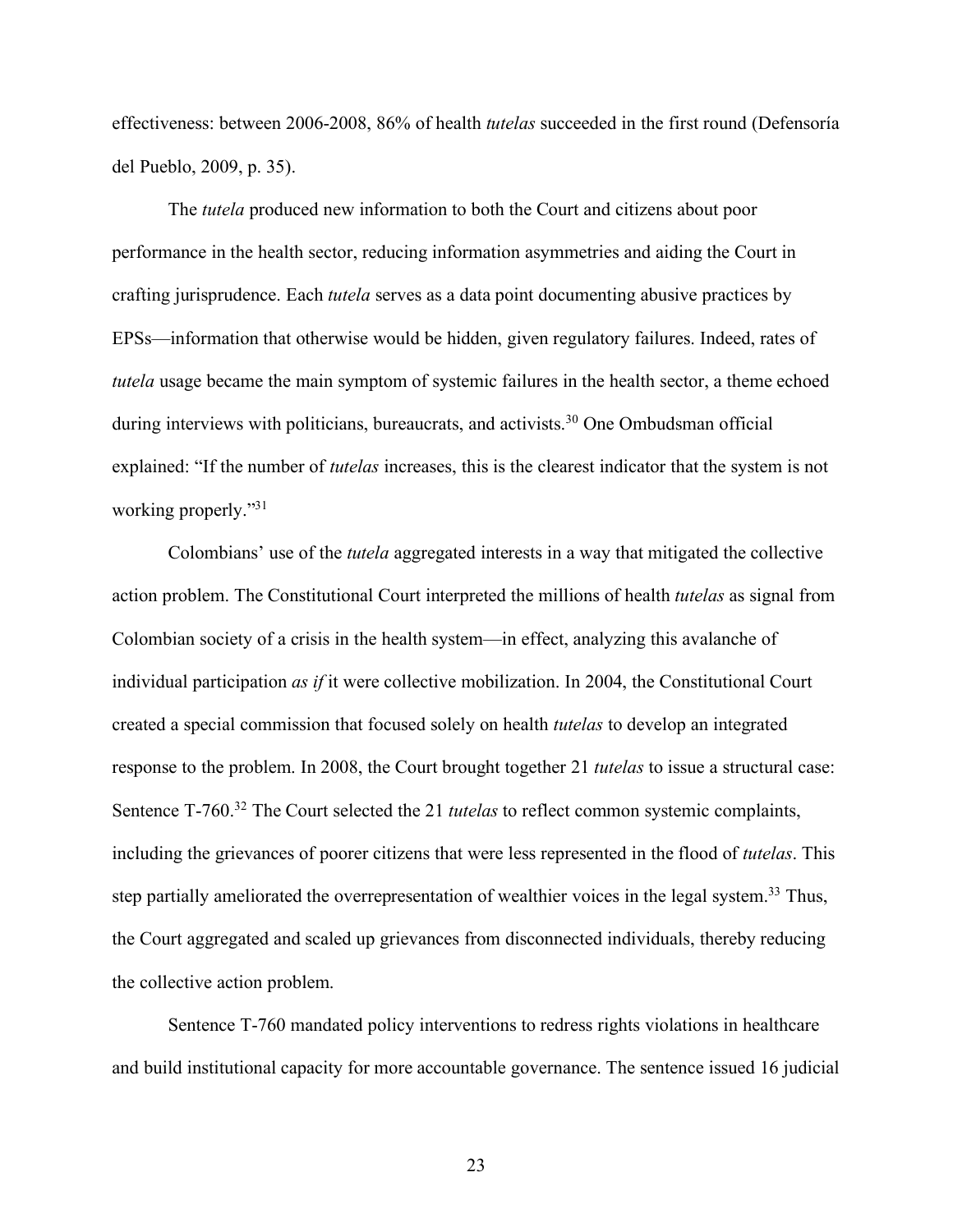orders requiring EPSs to provide petitioners with inappropriately denied treatments and medications. It also issued 16 orders directed towards the Ministry of Health, the National Superintendent of Health, and other state entities that introduced new policy interventions to address the roots of poor policy performance. These orders mandated updating of the POS to cover essential treatments and medications, merging of the contributory and subsidized regimes, performance audits to give health-system users information about the quality of care offered by different EPSs and healthcare providers, and reforms to bolster state regulation of EPSs.

The Constitutional Court relied on a participatory process of civil-society oversight to ensure the implementation of Sentence T-760. The Court authorized a collaborative oversight committee, the CSR (Comisión de Seguimiento de la T-760 y Reforma al Sistema de Salud), composed of university affiliates and right-to-health NGOs. <sup>34</sup> The Court charged the CSR with monitoring government compliance with the Sentence and developing proposals to deepen health reform, combining civil society's access to information and expertise with the Court's ability to impose legal sanctions to secure compliance.<sup>35</sup> The CSR collaborated with horizontalaccountability agencies, including the Ombudsman, Comptroller General, and Public Prosecutor, to launch investigations into corruption and the misuse of public funds in the health sector (Botero, 2015, p. 98).

The CSR leveraged the Constitutional Court's formal authority to compel information sharing. As of June 2019, the Court had issued nearly 600 orders (*autos*) to compel state actors to provide information to citizens, mandate the sharing of documentation and technical studies to assess compliance with Sentence T-760, and issue warnings about the legal consequences of non-compliance to prevent foot-dragging.<sup>36</sup> These orders provided information that the Court and the CSR needed to monitor progress in implementing reform. For instance, one *auto* ordered the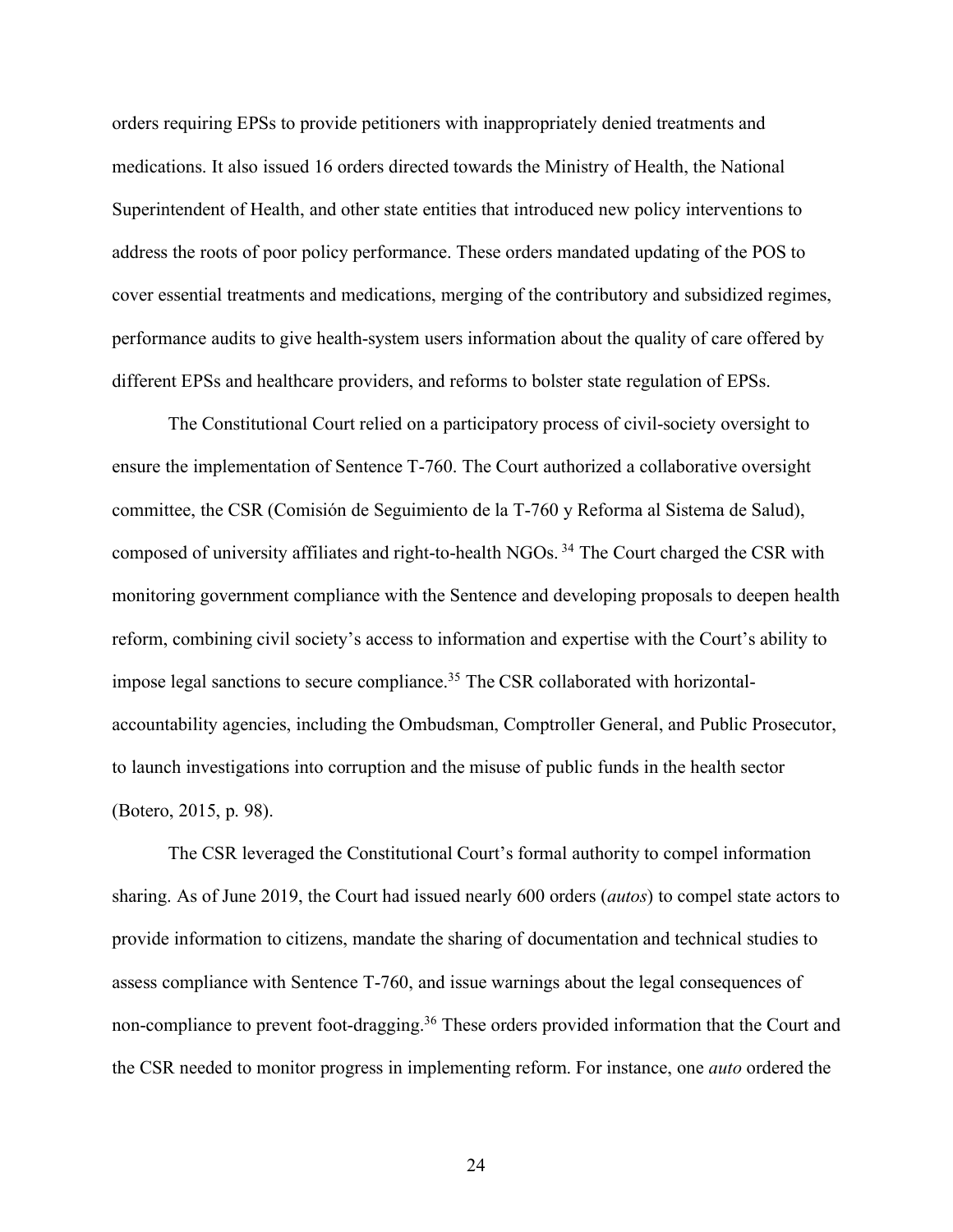National Superintendent of Health to share a list of services denied by all EPSs between January and April 2010.37 The orders also forced the government to respond to civil-society criticisms38—thereby securing answerability, a core element of accountability. In contrast, Así Vamos en Salud and the Bogotá River observatories could only work with information offered voluntarily by the executive.

The legitimacy conferred to the CSR by the Constitutional Court served as an important symbolic resource to advance policy change. The Court mandated two public hearings in 2011 and 2012 in which state officials, the CSR, and other civil society groups presented updates on progress towards Sentence T-760 compliance (El Tiempo, 2011, 2012). Facing the threat of legal sanctions, state actors had to participate. Before the first public hearing in July 2011, the government insisted that health reform was advancing smoothly. However, the public hearings provided an opening for activists to undermine this message, shedding light on the government's poor progress in updating the POS and in controlling escalating drug prices (Semana, 2011a, 2011b). Responding to pressure raised during public hearings, the government updated the POS in 2011 (Semana, 2011c), and the Ministry of Health revised procedures to regulate pharmaceutical sector in 2012 (Lamprea, 2014, p. 147). Pressure from the CSR was key in pushing the government to unify the contributory and subsidized POSs in 2012—finally complying with the mandate established 19 years earlier through Law 100 (Semana, 2012a, 2012b).

Through Sentence T-760, the Constitutional Court explicitly recognized the right to health, which created key discursive resources for pro-accountability activists. The Sentence states:

To the extent that the Constitution guarantees every person access to the health services that they require, everyone also has the right to access the examinations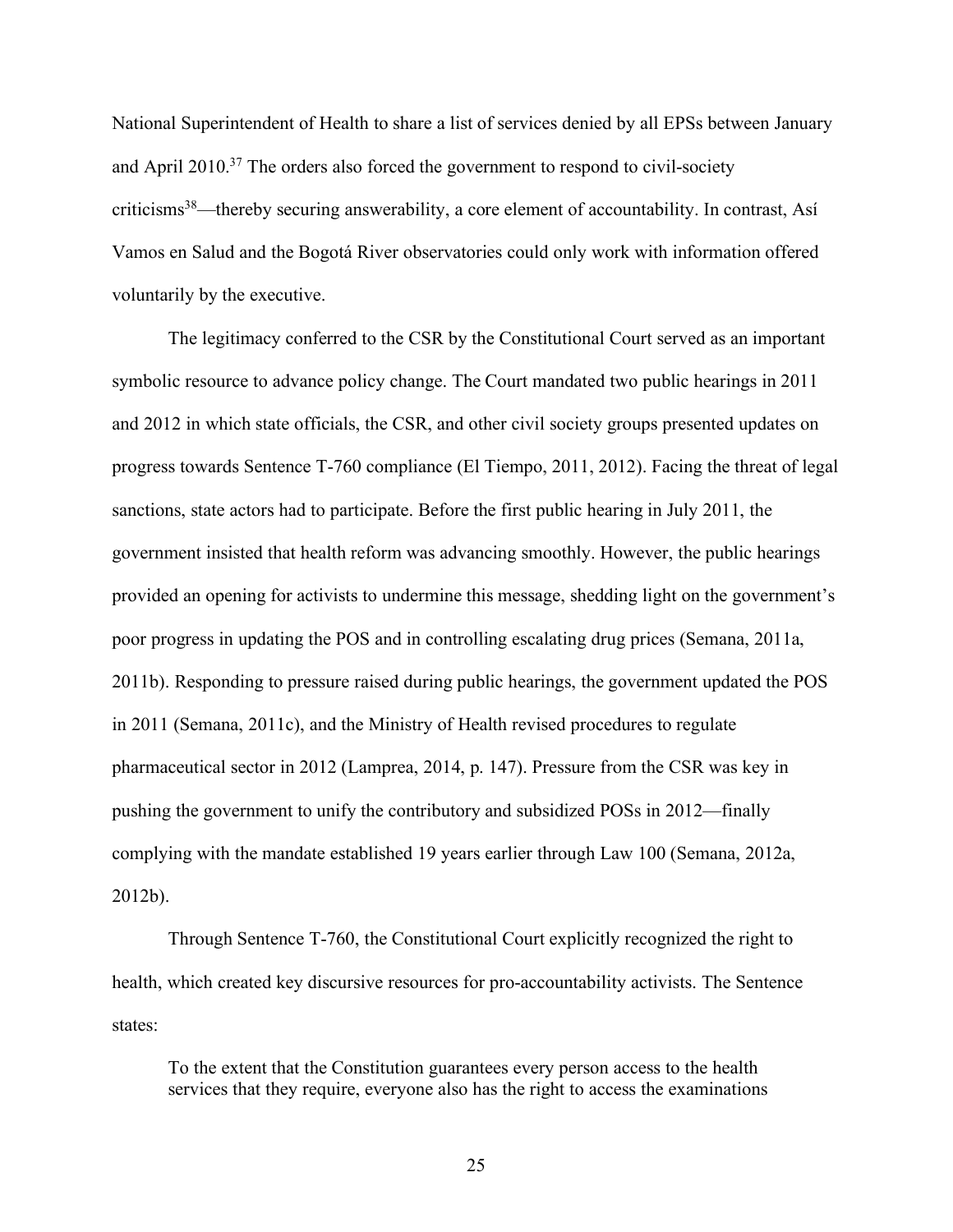and diagnostic tests necessary to establish, precisely, if the person suffers from a health condition that requires a specific health service… Thus, not guaranteeing access to the diagnostic examination fails to protect the right to health. (Sentence T-760, Numeral 4.4.2)

This language signaled that problems in the health system went beyond unsatisfactory policy performance—they were an abrogation of Colombians' fundamental citizenship rights. This recognition of the right to health reverberated outside the courts as well. The main slogan used by activists during February 2010 protests about health reform was "Health is not a favor, it's a right," directly invoking the language used by the Constitutional Court (Yamin & Parra-Vera, 2010, p. 124). Moreover, the threat of intervention by the courts was key in forcing a 2015 legislative reform that restructured the health sector and further consecrated the right to health (Semana, 2015). According to an aide working on health in the Defensoría del Pueblo, "The [2015] law is the child of Sentence T-760—this never would have been possible if not for the fact that the Sentence declares health to be a fundamental constitutional right. And now the law has also declared [health] to be a fundamental right. That is all due to the results of the Sentence."39

Nevertheless, the Colombian health case reveals the limitations of legal strategies in tackling entrenched policy problems. As seen in the analysis above, legal strategies resulted in greater answerability and imposed sanctions—the two core dimensions of accountability. Yet, the health system continues to be plagued by corruption and uneven access to basic health services (Semana, 2018). Legal strategies yielded important policy changes, even as the policy problem adapted to the new institutional framework. Colombians continue to turn to the *tutela* to secure their right to health, filing over 200,000 *tutelas* in 2018—an average of 539 a day (El Tiempo, 2019a). The heavy reliance on the *tutela* in health has overwhelmed the judicial system, exacerbating accountability shortfalls in other policy areas. The Colombian health case offers a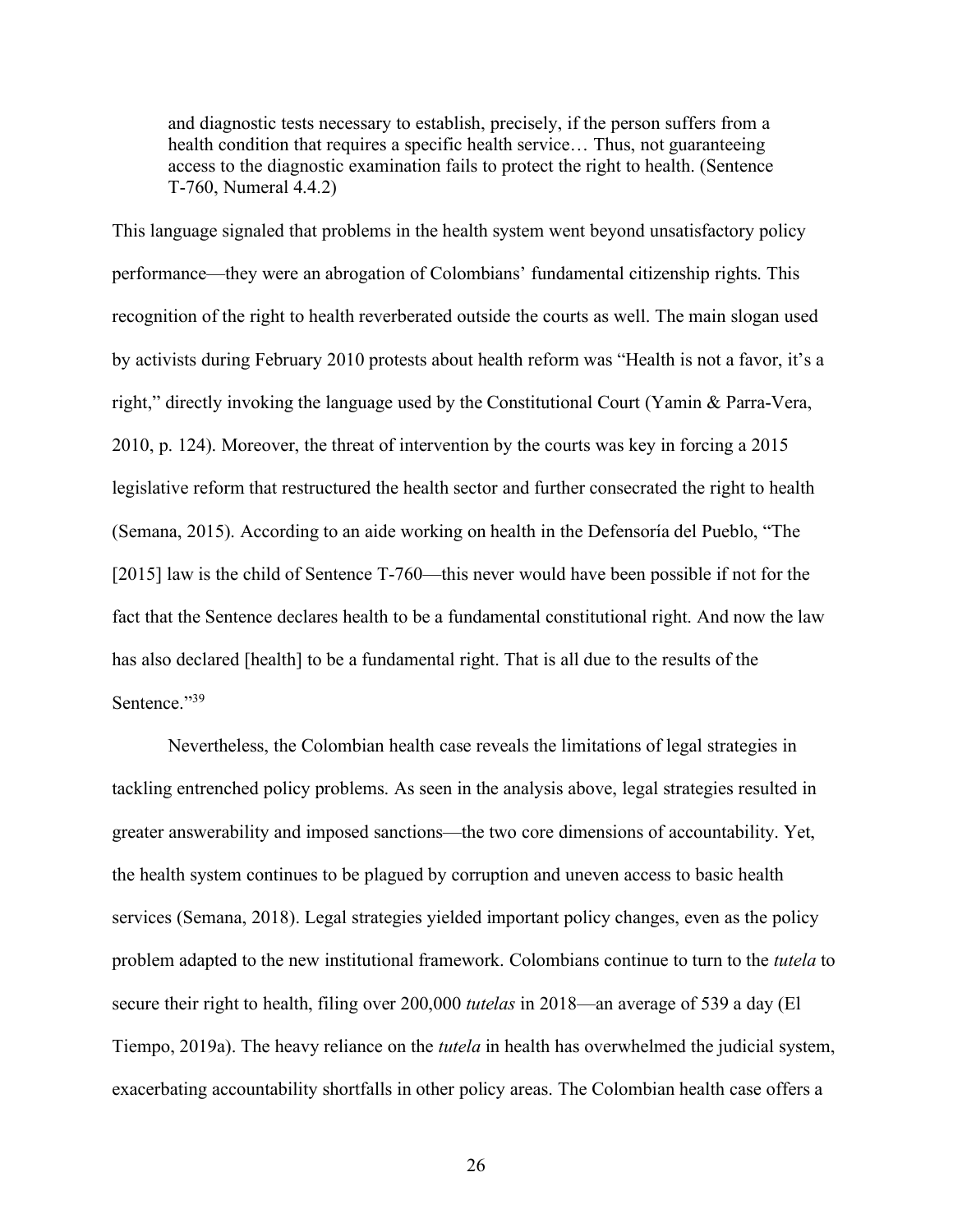warning: legal strategies can strengthen accountability without necessarily expanding rights, a tension we address further in the conclusion.

# **Conclusion**

Citizens face diverse options about how to seek accountability from the state. Through an analysis of the Colombian environmental and health policy sectors, we examine how citizen participation through the judiciary can advance social accountability. In both the environment and healthcare, spaces for participation within the judiciary, such as litigation, territorial working groups, public hearings, and collaborative oversight arenas enabled citizens to better coordinate claims and gained access to information from the state. Court rulings mandated policy coordination among state agencies and pressed officials to meet policy targets under the threat of legal sanctions. These rulings provided greater visibility and legitimacy for claimants, triggered more media coverage, and generated subsequent social mobilization.

This paper adds to the social-accountability literature by delineating four previously unexplored mechanisms by which legal strategies can boost accountability. First, we argue that legal strategies enhance social accountability by helping overcome the collective action problem. In the Bogotá River case, the judge brought together disparate communities throughout the region by uniting their claims and *acciones populares* under one ruling, and by forming working groups. In healthcare, the Constitutional Court aggregated *tutelas* into one structural ruling, Sentence T-760, that mandated an overhaul of the health system, taking steps to amplify the demands made by poorer claimants. Second, legal strategies can increase citizens' access to information needed for social accountability. For the Bogotá River, courts forced government officials and industry to share information with citizens about the degree and extent of contamination, and to provide routine updates about compliance with the legal rulings. In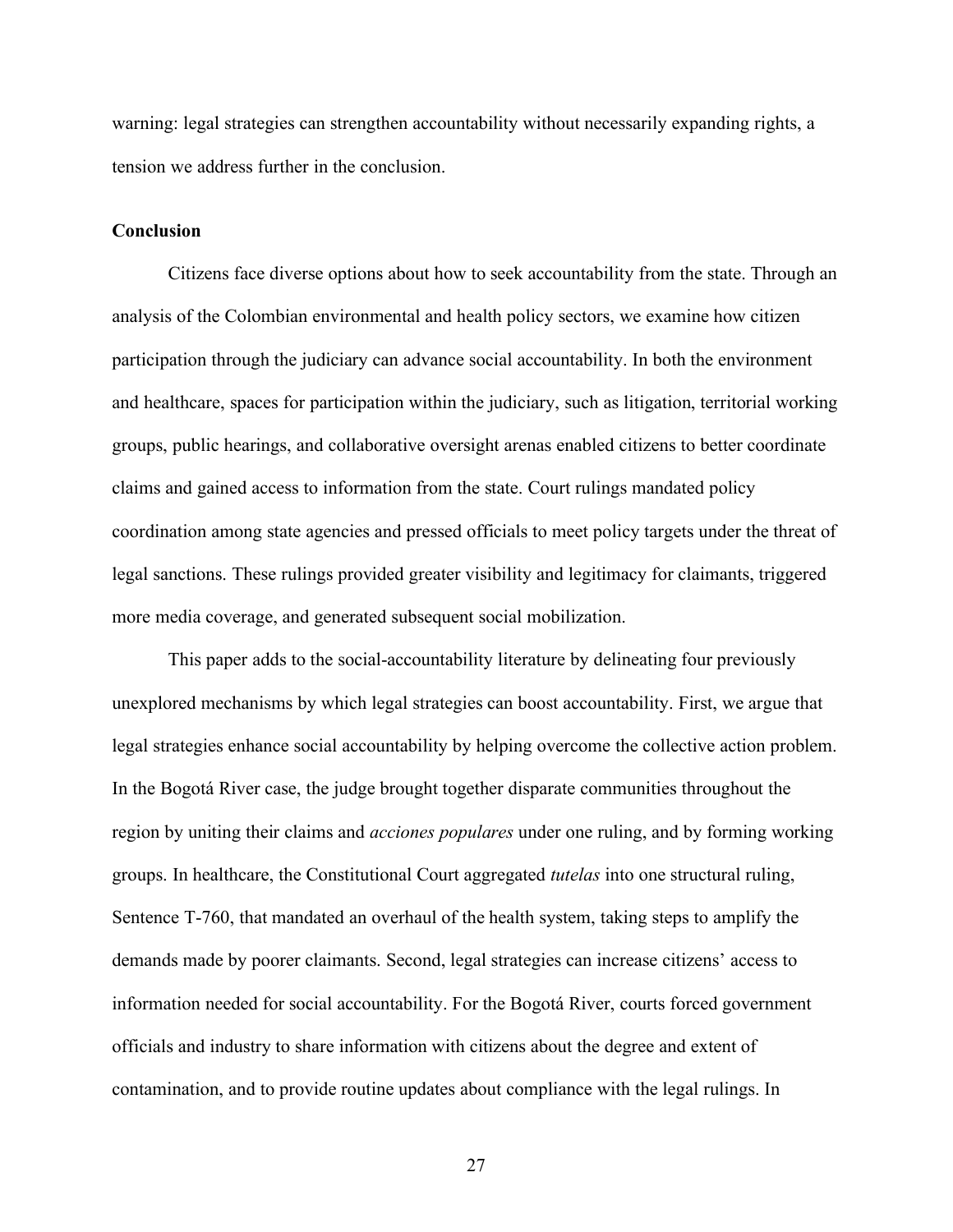healthcare, the avalanche of *tutelas* itself served as an indicator of the policy crisis. Moreover, after issuing Sentence T-760, the Constitutional Court issued hundreds of follow-up orders that mandated information sharing with citizens, and sponsored two public hearings that required state officials to explain their progress in implementing reforms. Third, engaging the courts can propel new policy interventions that strengthen state capacity for accountable governance. In the environment, court rulings triggered the adoption of new policy initiatives to fine and shut down polluting industries, as well as greater inter-agency coordination to upgrade infrastructure, coordinate strategic planning, and guard against corruption. Likewise, in healthcare, the Constitutional Court issued 16 orders to address systemic problems in the health system. The Court and civil society worked together to monitor compliance, with court warnings reducing foot-dragging. Finally, mobilization through the courts can amplify citizens symbolic and discursive resources. The courts recognized the environment and healthcare as fundamental rights, and framed long-standing failures in these sectors not only as policy problems, but as rights violations. This recognition granted greater legitimacy and visibility to civil society demands, strengthening citizen capacity for social accountability in these policy areas.

This paper adds to a growing literature in law and society that explores how civil society engagement can improve courts' capacity to protect social-citizenship rights and hold other public officials accountable (Botero, 2018; Langford, Rodríguez-Garavito, & Rossi, 2017; Rodríguez-Garavito & Rodríguez-Franco, 2015). Legal strategies aided civil society by tapping into the sanctioning authority and symbolic authority of the judiciary—but citizen participation also benefited courts. As our cases show, litigation initiated by citizens provided crucial information to judges about the scope and depth of policy failures. After rulings had been issued, civil society monitored progress in sentence implementation and developing policy proposals to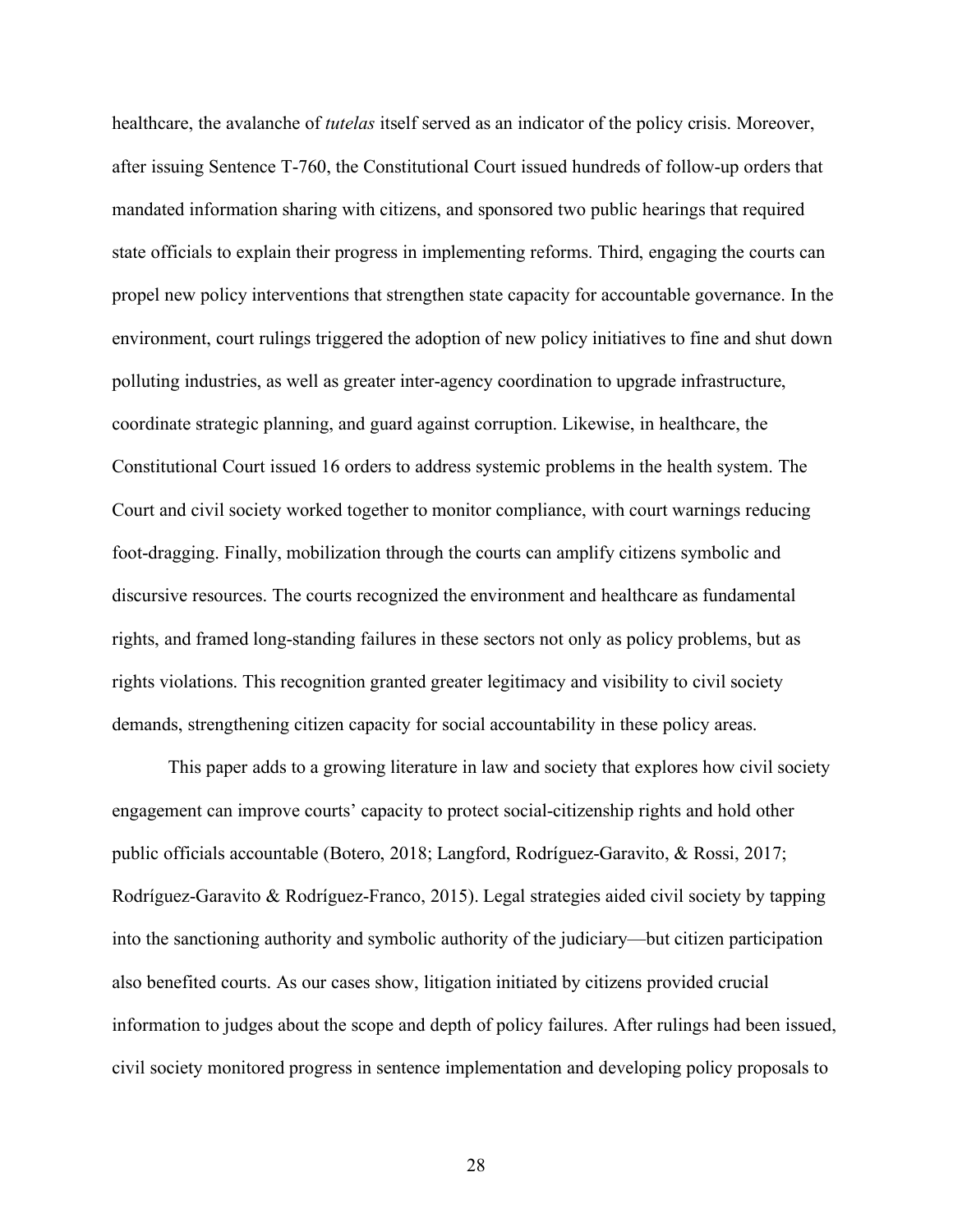address ongoing policy shortfalls. Thus, this study contributes to scholarship on state-society relations and co-production that examines the ways that civil society and state actors work together to provide public services (Abers & Keck, 2013; Gallagher, 2017; O'Rourke, 2003; Rich, 2019).

While this article highlights the advantages of legal social-accountability strategies, it is important to note their limitations. Legal strategies open up new avenues for accountability when others are less viable. Yet these strategies are less effective in creating environments for deliberation among societal actors, and between civil society and the state. Sometimes accountability shortfalls arise due to weak state capacity, not a lack of political will to respond. Bureaucrats and service providers may be interested in improving public performance but lack the information or strategic-planning tools to respond to citizen demands (Abers & Keck, 2009; Rich, 2019). In these contexts, a collaborative relationship between civil society and public officials can lead to valuable synergies (Ackerman, 2004; Evans, 1996). In other contexts, the state may prove resistant to change, making legal strategies more appropriate (Kosack & Fung, 2014, p. 77). Legal strategies are not a panacea, but rather are part of a broader socialaccountability toolkit that can be leveraged in conjunction with other strategies. More studies outside of Colombia are needed to assess the conditions under which legal strategies can trigger the four mechanisms seen in the Colombian environment and health cases.

Finally, this paper reveals the unsettling finding that greater accountability does not necessarily yield improved policy outcomes. Accountability entails answerability and the ability to impose sanctions for past performance. For both the environment and health cases, legal strategies clearly resulted in greater answerability among public officials and private-sector actors, and the imposition of legal sanctions to compel policy changes. In both cases, greater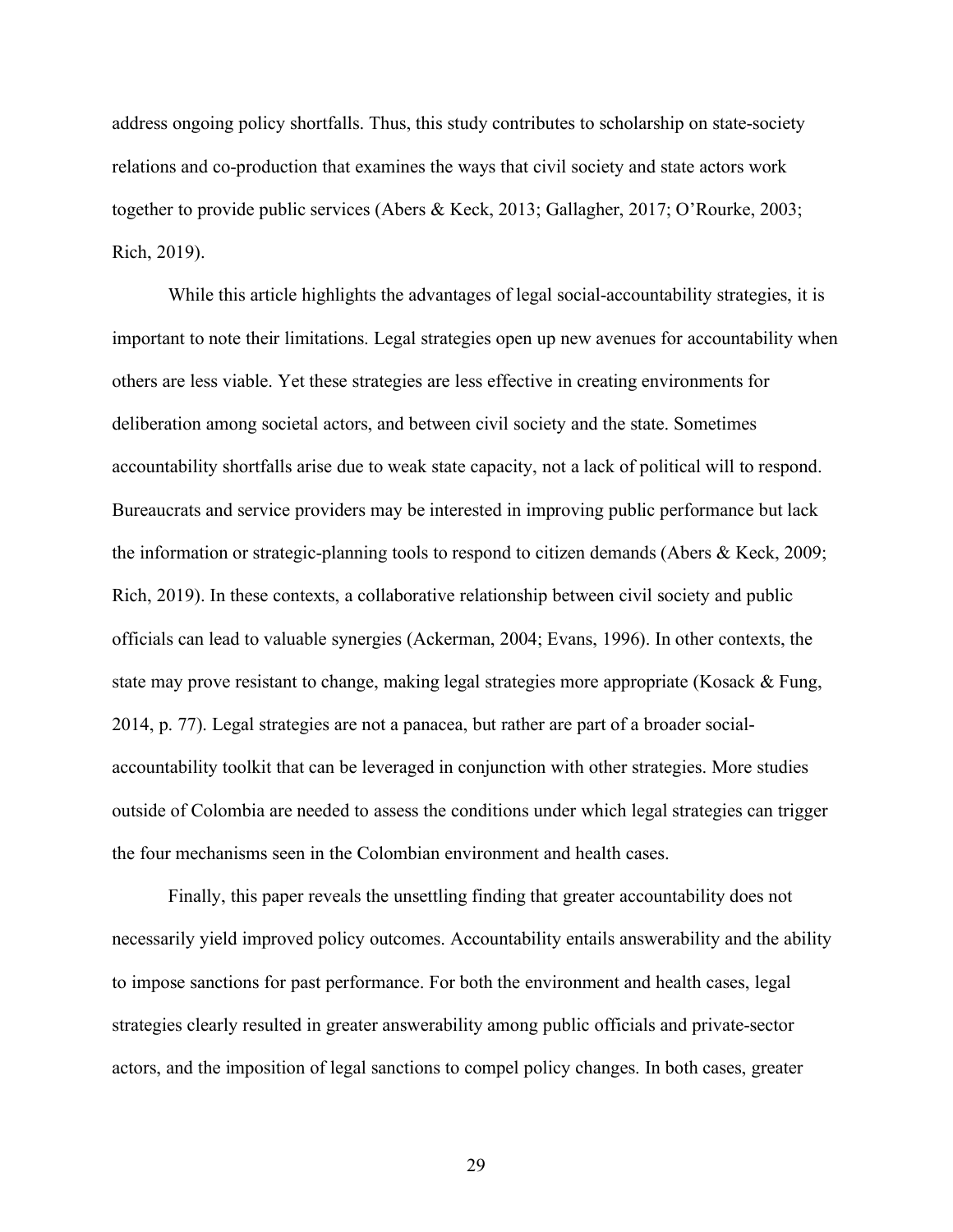accountability has yet to resolve fully the underlying policy problem. To explain this disconnect, we point to three moments in the chain linking citizen participation to improved policy outcomes: 1) courts mandate policy change, 2) government agencies initiate a coordinated response that changes policy outputs, and 3) policy outputs yield improved public performance. Our cases illustrate how legal strategies advanced accountability during the first two moments, but have fallen short in the third moment. Overhauling complex policy arenas is a long-term and non-linear process where public performance gains are likely to occur more readily in some facets of the mandate than others. Future social-accountability scholarship is needed to investigate the conditions that link greater accountability to improved policy outcomes in some situations, but not in others. Nevertheless, despite their limitations, legal strategies for social accountability can serve as a crucial component in enabling better public performance.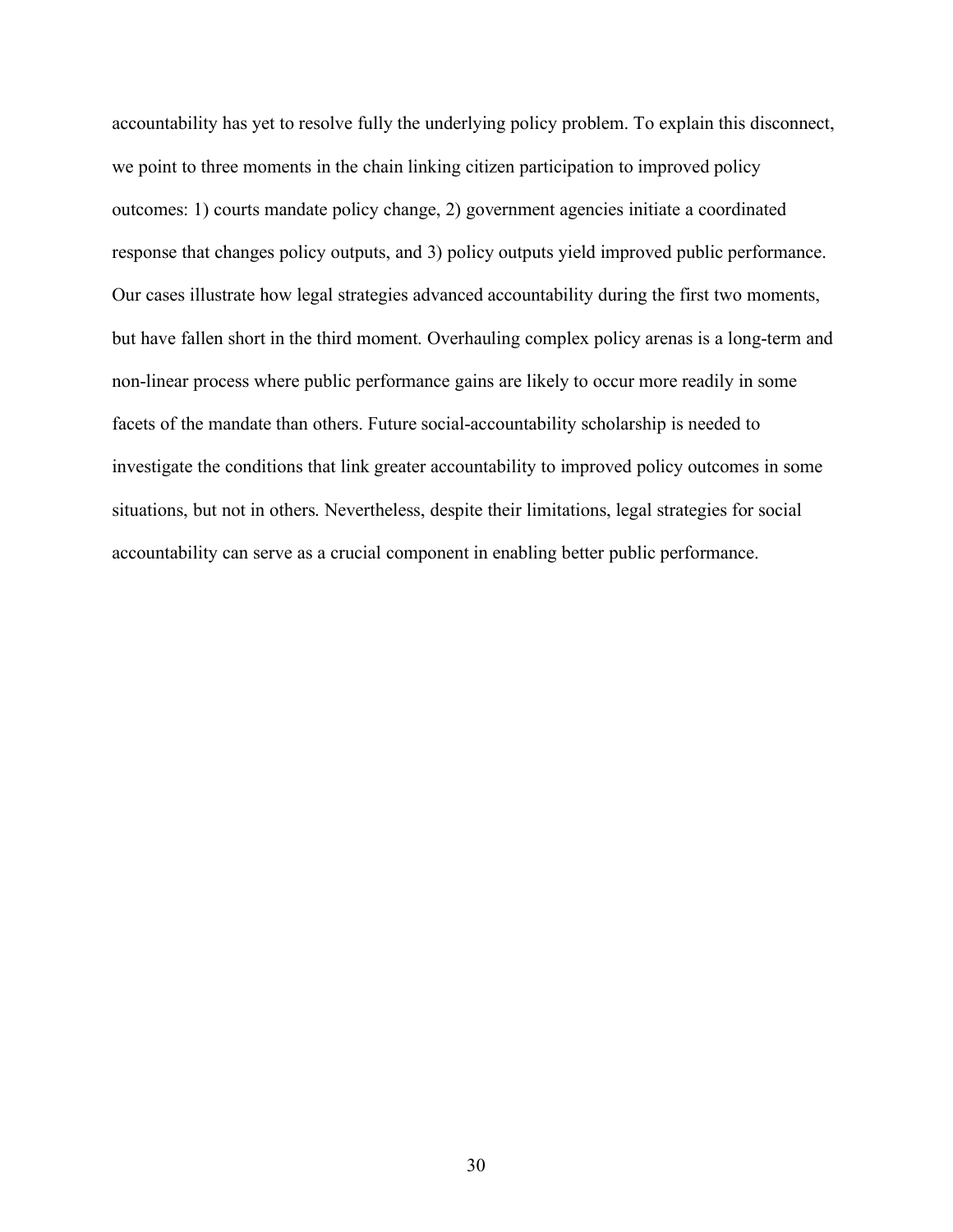$<sup>1</sup>$  See Fox (Fox, 2015) for a discussion.</sup>

 $\overline{a}$ 

<sup>2</sup> The focus of political-accountability efforts is typically politicians or bureaucrats. However, political accountability can also focus on non-state actors, such as private companies or NGOs that are responsible for service delivery, or if their actions violate the rights of others.

<sup>3</sup> Citizens can also participate in the judiciary by serving as jurors, which is not related to social accountability.

<sup>4</sup> Article 80 of the 1991 Constitution.

<sup>5</sup> Interview with Former Director, EAAB, August 3, 2016.

<sup>6</sup> http://oab2.ambientebogota.gov.co/es/sobre-el-observatorio (Last accessed June 11, 2019.)

<sup>7</sup> Multiple Interviews.

<sup>8</sup> Interviews with Marta Luques, Coordinator of Citizen Participation, Contraloría General de la República, August 2, 2016 and Jorge Achury, Red de Veedurías, July 21, 2016.

<sup>9</sup> Interviews with seven community leaders in Mesitas de Colegio, Cundinamarca, July 24, 2016.

<sup>10</sup> Interview with Nelly Villamizar, Magistrate, Tribunal Administrativo de Cundinamarca,

August 5, 2016.

 $11$  Ibid.

<sup>12</sup> Interview with Mónica Sanz, Activist, July 26, 2016 and Medardo Galindo, Fundación Humedal de la Conejera, July 19, 2016.

<sup>13</sup> Interview with Marco Antonio Velilla Moreno, Magistrate, Consejo del Estado, July 28, 2016.

<sup>14</sup> Interview with Nelly Villamizar, Magistrate, Tribunal Administrativo de Cundinamarca,

August 5, 2016.

<sup>15</sup> Participant Observation of Río Bogotá Judicial Oversight Committee, August 2, 2016.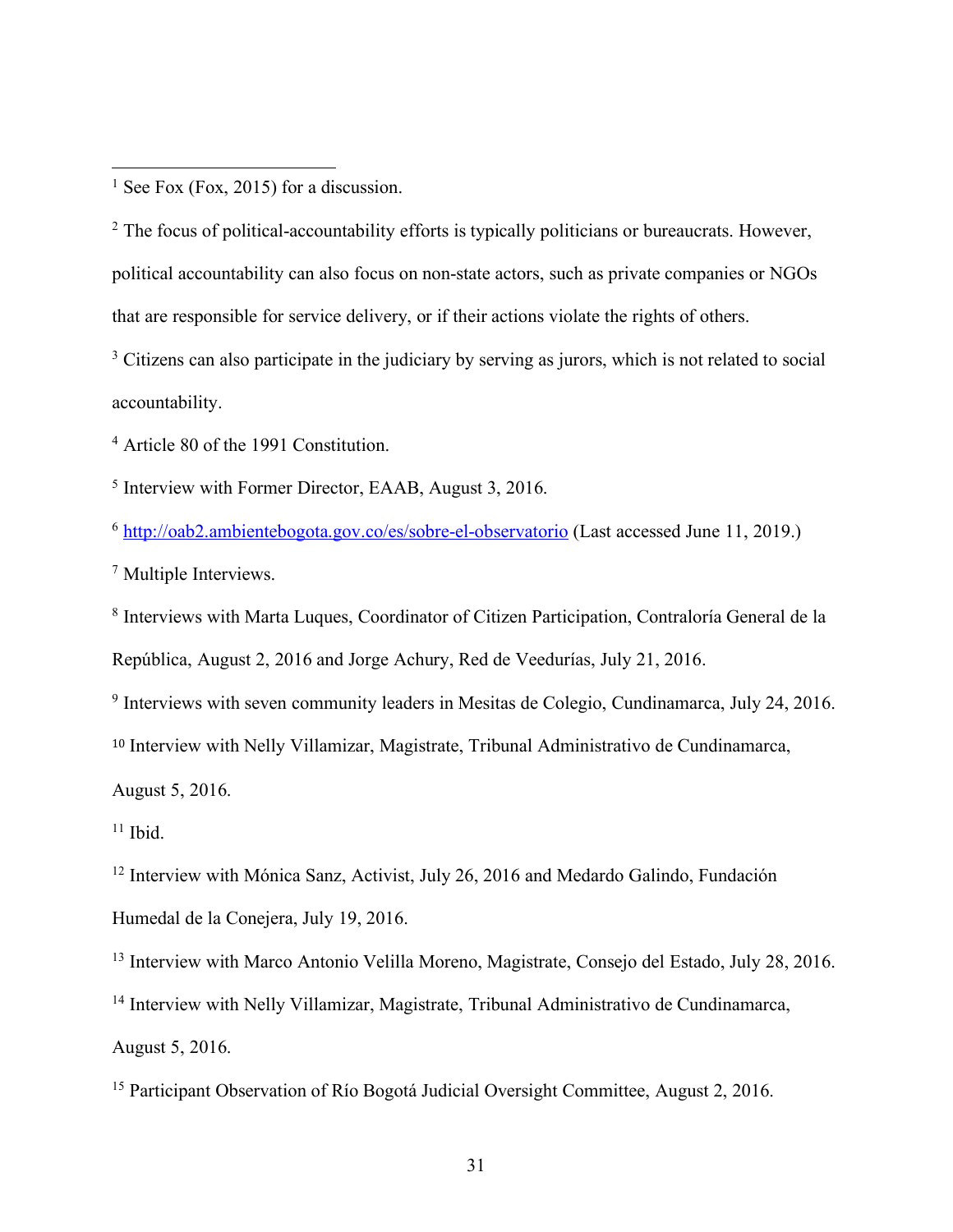16 Interviews on July 19, 21, 25, 26, 2016 and August 3, 3016.

<sup>17</sup> Interviews with Nestor Franco, Director, CAR, August 1, 2016; Anibal Acosta, Director, Fondos para Inversiones Ambientales en Bogotá, CAR, August 2, 2016.

<sup>18</sup> Interview with Nestor Franco, Director, CAR; August 1, 2016, Interview with Anonymous Bureaucrat, EAAB, July 27, 2016.

<sup>19</sup> Interview with Jorge Castillo, Procurador Judicial, Procuraduría General de la Nación, July 29, 2016, Interview with Marta Luque, Coordinator of Citizen Participation, Contraloría General de la República, August 2, 2016.

 $20$  Ibid.

<sup>21</sup> The system also includes public-sector insurance companies and service providers.

<sup>22</sup> Interview with Enrique Peñaloza, Former Bogotá Secretary of Health, September 15, 2009.

<sup>23</sup> Interviews with José Vicente Pachón, Bogotá Comité de Participación Ciudadana en Salud,

July 22, 2010; José Villamil, Veedor Nacional de Salud, October 22, 2009; Luz Dary Carmona,

Former Executive Director, Movimiento Nacional por la Salud, April 21, 2010.

<sup>24</sup> Interview with María Luisa Latorre, Coordinator, Así Vamos en Salud, September 15, 2009.

<sup>25</sup> Interview with Conrado Gómez, Superintendent of Health, August 2, 2010.

<sup>26</sup> Interviews with Senator Dilian Toro Torres, July 27, 2010; Senator Jorge Ballesteros, July 27, 2010.

<sup>27</sup> Interviews with José Fernando Cardona, Former Bogotá Secretary of Health, October 20,

2009; Osvaldo Sierra, Advisor, Grupo de Apoyo Territorial, Ministerio de Protección Social,

June 22, 2010; José Vicente Pachón, Bogotá Comité de Participación Ciudadana en Salud, July 22, 2010.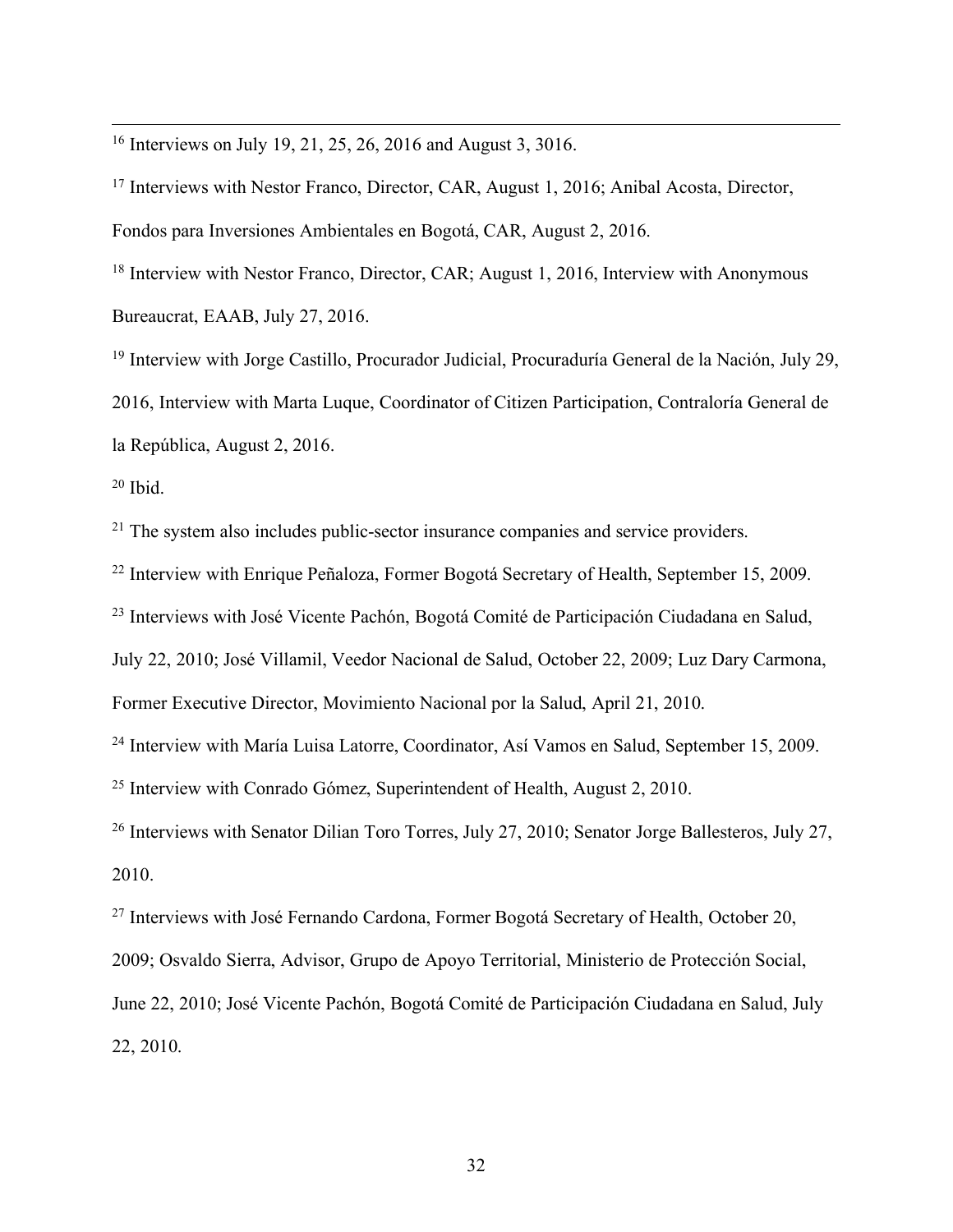<sup>28</sup> Interview with Helena González, Former Chief of Participation, Bogotá Secretariat of Health, October 22, 2009.

 $29$  Between 2006-2008, 63% of all diagnostic exams and 75% of all surgeries that health-system users sought through *tutelas* already were covered by the POS (Defensoría del Pueblo, 2009, pp. 64–77).

<sup>30</sup> Interviews with Senator Roy Barreras, August 4, 2010; Conrado Gómez, Superintendent of Health, August 2, 2010; José Villamil, Veedor Nacional de Salud, October 22, 2009.

<sup>31</sup> Interview with Jhon Rojas Cabrera, Defensor Delegada para la Salud, la Seguridad Social, y la Discapacidad, Defensoría del Pueblo, June 21, 2017.

<sup>32</sup> The 21 *tutelas* included cases related to the inappropriate transfers of administrative costs to patients, failures to make access effective by ignoring transportation needs, restrictions on access to care such as denial of a cochlear implant and care for catastrophic conditions, freedom to choose among service providers, and the process for determining a service's inclusion in the POS (Corte Constitucional, 2008, supra note 44, section 2).

<sup>33</sup> Middle- and upper-class Colombians are more likely to file *tutelas* than lower-class Colombians, although problems of access and poor quality services are greater for the poor (Rodríguez-Garavito, 2014, pp. 263–264).

<sup>34</sup> For an overview of the CSR: http://viva.org.co/lobbying/comision-de-salud/118-boletin-deprensa-no-1-comision-de-seguimiento-a-la-sentencia-t-760 (last accessed October 1, 2019.) For documents produced by the CSR: http://viva.org.co/lobbying/comision-de-salud (last accessed August 14, 2017).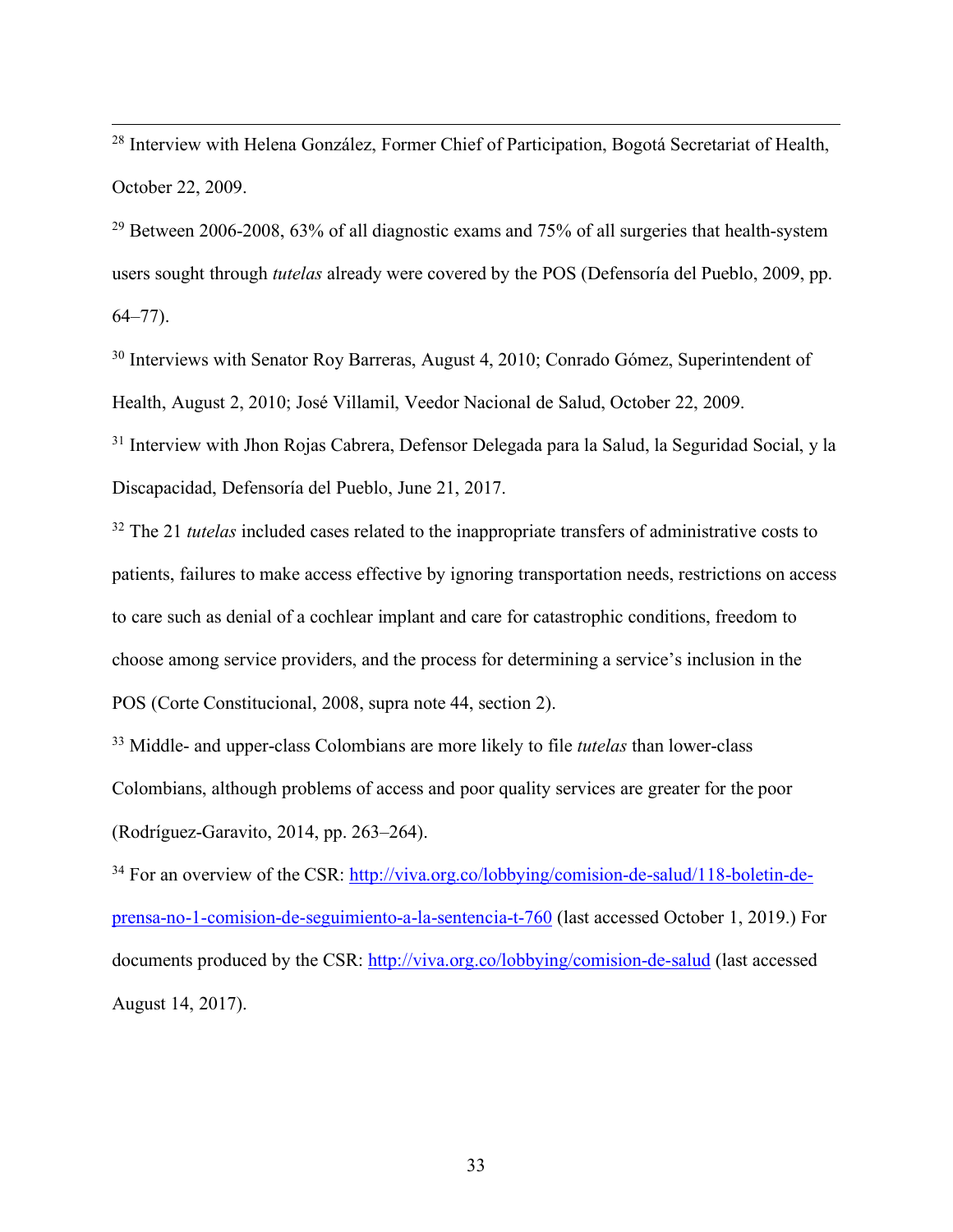$35$  On the benefits of collaborative oversight arenas in advancing compliance with structural cases, and how these arenas combine the comparative advantages of both the courts and civil society, see Botero (2018).

<sup>36</sup> For a list of all autos related to Sentence T-760, see:

http://www.corteconstitucional.gov.co/relatoria/tematico.php?todos=%25&sql=salud&campo=% 2Fautos&pg=0&vs=0 Last accessed June 12, 2019.

<sup>37</sup> See Auto 245 of 2010: http://www.corteconstitucional.gov.co/relatoria/autos/2010/A245-

10.htm Last accessed June 13, 2019.

<sup>38</sup> Interview with Mariana González Lizarazo, Advisor, Defensoría Delegada para la Salud, la Seguridad Social, y la Discapacidad, Defensoría del Pueblo, June 21, 2017.

<sup>39</sup> Interview with Hilario Pardo Ariza, Advisor, Defensoría Delegada para la Salud, la Seguridad Social, y la Discapacidad, Defensoría del Pueblo, June 21, 2017.

# **Works Cited**

- Abers, R., & Keck, M. (2009). Mobilizing the state: The erratic partner in Brazil's participatory water policy. *Politics & Society*, *37*(2), 289–314.
- Abers, R., & Keck, M. (2013). *Practical authority: Agency and institutional change in Brazilian water politics*. New York: Oxford University Press.
- Ackerman, J. (2004). Co-governance for accountability: Beyond "exit" and "voice." *World Development*, *32*(3), 447–463.
- Arrington, C. (2016). *Accidental activists: Victim movements and government accountability in Japan and South Korea*. Ithaca: Cornell University Press.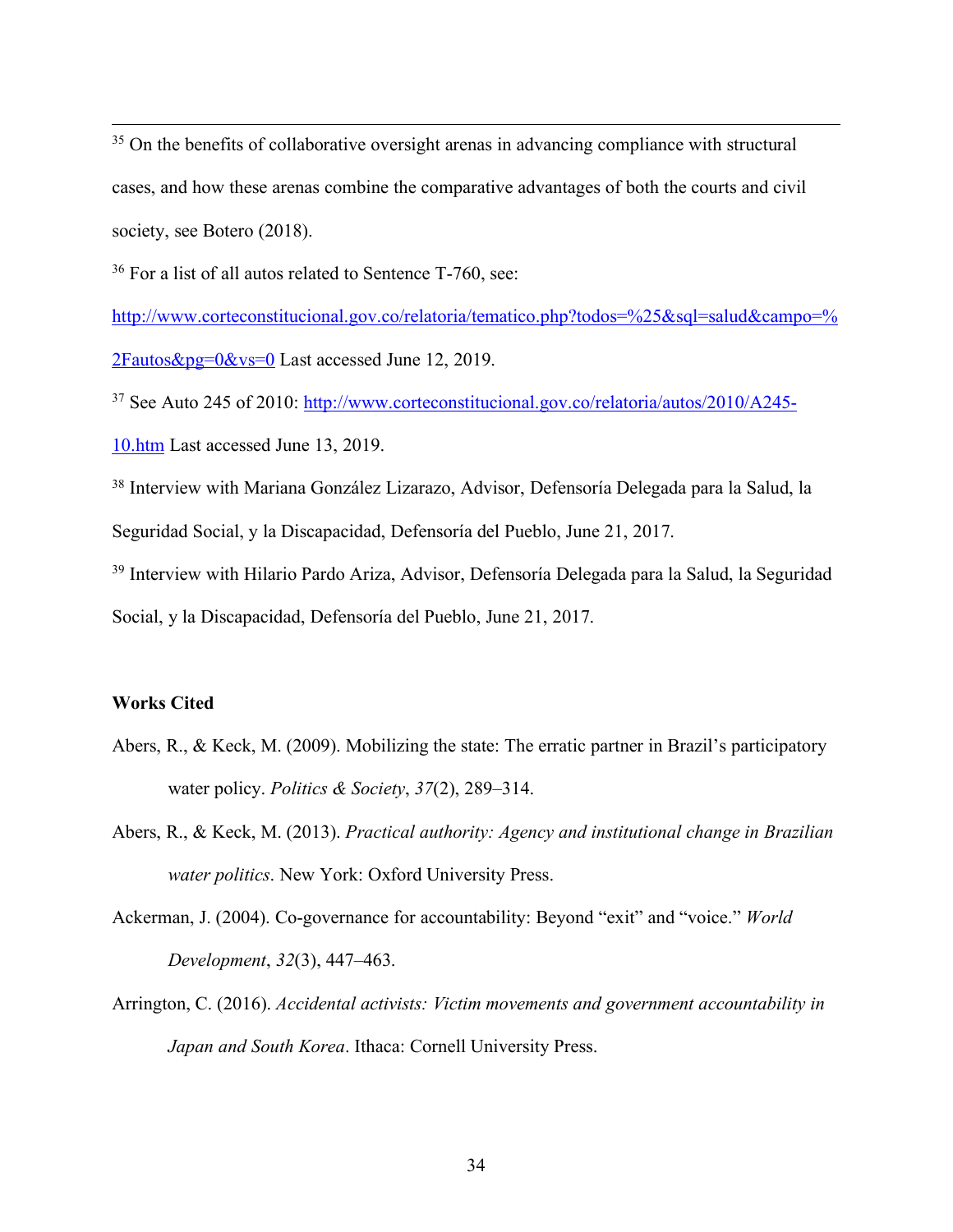Arrington, C. (2019). The mechanisms behind litigation's "radiating effects": Historical grievances against Japan. *Law & Society Review*, *53*(1), 6–40.

- Baiocchi, G., Heller, P., & Silva, M. K. (2008). Making space for civil society: Institutional reforms and local democracy in Brazil. *Social Forces*, *86*(3), 911–936.
- Behrend, J. (2006). Mobilization and accountability: A study of social control in the "Cabezas" case in Argentina. In E. Peruzzotti & C. Smulovitz (Eds.), *Enforcing the rule of law: Social accountability in the new Latin American democracies* (pp. 213–245). Pittsburgh: University of Pittsburgh Press.
- Botero, S. (2015). *Courts that matter: Judges, litigants and the politics of rights enforcement in Latin America* (Ph.D. Dissertation, Department of Political Science). University of Notre Dame, Notre Dame.
- Botero, S. (2018). Judges, litigants, and the politics of rights enforcement in Argentina. *Comparative Politics*, *50*(2), 169–187.
- Collier, D. (2011). Understanding process tracing. *PS: Political Science and Politics*, *44*(4), 823– 830.
- Conexión Capital. (2019, May 4). *El río Bogotá hoy ya es navegable*.
- Consejo del Estado. (2014). *Sala de lo Contencioso Administrativo, Sección Primera, acción popular*. M.P. Marco Antonio Velilla.
- Contraloría de Bogotá. (2014). *Evaluación del programa de saneamiento del Río Bogotá 2008- 2013*. Bogotá.
- Corte Constitucional. *Sentencia T-760 de 2008*. , (2008).
- Defensoría del Pueblo. (2009). *La tutela y el derecho a la salud: Período 2006-2008*. Bogotá: Defensoría del Pueblo.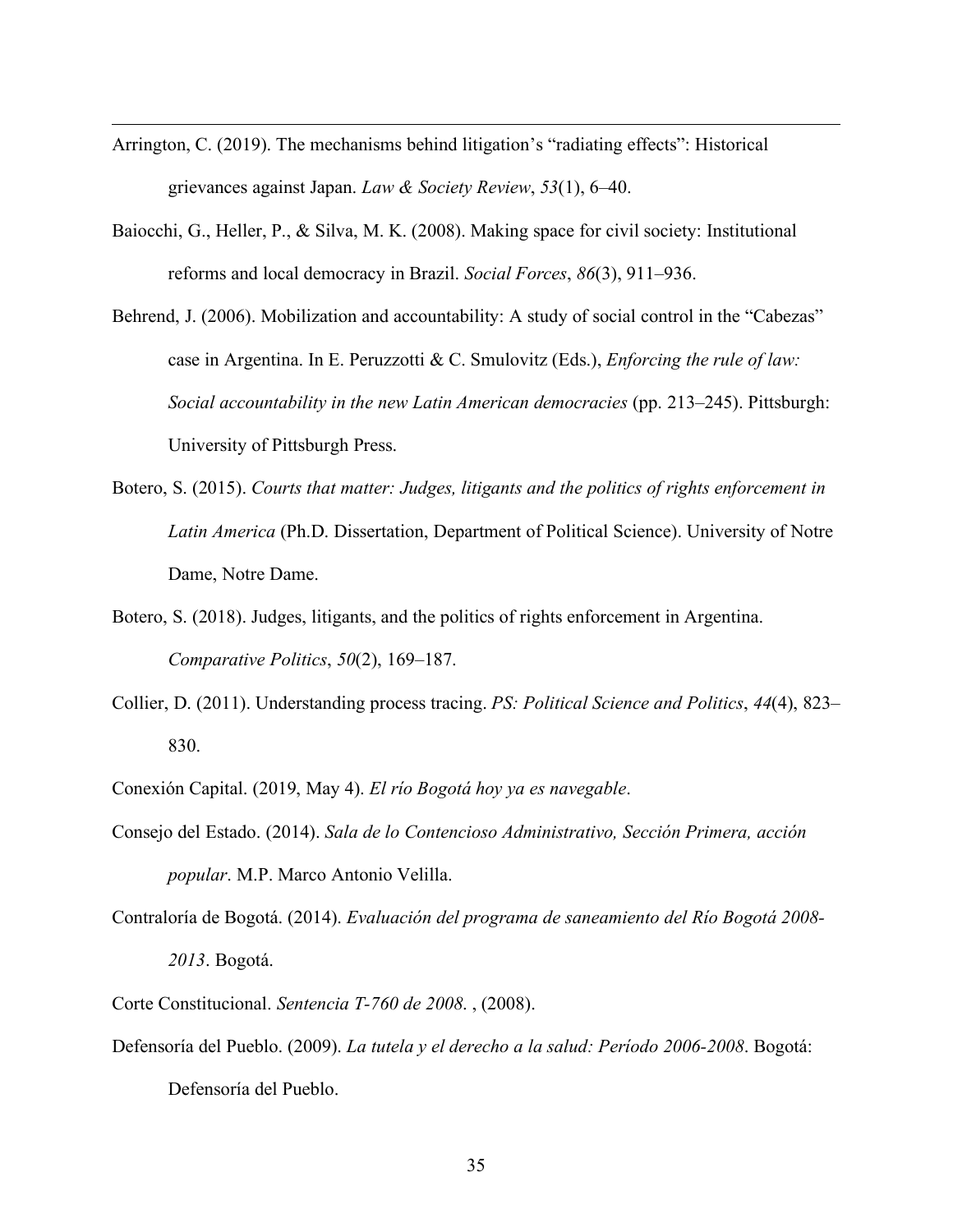- Defensoría del Pueblo. (2015). *La tutela y los derechos a la salud y a la seguridad social 2014*. Bogotá: Defensoría del Pueblo.
- El Espectador. (2012, November 12). *La pelea por descontaminar el río Bogotá*.
- El Espectador. (2016, October 16). *Sellan empresas que contaminan el agua en Bogotá*.
- El Espectador. (n.d.). El Río. Retrieved June 17, 2019, from

 $\overline{a}$ 

http://blogs.elespectador.com/actualidad/el-rio

- El Heraldo. (2013, August 11). *¿Quién ve por las veedurías ciudadanas?*
- El Tiempo. (1996, January 15). *Embalse del Muña asfixia a Sibaté*.
- El Tiempo. (2011, July 8). *Marchas frente a la Corte*.
- El Tiempo. (2012, May 10). *Corte exige a Gobierno control sobre "mercaderes de la salud."*
- El Tiempo. (2018, November 18). *Por contaminar el río Bogotá, sellan 23 curtiembres*.
- El Tiempo. (2019a, January 4). *10 años después, tutelas en salud siguen creciendo en vez de reducirse*.
- El Tiempo. (2019b, March 31). *Banco Mundial destaca avances de obras en el río Bogotá*.
- El Tiempo. (2019c, May 17). *Con drones y cámaras vigilan el río Bogotá las 24 horas*.
- El Tiempo. (n.d.). *El Bogotá, un río que se resiste a morir*. Retrieved from https://www.eltiempo.com/multimedia/especiales/recuperacion-del-riobogota/14057236/1/index.html
- Epp, C. R. (1998). *The rights revolution: Lawyers, activists, and supreme courts in comparative perspective*. Chicago: University of Chicago Press.
- Evans, P. (1996). Government action, social capital and development: Reviewing the evidence on synergy. *World Development*, *24*(6), 1119–1132.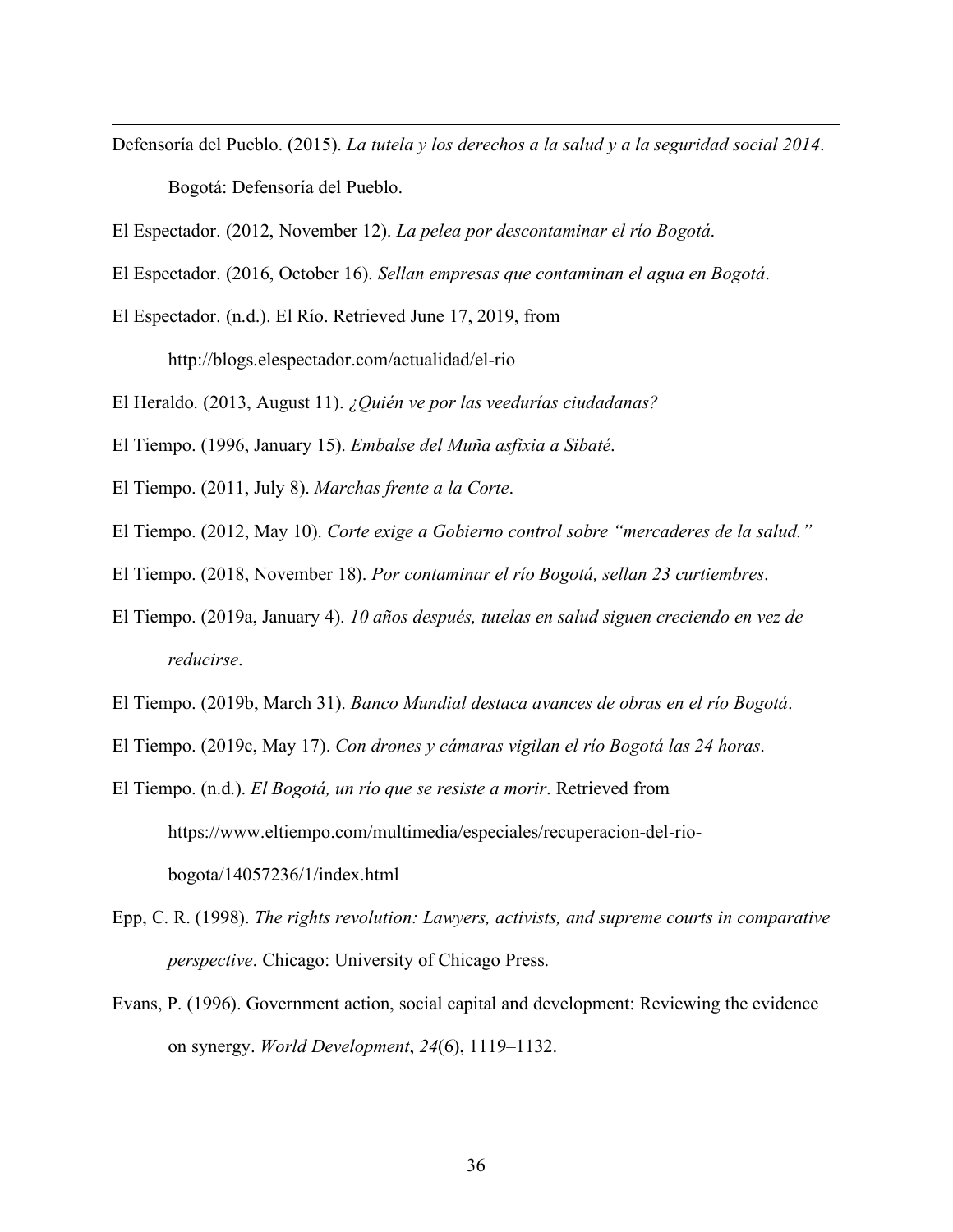Ewick, P., & Silbey, S. (1998). *The common place of law: Stories from everyday life*. Chicago: University of Chicago Press.

- Falleti, T. (2016). Process Tracing of Extensive and Intensive Processes. *New Political Economy*.
- Falleti, T., & Lynch, J. (2009). Context and causal mechanism in political analysis. *Comparative Political Studies*, *42*(9), 1143–4466.
- Fox, J. (2007a). *Accountability politics: Power and voice in rural Mexico*. New York: Oxford University Press.
- Fox, J. (2007b). The uncertain relationship between transparency and accountability. *Development in Practice*, *17*(4–5), 663–671.
- Fox, J. (2015). Social accountability: What does the evidence really say? *World Development*, *72*, 346–361.
- Gallagher, J. (2017). The last mile problem: Activists, advocates, and the struggle for justice in domestic courts. *Comparative Political Studies*, *50*(12), 1666–1698.
- Gauri, V., & Brinks, D. M. (2008). Introduction: The elements of legalization, and the triangular shape of social and economic rights. In V. Gauri & D. M. Brinks (Eds.), *Courting social justice: Judicial enforcement of social and economic rights in the developing world* (pp. 1–37). New York: Cambridge University Press.
- Gerring, J. (2007). *Case study research: Principles and practice*. New York: Cambridge University Press.
- Gómez Vélez, C. A., & Sánchez Gómez, H. (2005). *El Consejo Nacional de Seguridad Social en Salud en Colombia: Reinstitucionalización y conflicto, 1994-2001*. Bogotá: Assalud.
- González-Ocantos, E. A. (2016). *Shifting legal visions: Judicial change and human rights trials in Latin America*. Cambridge University Press.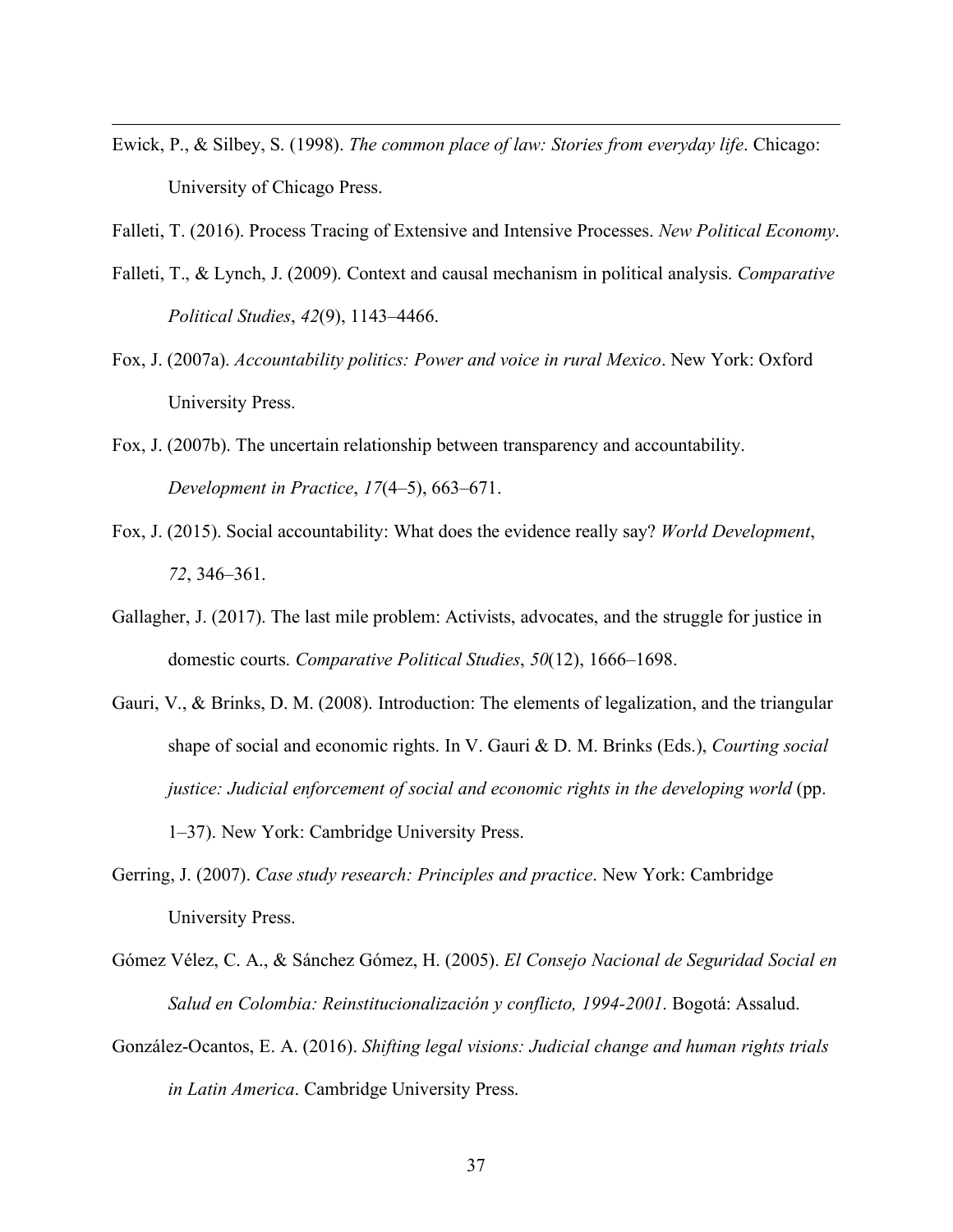Herrera, V. (2017). From participatory promises to partisan capture: Local democratic transitions and citizen water boards in Mexico. *Comparative Politics*, *49*(4), 479–499.

- Hilbink, L. (2012). The origins of positive judicial independence. *World Politics*, *64*(4), 587– 621.
- Hoffmann, F. F., & Bentes, F. R. N. M. (2008). Accountability for social and economic rights in Brazil. In V. Gauri & D. M. Brinks (Eds.), *Courting social justice: Judicial enforcement of social and economic rights in the developing world*. New York: Cambridge University Press.
- Holzmeyer, C. (2009). Human rights in an era of neoliberal globalization: The Alien Tort Claims Act and grassroots mobilization in Doe v. Unocal. *Law & Society Review*, *43*(2), 271– 304.
- Joshi, A. (2017). Legal empowerment and social accountability: Complementary strategies toward rights-based development in health? *World Development*, *99*, 160–172.
- Joshi, A., & Houtzager, P. P. (2012). Widgets or watchdogs? Conceptual explorations in social accountability. *Public Management Review*, *14*(2), 145–162.
- Kosack, S., & Fung, A. (2014). Does transparency improve governance? *Annual Review of Political Science*, *17*(1), 65–87.
- Lamprea, E. (2014). Colombia's right-to-health litigation in a context of health care reform. In A. Gross & C. Flood (Eds.), *The right to health at the public/private divide: A global comparative study* (pp. 131–158). New York: Cambridge University Press.
- Lamprea, E. (2015). *Derechos en la práctica: Jueces, litigantes, y operadores de políticas de salud en Colombia (1991-2014)*. Bogotá: Ediciones Uniandes.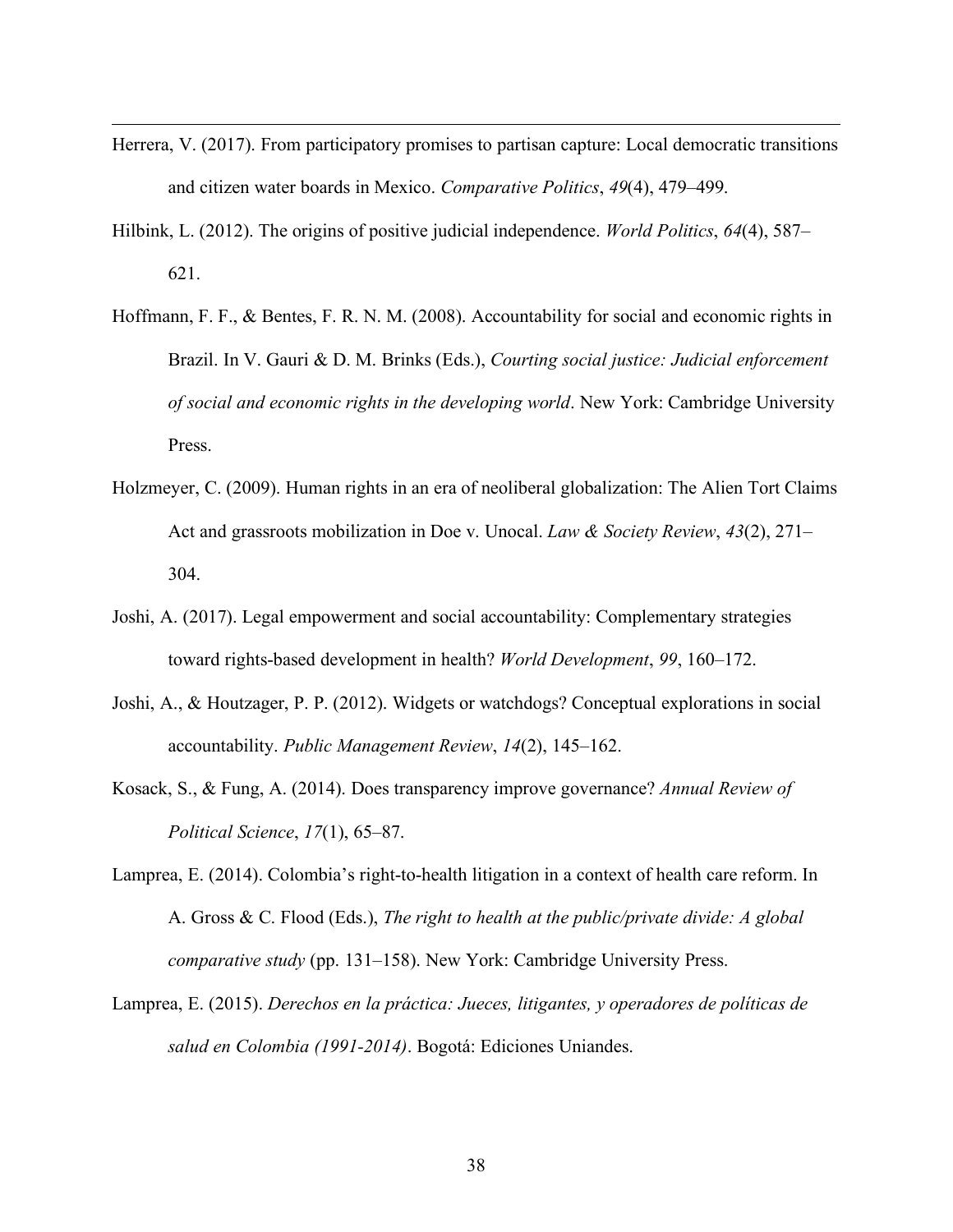Lamprea, E. (2016). Daño ambiental y sentencias de reforma structural: El caso del Río Bogotá. In H. Alviar García (Ed.), *Nuevas tendencias del derecho administrativo*. Bogotá: Universidad de Los Andes.

- Langford, M., Rodríguez-Garavito, C., & Rossi, J. (2017). *Social rights judgments and the politics of compliance: Making it stick*. Cambridge University Press.
- Mainwaring, S. (2003). Introduction: Democratic Accountability in Latin America. In S. Mainwaring & C. Welna (Eds.), *Democratic accountability in Latin America*. Oxford: Oxford University Press.
- Mather, L. (1998). Theorizing about trial courts: Lawyers, policymaking, and tobacco litigation. *Law & Social Inquiry*, *23*(4), 897–940.
- Mayka, L. (2019a). *Building participatory institutions in Latin America: Reform coalitions and institutional change*. New York: Cambridge University Press.
- Mayka, L. (2019b). Society-driven participatory institutions: Lessons from Colombia's planning councils. *Latin American Politics and Society*.
- McCann, M. W. (1994). *Rights at work: Pay equity reform and the politics of legal mobilization*. Chicago: Chicago University Press.
- Merry, S. E. (1990). *Getting justice and getting even: Legal consciousness among working-class Americans*. Chicago: University Of Chicago Press.
- O'Donnell, G. (1998). Horizontal accountability in new democracies. *Journal of Democracy*, *9*(3), 112–126.
- Olvera Rivera, A. J. (2006). Social accountability in Mexico: The Civic Alliance experience. In E. Peruzzotti & C. Smulovitz (Eds.), *Enforcing the rule of law: Social accountability in*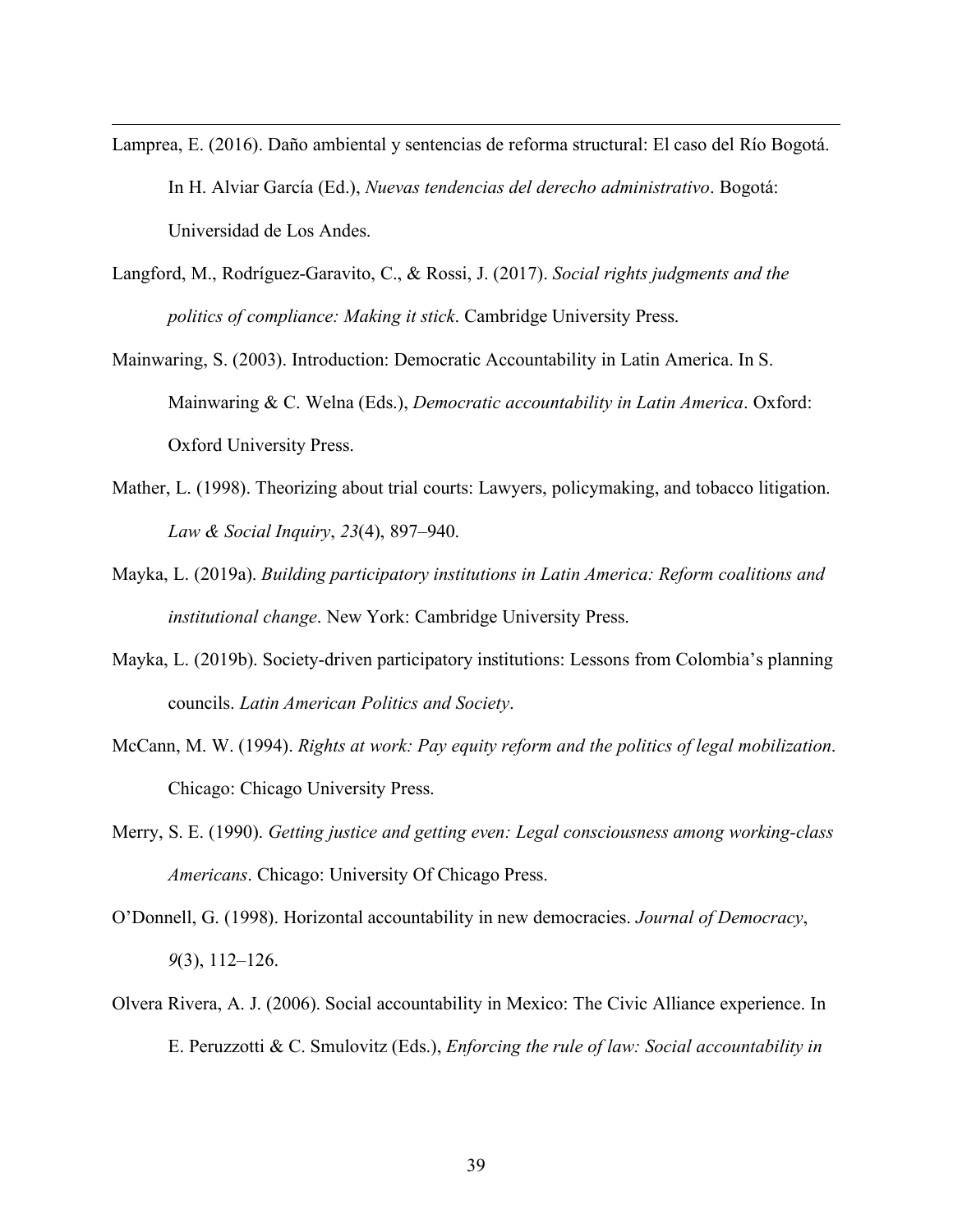*the new Latin American democracies* (pp. 178–212). Pittsburgh: University of Pittsburgh Press.

O'Rourke, D. (2003). Outsourcing regulation: Analyzing nongovernmental systems of labor standards and monitoring. *Policy Studies Journal*, *31*(1), 1–29.

- Peruzzotti, E. (2006). Media scandals and social accountability: Assessing the role of the Senate scandal in Argentina. In E. Peruzzotti & C. Smulovitz (Eds.), *Enforcing the rule of law: Social accountability in the new Latin American democracies* (pp. 249–271). Pittsburgh: University of Pittsburgh Press.
- Procuraduría General de la Nación. (2008). *El derecho a la salud en perspectiva de derechos humanos y el sistema de inspeccion, vigilancia y control del Estado Colombiano en material de quejas en salud*. Bogotá: Procuraduría General de la Nación, Agència Catalana de Cooperació al Desenvolupament, and Dejusticia.
- Przeworski, A., Stokes, S., & Manin, B. (1999). *Democracy, accountability, and representation*. New York: Cambridge University Press.
- Rich, J. (2019). *State-driven activism: Bureaucrats and social movements in democratic Brazil.* New York: Cambridge University Press.
- Ríos-Figueroa, J. (2016). *Constitutional courts as mediators: Armed conflict, civil-military relations, and the rule of law in Latin America*. New York: Cambridge University Press.
- Rodríguez-Garavito, C. (2014). The judicialization of health care: Symptoms, diagnosis, and prescriptions. In R. Peerenboom (Ed.), *Law and development of middle-income countries: Avoiding the middle-income trap* (pp. 246–269). New York: Cambridge University Press.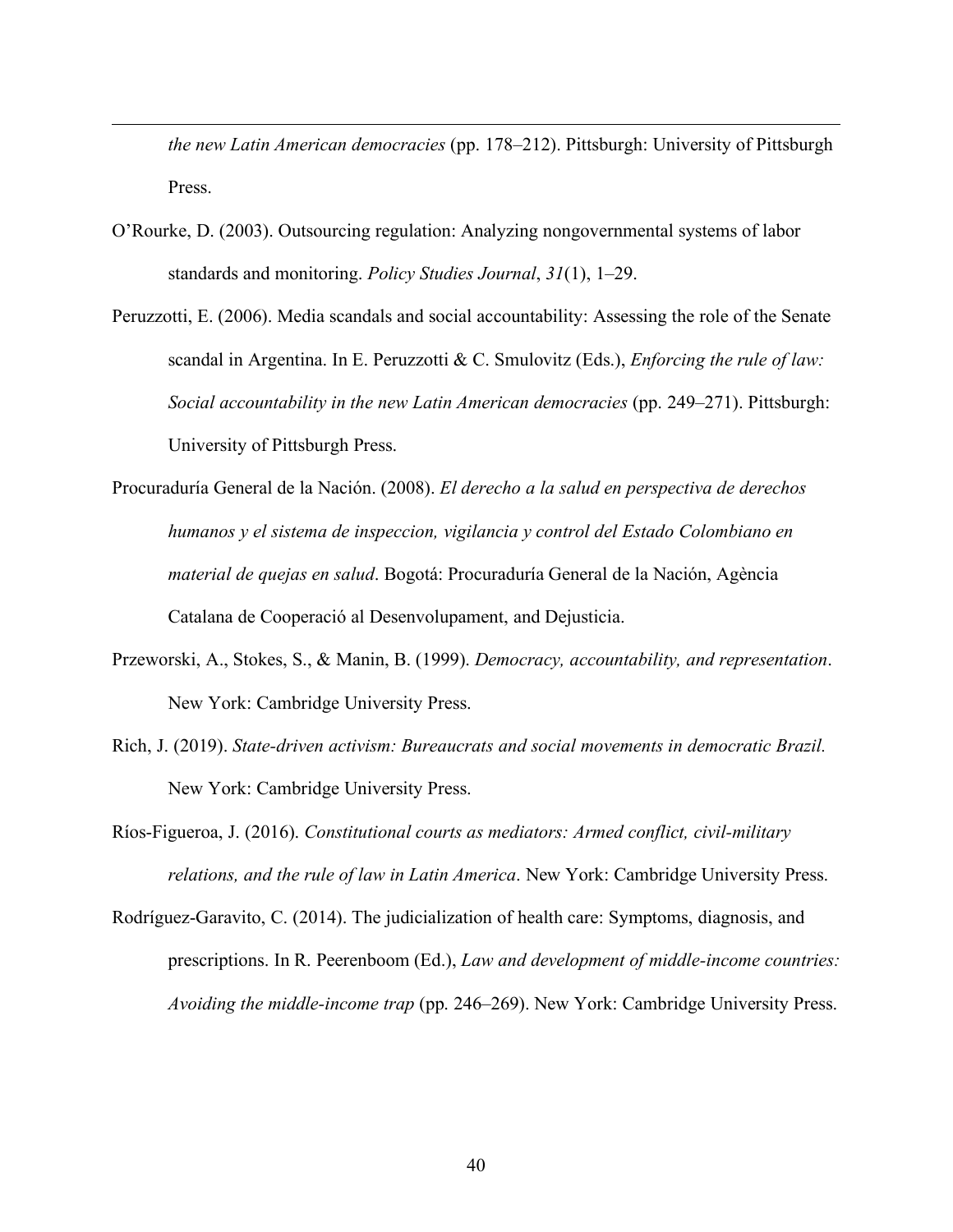Rodríguez-Garavito, C., & Rodríguez-Franco, D. (2015). *Radical deprivation on trial: The impact of judicial activism on socioeconomic rights in the global south*. New York: Cambridge University Press.

 $\overline{a}$ 

- Rosser, A. (2017). *Litigating the right to health: Courts, politics, and justice in Indonesia* (No. 76). Honolulu: East-West Center.
- Schedler, A. (1999). Conceptualizing accountability. In L. Diamond, M. F. Plattner, & A. Schedler (Eds.), *The self-restraining State: Power and accoutability in new democracies* (pp. 13–28). Boulder: Lynne Reinner Publishers.
- Semana. (2011a, July 7). *Medidas para enfrentar el problema del sector salud son paliativas: Corte Constitucional*.

Semana. (2011b, July 8). *Sector salud no pasó examen de la Corte Constitucional*.

Semana. (2011c, December 5). *Nuevo Plan Obligatorio de Salud regirá a partir de enero*.

- Semana. (2012a, May 7). *Unificación del POS le pone fin a la discriminación en la salud, dice Santos*.
- Semana. (2012b, July 3). *Conozca los cambios en el Plan Obligatorio de Salud*.
- Semana. (2015, February 16). *Santos firma ley para garantizar acceso a servicios de salud*.
- Semana. (2018, October 26). *Destapan cáncer de corrupción en la Superintendencia de Salud*.
- Shankar, S., & Mehta, P. B. (2008). Courts and Socioeconomic Rights in India. In *Courting Social Justice: Judicial Enforcement of Social and Economic Rights in the Developing World*. New York: Cambridge University Press.
- Sigal, M., Rossi, J., & Morales, D. (2017). Argentina: Implementation of collective cases. In M. Langford, C. Rodríguez-Garavito, & J. Rossi (Eds.), *Social rights judgments and the politics of compliance: Making it stick*. New York: Cambridge University Press.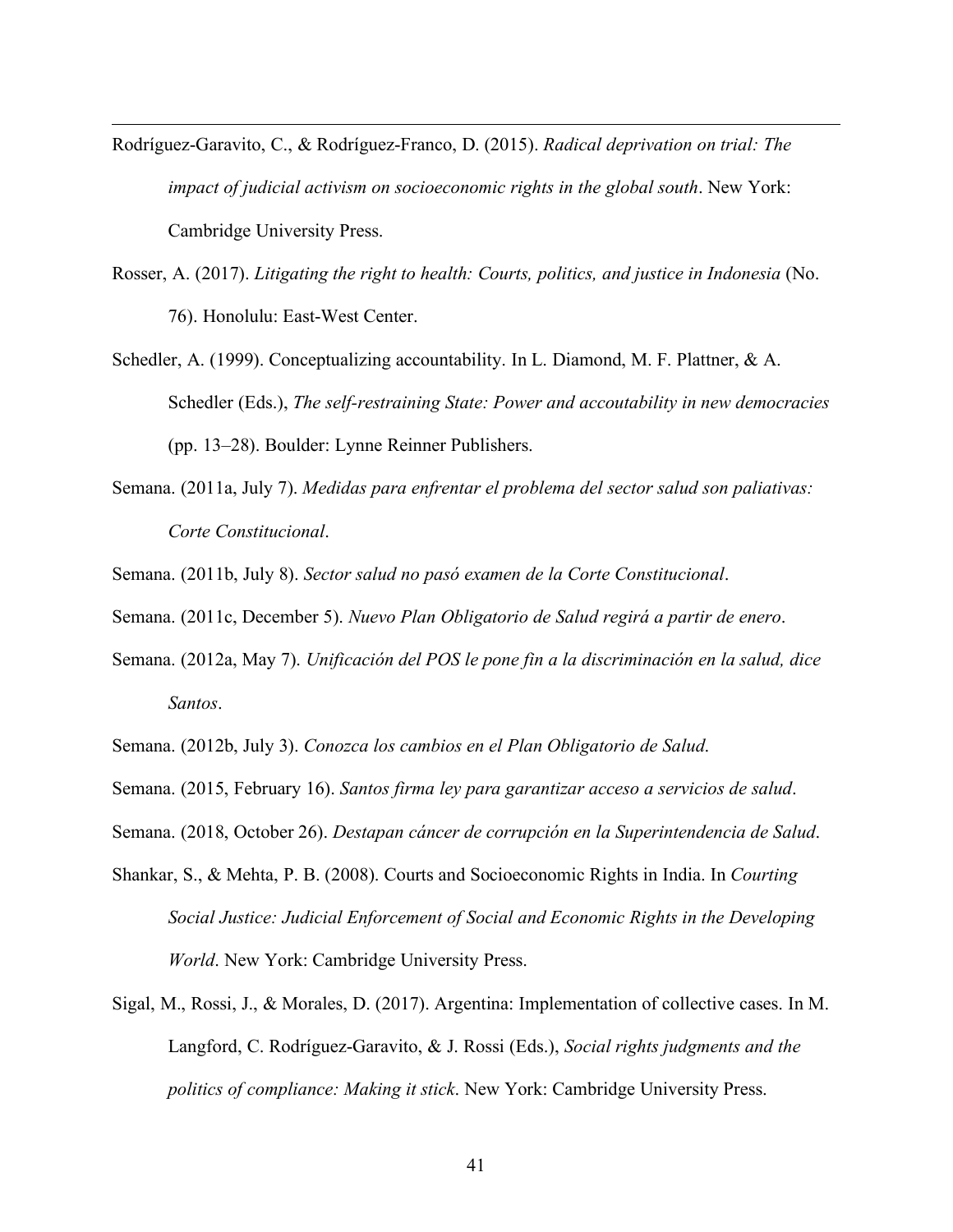Skaar, E. (2011). *Judicial independence and human rights in Latin America: Violations, politics, and prosecution*. New York: Palgrave Macmillan.

- Smulovitz, C. (2006). Judicialization of protest in Argentina: The case of Corralito. In E. Peruzzotti & C. Smulovitz (Eds.), *Enforcing the rule of law: Social accountability in the new Latin American democracies*. Pittsburgh, PA: University of Pittsburgh Press.
- Smulovitz, C., & Peruzzotti, E. (2006). Social accountability: An introduction. In E. Peruzzotti & C. Smulovitz (Eds.), *Enforcing the rule of law: Social accountability in the new Latin American democracies*. Pittsburgh, PA: University of Pittsburgh Press.
- Stern, R. E. (2014). *Environmental litigation in China: A study in political ambivalence*. Cambridge: Cambridge University Press.
- Taylor, W. (2018). Ambivalent legal mobilization: Perceptions of justice and the use of the tutela in Colombia. *Law & Society Review*, *52*(2), 337–367.
- Tribunal Administrativo de Cundinamarca. (2004). *Sección Cuarta, Subsección "B," acción popular núm. 01-479*. M.P.: Nelly Yolanda Villamizar.
- Waisbord, S. (2006). Reading the scandals: Scandals, media, and citizenship in contemporary Argentina. In E. Peruzzotti & C. Smulovitz (Eds.), *Enforcing the rule of law: Social accountability in the new Latin American democracies* (pp. 272–303). Pittsburgh: University of Pittsburgh Press.
- Wampler, B. (2007). *Participatory budgeting in Brazil: Contestation, cooperation and accountability*. University Park, PA: The Pennsylvania State University Press.
- Wilson, B. M. (2009). Institutional reform and rights revolutions in Latin America: The cases of Costa Rica and Colombia. *Journal of Politics in Latin America*, *1*(2), 59–85.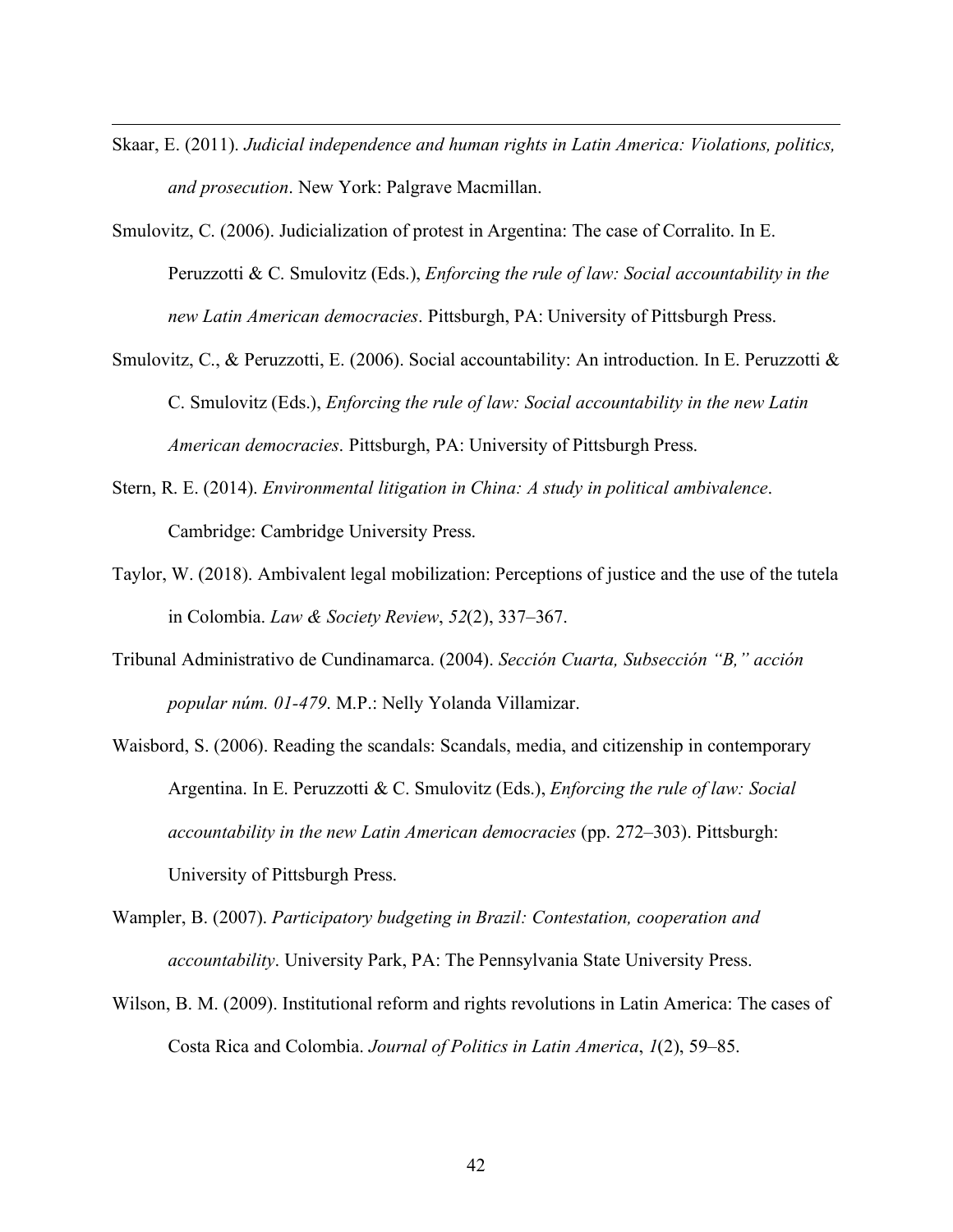Wilson, B. M., & Rodríguez Cordero, J. C. (2006). Legal opportunity structures and social movements: The effects of institutional change on Costa Rican politics. *Comparative Political Studies*, *39*(3), 325–351.

- World Bank. (2010, November 11). *Informe No. 54311-CO: Proyecto de adecuación hidráulica y recuperación ambiental del Río Bogotá*. World Bank.
- Yamin, A. E., & Parra-Vera, O. (2010). Judicial protection of the right to health in Colombia: From social demands to individual claims to public debates. *Hastings International and Comparative Law Review*, *33*(2), 101–130.
- Zemans, F. K. (1983). Legal mobilization: The neglected role of the law in the political system. *American Political Science Review*, *77*(3), 690–703.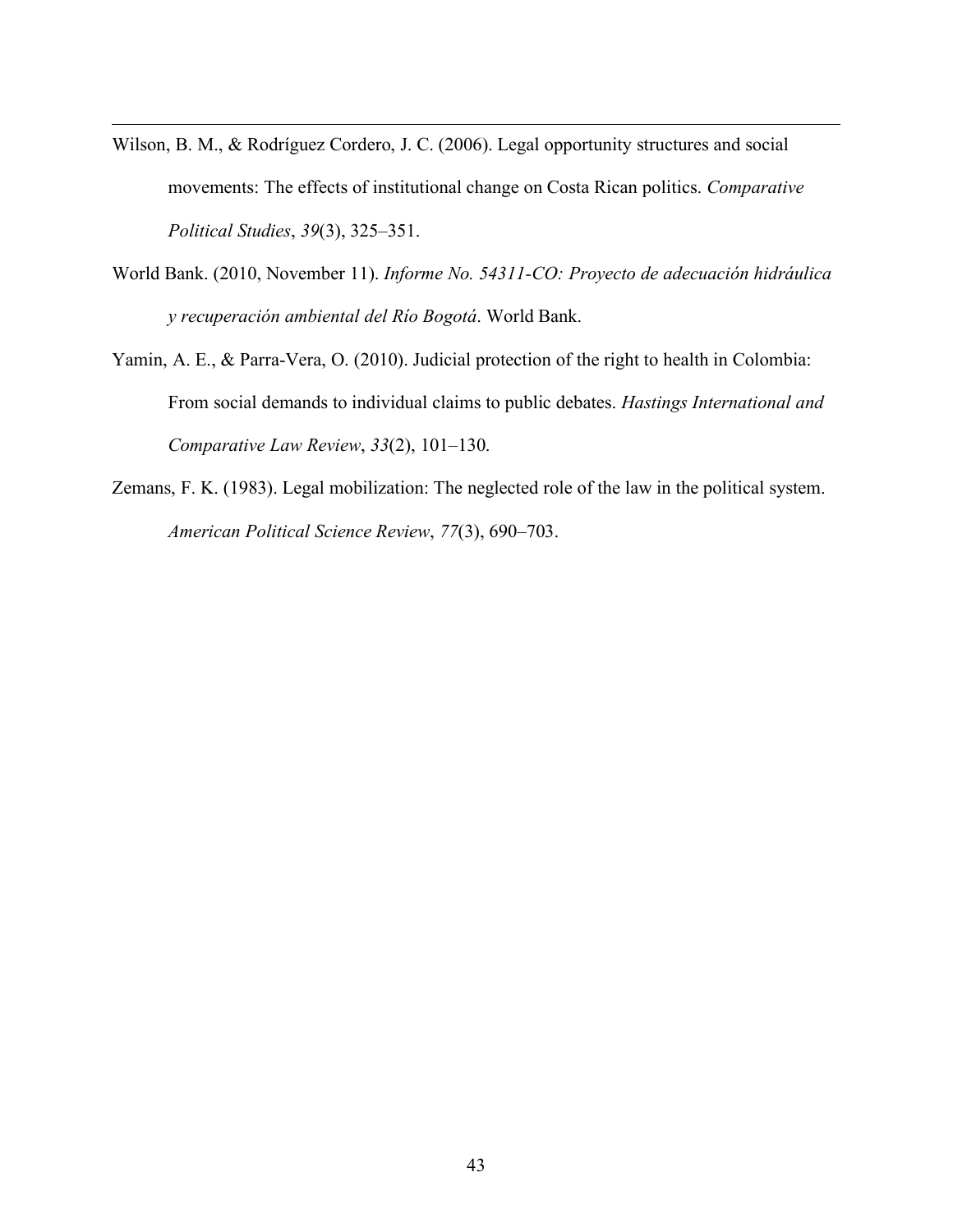## **Appendix A: Methodological Narrative**

#### Bogota River Case

The data for the Bogotá River case was gathered/generated by Veronica Herrera and included 61 interviews, six participant observations, two seminal court rulings, NGO-produced documents, international financial institution reports, newspaper articles and secondary sources. Interviews were conducted during July-August 2017, most were tape-recorded, although interviewees occasionally asked for the tape to be stopped to go off the record. Interviews were conducted with semi-structured questionnaires, with follow up questions and prompts. Interviews were transcribed, hand-written interview notes were taken, and summaries of interviews were generated within 24-48 hours of interviewing. Interviews were on average one hour, with a range between 15 minutes (with a resident) and 180 minutes. Interviewees were selected using snowball sampling techniques, with initial seeds from diverse professional circles within each category of respondent. See Table 1 below for more information. Interview audio files, summaries, and transcriptions are not available due to IRB protections. Participant observations included on site visits to contaminated areas of the river basin, observing the collaborative oversight arena as the committee held their oversight functions, cultural ceremonies increasing public awareness of the river, and participation in whatsapp messaging groups of the *veedurías.*

An archival database of newspaper articles was created for *El Tiempo* and *El Espectador*, two major newspapers in Colombia that are fairly centrist, the former which covers environmental issues extensively in recent years. Research assistants identified all newspaper articles with relevant content using search terms such as "contaminación," "Rio Bogotá," "Consejo del Estado," "agua," and "rio" for the time period 1990-2016, and a more general search for specific events from 2016-2019. The newspaper article analysis aided in the construction of a timeline of events, to triangulate between claims made in interview material, and to confirm and incorporate perspectives from actors interviewed in news reports that were unavailable to be interviewed in person. Government sources and NGO reports were provided by interview respondents and were further found in online government archives such as the websites of the *Defensoría del Pueblo* or the *Contraloría General de la República*, further augmenting the evidence base from which this paper draws claims. Wherever possible, we triangulated between interviews and text-based sources to strengthen the evidentiary basis of claims.

Text-based sources (newspaper articles and key policy documents cited in the bibliography) are available as supplementary materials, labelled Appendix B and C. See pgs 4-5 of this document for itemized list of these documents.

## Healthcare Case

The data for the healthcare case was gathered/generated by Lindsay Mayka. This data included semi-structured interviews, policy reports created by state agencies and NGOs, Constitutional Court rulings and orders, newspaper articles and secondary sources.

Fieldwork for the healthcare case took place during two periods: August 2009-July 2010, and a follow-up trip in June 2017. Fieldwork in 2009-2010 was conducted for a related research project that examined the origins and construction of nationally mandated participatory institutions in Brazil and Colombia, and which analyzed Colombia's health committees as a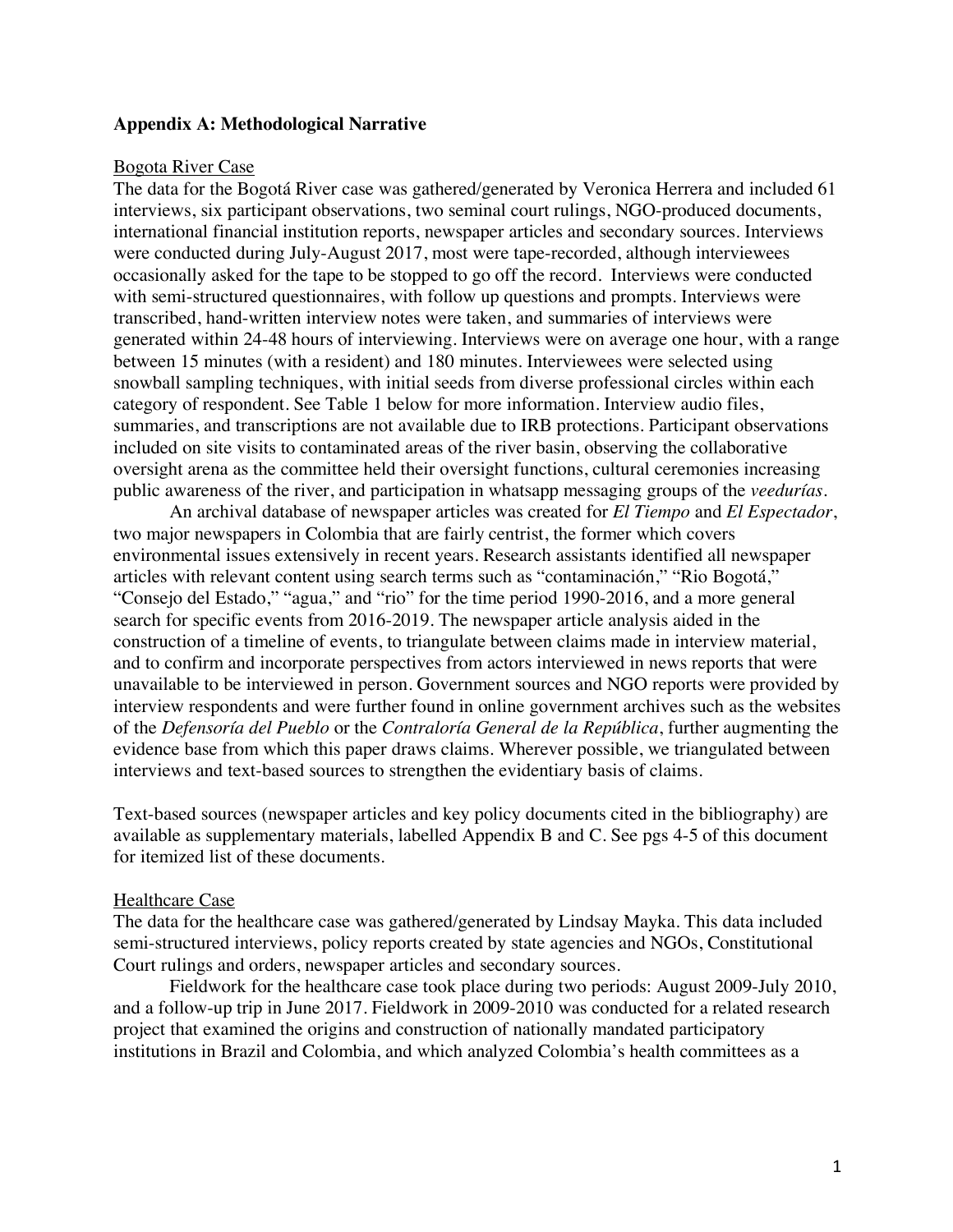case.<sup>1</sup> For that project, the Colombian health sector served as a negative case, since the Colombian health committees failed to become institutionalized. Mayka faced a challenge in conducting interviews on the health committees: it was difficult to interview stakeholders about a participatory institution that only existed on parchment. Mayka addressed this challenge by conducting 38 less-structured interviews to explore the political dynamics behind reform in Colombia's health sector, and the nature of popular participation in healthcare. These interviews revealed that while the nationally mandated health committees had failed, citizen participation around healthcare was playing an important role in the judiciary. Interview respondents also highlighted the importance of the *tutela* and the Constitutional Court's rulings in driving health reform. Mayka returned to Bogotá to do three follow-up interviews for this paper in June 2017, yielding a total of 41 interviews.

Interviews were tape-recorded and transcribed, though interview respondents occasionally asked for the tape to be stopped to go off the record. Mayka used both open-ended interviews and semi-structured questionnaires, with follow up questions and prompts. Detailed summaries were written within 72 hours of interviewing, and most interviews were transcribed afterwards. Interviews lasted an average of 58 minutes, ranging between 12 minutes (with a politician) and 133 minutes. Interview respondents for the original project were selected using snowball sampling techniques with the aim of understanding opportunities for participation in the health sector and the dynamics of health-sector reform overall. Interview respondents in 2017 were selected based on news articles and policy reports to address gaps from the original interview record. See Table 1 below for more information. Interview audio files, summaries, and transcriptions are not available due to IRB protections.

Whereas little has been written on the Bogotá River case prior to this article, a richer secondary literature already exists on the role of Colombia's Constitutional Court in health reform and the use of the *tutela* in healthcare. Mayka drew on this secondary literature, interview material, newspaper articles, and policy documents to build a timeline of events and to identify evidence of the four mechanisms in operation for the healthcare case. We triangulated claims as much as possible—for example, finding news articles that corroborated accounts in interviews about public hearings, and finding the original court orders for information sharing mentioned in secondary sources.

Text-based sources (newspaper articles and key policy documents cited in the bibliography) are available in Appendix B and C. See pgs 4-5 of this document for itemized list of these documents.

 <sup>1</sup> This research project culminated in Lindsay Mayka's book, *Building Participatory Institutions in Latin America: Reform Coalitions and Institutional Change* (Cambridge University Press, 2019).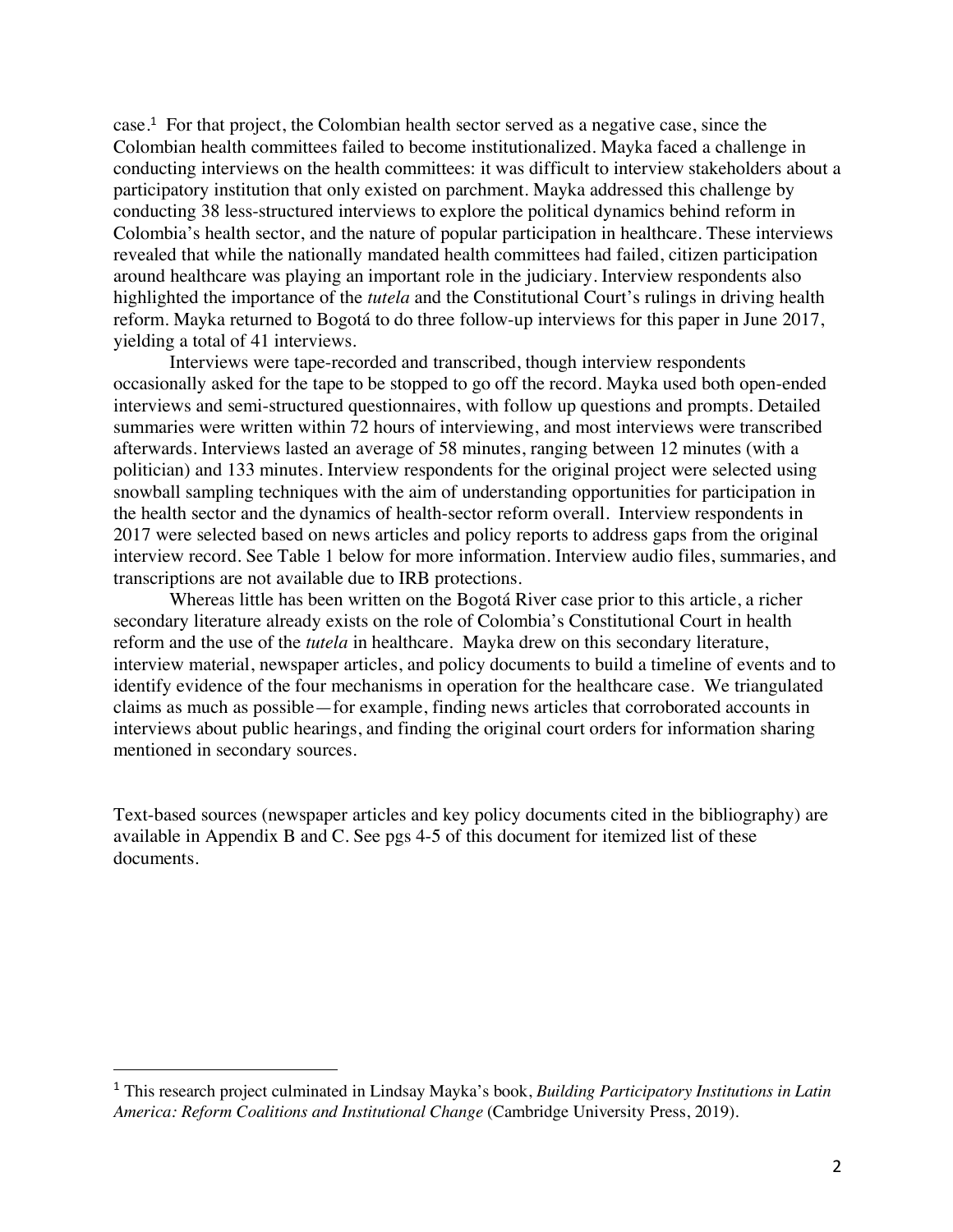# **Table 1: Interview Summary**

| Category                | Number of Interviews | Number of      |
|-------------------------|----------------------|----------------|
|                         |                      | Organizations  |
| <b>Environment Case</b> |                      |                |
| Civil society actor     | 28                   | 14             |
| <b>Bureaucrat</b>       | 17                   | 6              |
| Private sector          | 5                    | 5              |
| Politician              | $\overline{4}$       | $\overline{2}$ |
| Legal actor             | 4                    | 3              |
| <b>Experts</b>          | 3                    | 3              |
| Subtotal                | 61                   | 33             |
|                         |                      |                |
| <b>Healthcare Case</b>  |                      |                |
| Civil society actor     | 11                   | 9              |
| <b>Bureaucrat</b>       | 18                   | 7              |
| Private sector          | 1                    | 1              |
| Politician              | 6                    | 3              |
| Legal actor             | 4                    | 1              |
| <b>Experts</b>          | 1                    | 1              |
| Subtotal                | 41                   | 22             |
|                         |                      |                |
| <b>TOTAL</b>            | 102                  | 55             |

Categories of Actors\*

Civil society actor (civil society organization leader, civil-society activist)

Bureaucrat (non-elected government official working in the executive branch; excludes Ombudsman and Attorney General)

Politician (elected officials and their aides)

Business (industry, industrial association, private sector)

Legal Actor (judges, paralegals, lawyers, representatives from Ombudsman and Attorney General)

Experts (journalists, academics)

\*Several interviewees belong in multiple categories, for example, respondents who used to be a civil society leader and later served as a bureaucrat. In these cases, we chose whichever category was most central to the interview, although their multiple experiences informed our analysis. Thus, the number of organizations are underrepresented in the counts in Table 1, particularly for the healthcare case where many interviewees wore many hats.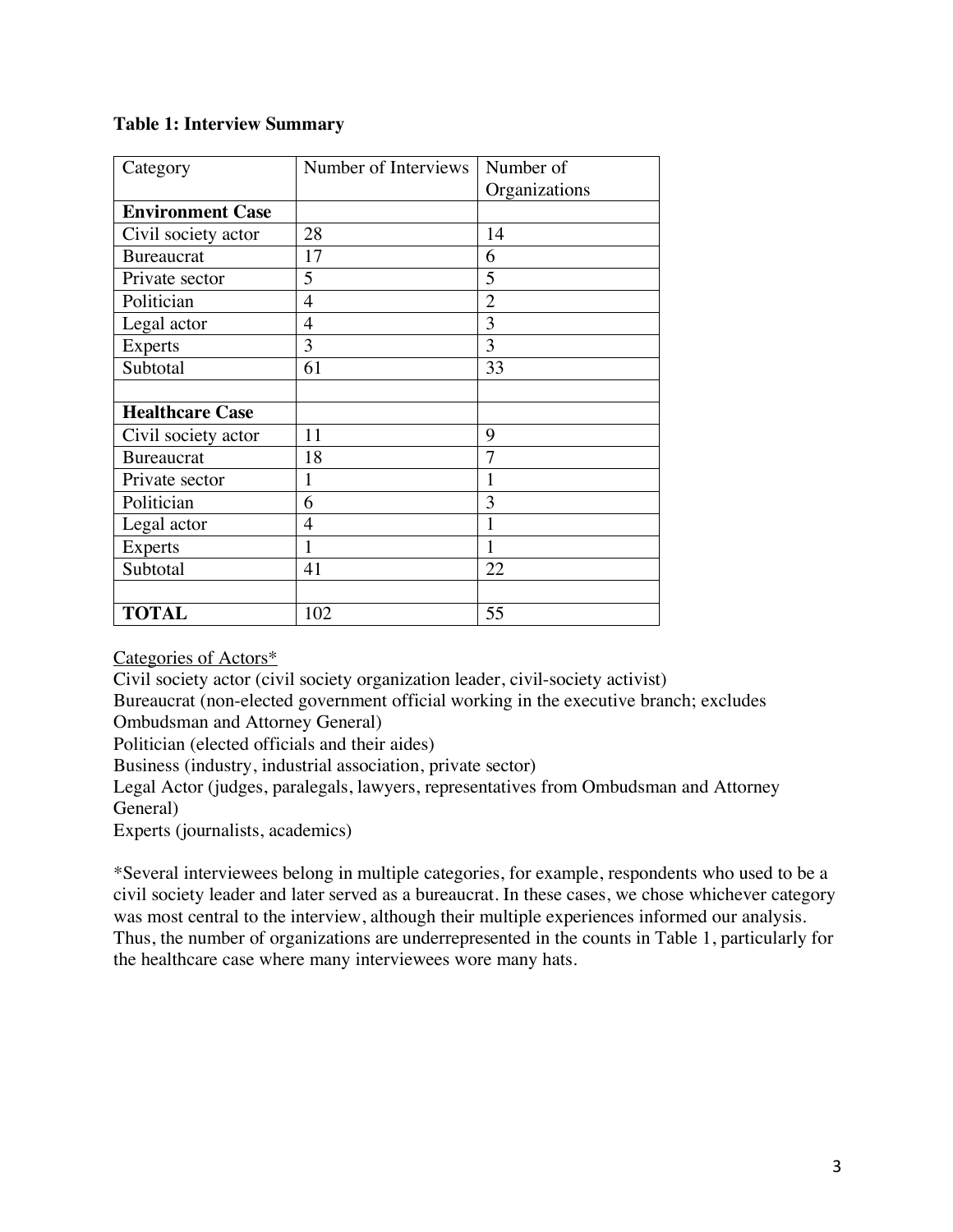## **Newspaper articles available in Appendix B as separate file**

Conexión Capital. (2019, May 4). *El río Bogotá hoy ya es navegable*.

El Espectador. (2012, November 12). *La pelea por descontaminar el río Bogotá*.

El Espectador. (2016, October 16). *Sellan empresas que contaminan el agua en Bogotá*.

El Heraldo. (2013, August 11). *¿Quién ve por las veedurías ciudadanas?*

El Tiempo. (1996, January 15). *Embalse del Muña asfixia a Sibaté*.

El Tiempo. (2011, July 8). *Marchas frente a la Corte*.

El Tiempo. (2012, May 10). *Corte exige a Gobierno control sobre "mercaderes de la salud."*

El Tiempo. (2018, November 18). *Por contaminar el río Bogotá, sellan 23 curtiembres*.

El Tiempo. (2019a, January 4). *10 años después, tutelas en salud siguen creciendo en vez de reducirse*.

El Tiempo. (2019b, March 31). *Banco Mundial destaca avances de obras en el río Bogotá*.

El Tiempo. (2019c, May 17). *Con drones y cámaras vigilan el río Bogotá las 24 horas*.

Semana. (2011a, July 7). *Medidas para enfrentar el problema del sector salud son paliativas: Corte Constitucional*.

Semana. (2011b, July 8). *Sector salud no pasó examen de la Corte Constitucional*.

Semana. (2011c, December 5). *Nuevo Plan Obligatorio de Salud regirá a partir de enero*.

Semana. (2012a, July 3). *Conozca los cambios en el Plan Obligatorio de Salud*.

Semana. (2012b, May 7). *Unificación del POS le pone fin a la discriminación en la salud, dice Santos*.

Semana. (2015, February 16). *Santos firma ley para garantizar acceso a servicios de salud*.

Semana. (2018, October 26). *Destapan cáncer de corrupción en la Superintendencia de Salud*.